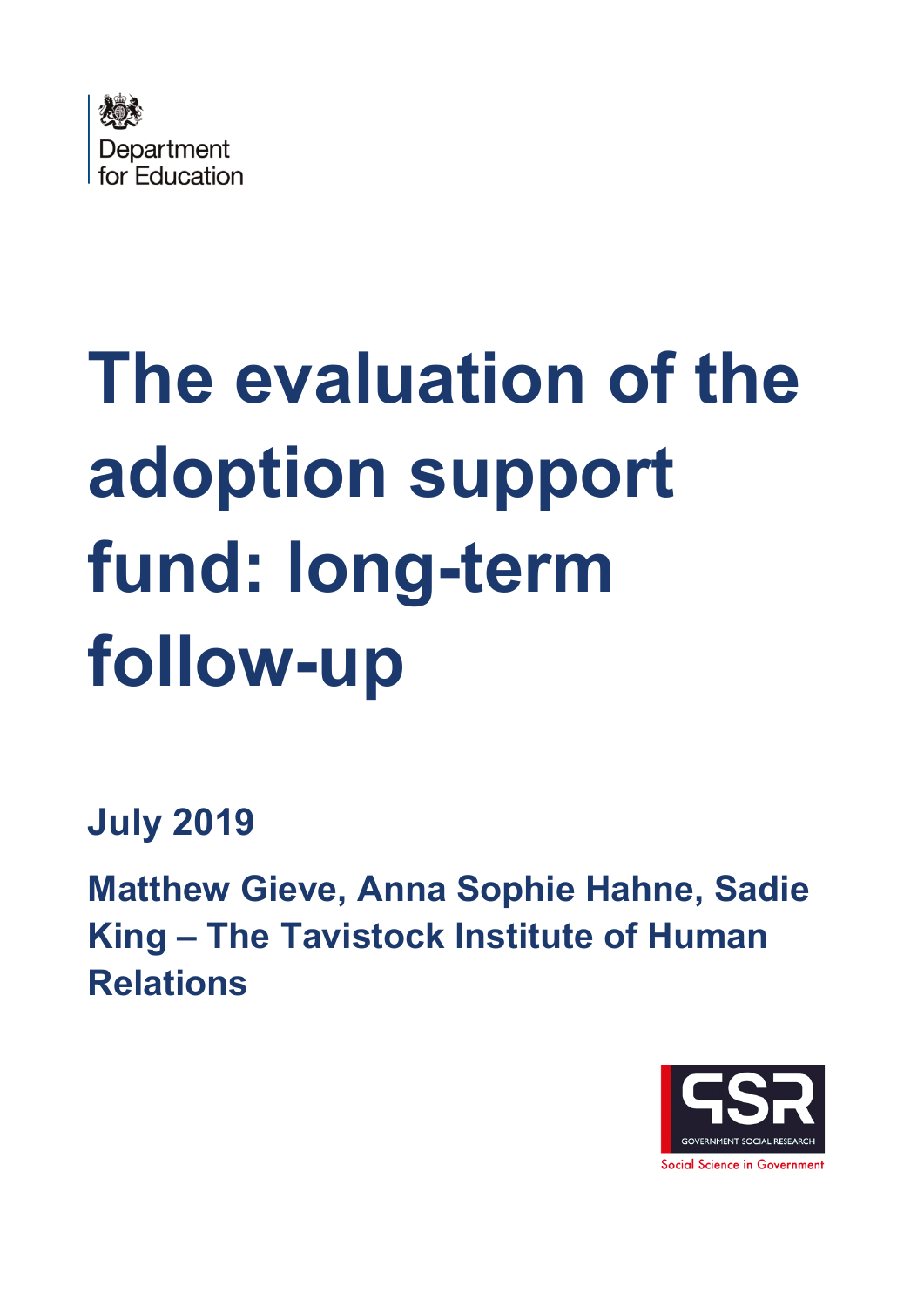# **Contents**

| 1.             |         | List of Figures                                                                                          | 4              |
|----------------|---------|----------------------------------------------------------------------------------------------------------|----------------|
| 2.             |         | <b>List of Tables</b>                                                                                    | 5              |
| 3.             |         | <b>Executive Summary/ Key Findings</b>                                                                   | $\overline{7}$ |
|                | 3.1.    | Aims of the research                                                                                     | 7              |
|                | 3.2.    | Summary of findings from wave 3 follow-up survey                                                         | $\overline{7}$ |
| 4.             |         | Introduction                                                                                             | 9              |
|                | 4.1.    | The relationship of this report with the previous national evaluation of the ASF 9                       |                |
|                | 4.2.    | Summary for previous evaluation findings                                                                 | 10             |
|                | 4.3.    | Aims of the research and methodology                                                                     | 12             |
| 5 <sub>1</sub> |         | <b>Support Received</b>                                                                                  | 14             |
|                | 5.1.    | Number of applications made to the Fund:                                                                 | 14             |
|                | 5.2.    | Type of therapeutic support received                                                                     | 15             |
|                | 5.3.    | Timing of therapeutic support                                                                            | 17             |
|                | 5.4.    | Recipient of support                                                                                     | 18             |
|                | 5.5.    | Frequency and duration support received                                                                  | 19             |
|                | 5.6.    | Timeliness of support                                                                                    | 19             |
|                | 5.7.    | <b>Completion of Support</b>                                                                             | 20             |
| 6.             | survey? | Changes in families experience of post-adoption services since the 1 <sup>st</sup> /2 <sup>nd</sup> wave | 21             |
|                | 6.1.    | Support received by families not provided through the ASF                                                | 24             |
| 7.             |         | Has the ASF improved the lives of adopted children and families?                                         | 27             |
|                | 7.1.    | Introduction                                                                                             | 27             |
|                | 7.2.    | Child behaviour, development and wellbeing;                                                              | 28             |
|                | 7.3.    | Family functioning, parental efficacy and parent-child attachment                                        | 38             |
|                | 7.4.    | The wellbeing of adoptive parents                                                                        | 40             |
|                | 7.5.    | Future support needs                                                                                     | 44             |
|                | 7.6.    | Interpreting the results                                                                                 | 47             |
| 8.             |         | Policy and practice implications                                                                         | 50             |
| 9.             |         | <b>Final Conclusions</b>                                                                                 | 53             |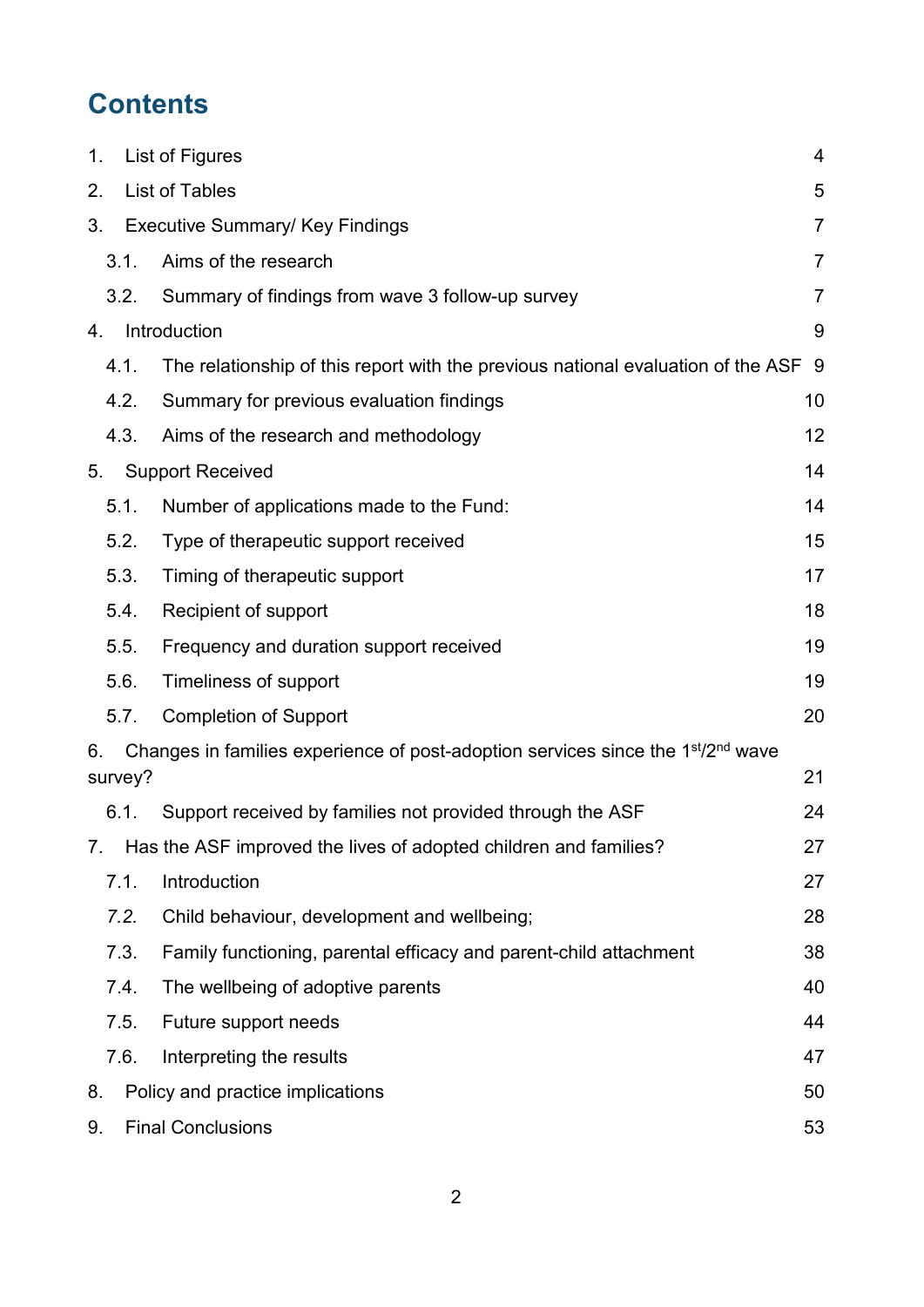#### 10. [References](#page-54-0) 55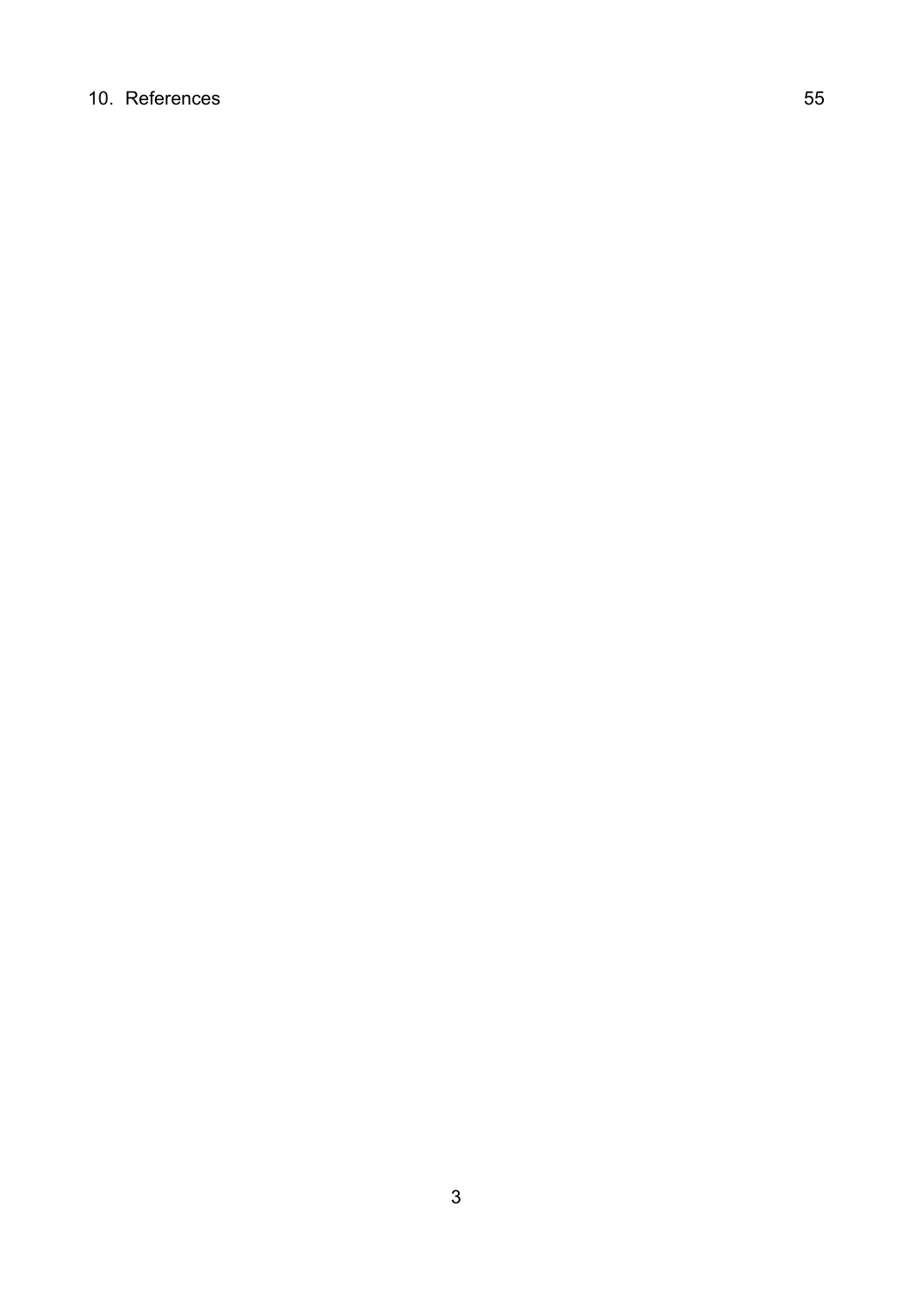# <span id="page-3-0"></span>**1. List of Figures**

**[Figure 1: Types of support applied for by Wave 3 respondents](#page-15-0) 16**

**[Figure 2: Types of support applied for by Wave 3 respondents who have more than](#page-16-1)  [one application](#page-16-1) 17**

**[Figure 3: Frequencies of responses to 'Satisfaction with received support'](#page-21-0) 22**

**[Figure 4: Frequencies of Wave 2 and Wave 3 respondents' level of agreement to](#page-23-1)  [provided statements](#page-23-1) 24**

**[Figure 5: Additional receipt of services at Wave 2 and Wave 3](#page-24-0) 25**

**[Figure 6: Additional receipt over services of Wave 3 respondents](#page-25-0) 26**

**[Figure 7: Change in categorisation of SDQ total scores from Wave 1 to Wave 3 of](#page-29-0)  [all Wave 3 respondents](#page-29-0) 30**

**[Figure 8: Frequencies of 'My child is often aggressive or violent towards friends or](#page-34-0)  [classmates' of Wave 3 respondents](#page-34-0) 35**

**[Figure 9: Wave 3 respondents response to the statement 'My child is often](#page-35-0)  [aggressive or violent towards members of our family'](#page-35-0) 36**

**[Figure 10: Wave 3 respondents' level of agreement level with the statement](#page-36-0)  ['Receiving support through the ASF has helped my child for whom we applied to](#page-36-0)  [the Fund'](#page-36-0) 37**

**[Figure 11: Wave 3 respondents' level of agreement to provided statements](#page-38-0) 39**

**[Figure 12: Wave 3 respondents' agreements levels with the statement 'I feel more](#page-41-0)  [optimistic about the future as a result of the package of support'](#page-41-0) 42**

**[Figure 13: Wave 3 respondents' agreements levels with the statement that this](#page-42-0)  [package of support met your child's and family's needs](#page-42-0) 43**

**[Figure 14: Frequencies of future support needs](#page-44-0) 45**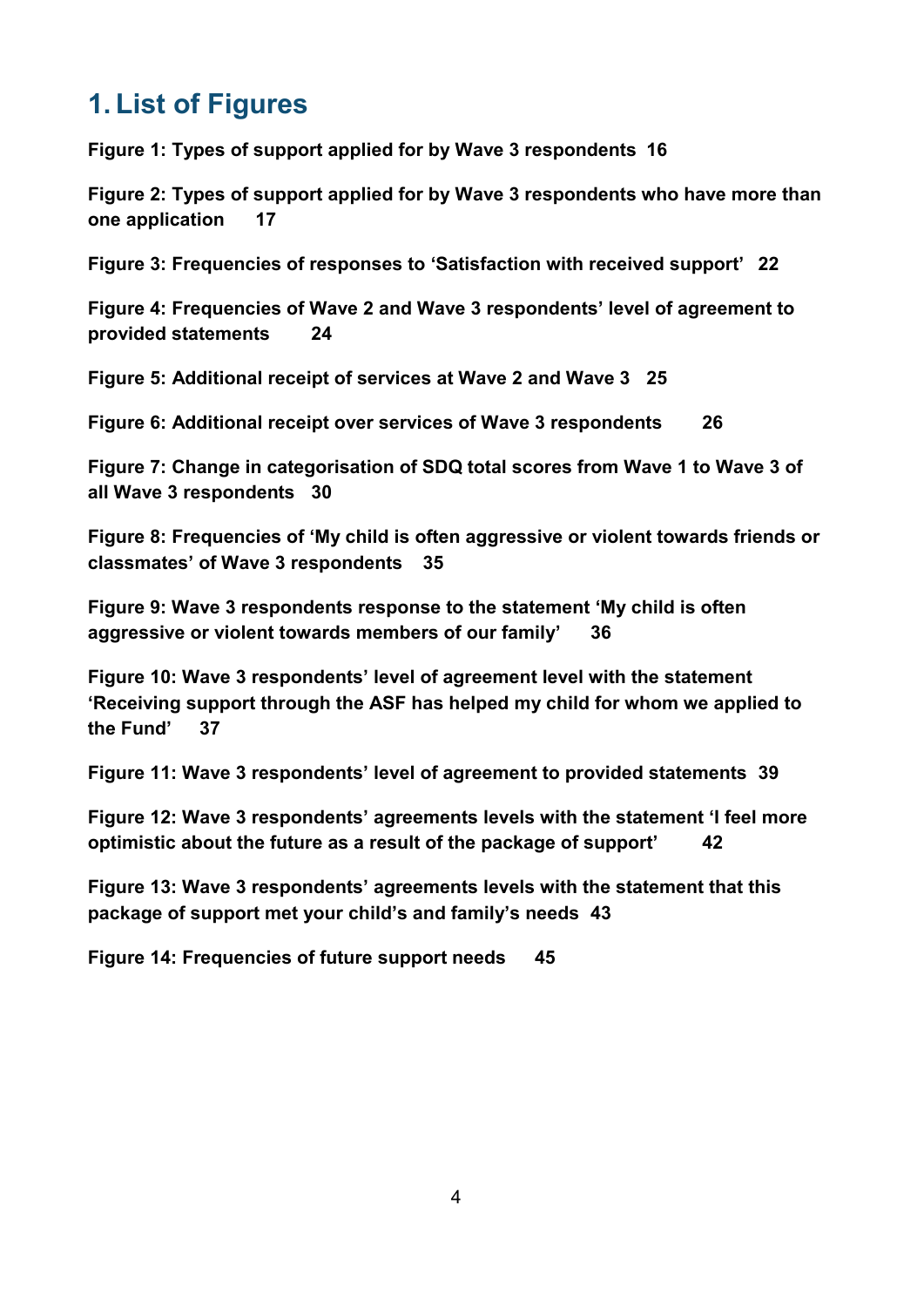# <span id="page-4-0"></span>**2. List of Tables**

| Table 3: Recipient of therapy for all ASF funded support received between first/    |
|-------------------------------------------------------------------------------------|
| Table 4: Frequency of all support received between first/second and third wave 19   |
| Table 5: Duration of all support received between first/ second and third wave19    |
| Table 6: Waiting time for all support received between first/ second and third wave |
| Table 7: Completion status of all support received between second/first and third   |
| Table 8: Descriptive Statistics of SDQ subscale and total score at all waves for    |
| Table 9: Categorisation of SDQ total scores of Wave 3 respondents29                 |
| Table 10: Change in categorisation of SDQ total scores from Wave 1 to Wave 3 of     |
| Table 11: Prediction of the likelihood of psychiatric disorders for Wave 3          |
| Table 12: Prediction of the likelihood of any psychiatric disorder for all Wave 3   |
| Table 13: Descriptive Statistics of BAC scores at all waves for Wave 3 respondents  |
| Table 14: Proportion of Wave 3 respondents passing the clinical threshold33         |
| Table 15: Descriptive Statistics of Carer Questionnaire scores at all waves for     |
| Table 16: Descriptive Statistics of SWEMWBS at all waves for Wave 3 respondents.    |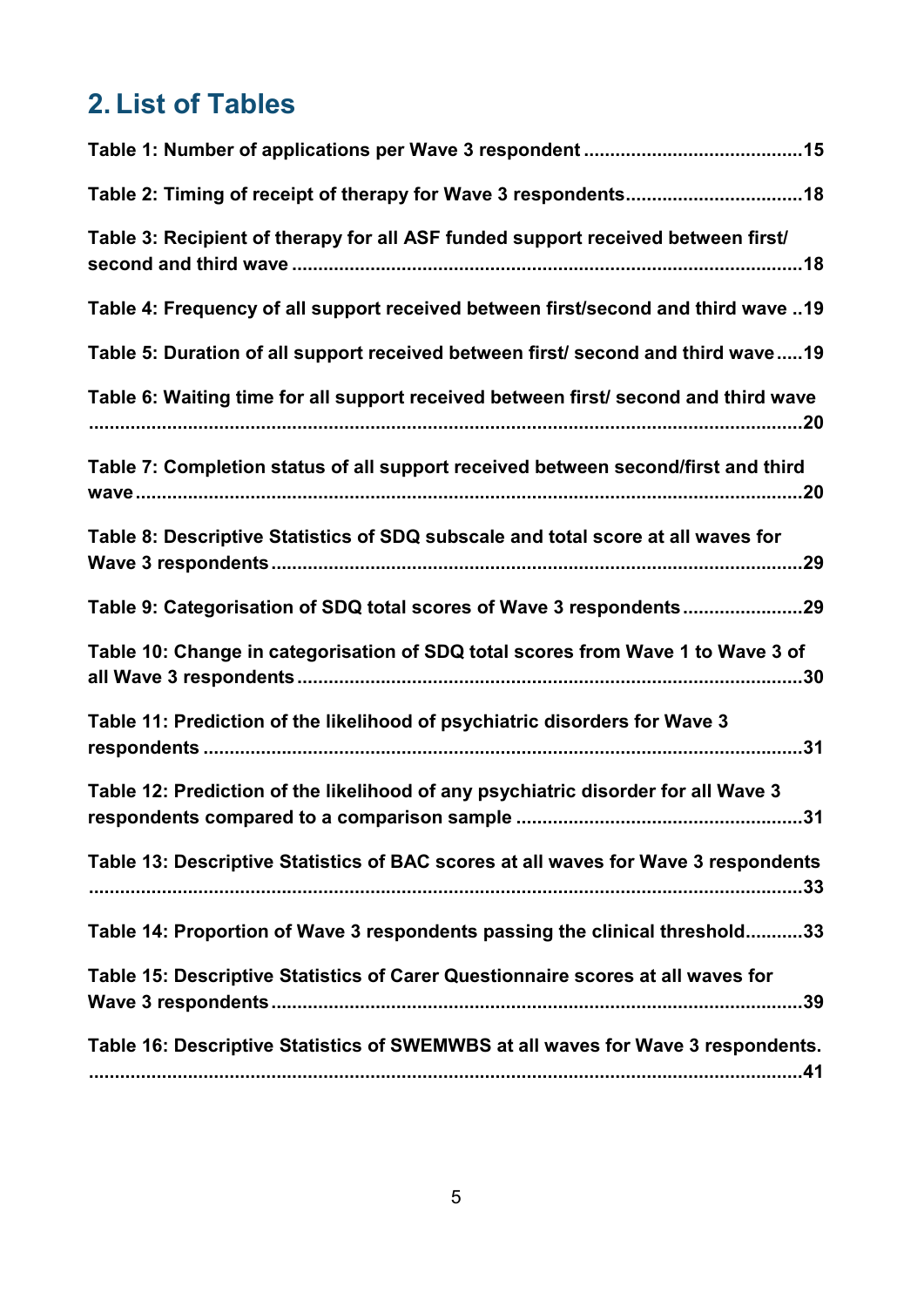**[Table 17: Frequencies of coded responses to the question 'What](#page-43-1) effect, if any, has [receiving adoption support through the Adoption Support Fund had on your](#page-43-1)  family' [.............................................................................................................................44](#page-43-1)**

**Table 18: [Frequencies of coded responses to the question 'What support or other](#page-44-1)  [actions do you think would best help meet your family needs in the future?'](#page-44-1) ........45**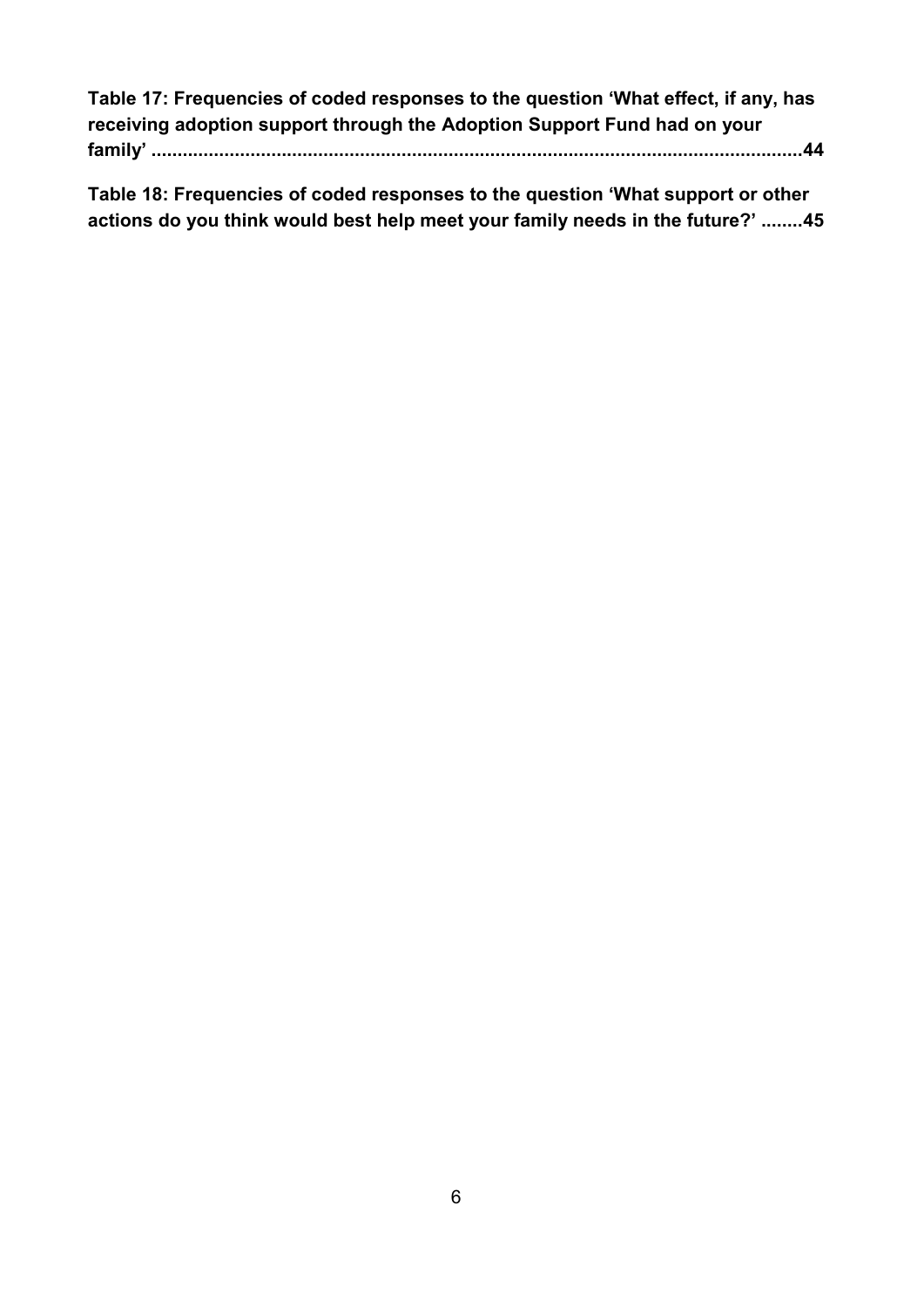# <span id="page-6-0"></span>**3. Executive Summary/ Key Findings**

This report presents the findings of the third wave of the longitudinal survey of applicants to the Adoption Support Fund (ASF). The ASF was introduced in England in May 2015 aiming to increase the access of adopted children and their families to therapeutic postadoption support. The original evaluation of the ASF took place between May 2015 and August 2017 and comprised a mixed methods approach looking at the process of implementation of the Fund and the outcomes for families accessing it. This latest report provides a longer-term follow-up to the previous two waves of the longitudinal survey of applicants. The first wave of which was open for one year between June 2015 and June 2016 with the second wave following the first by a period of seven months, from February 2016 to February 2017. The third wave took place between July 2017 and July 2018 (25 months after Wave 1 and 18 months after Wave 2).

# <span id="page-6-1"></span>**3.1. Aims of the research**

The purpose of this research was to help answer the following research questions:

- What are the longer-term effects of receiving support through the ASF?
- What is the experience of the families accessing adoption support in the longer term?
- What are families' perceptions of their future support needs?

# <span id="page-6-2"></span>**3.2. Summary of findings from wave 3 follow-up survey**

The research found that:

- Improvements observed at the second wave of the longitudinal survey, in terms of children's and parents' wellbeing and family functioning, were sustained at the longer-term follow-up but significant further improvements did not occur after the Wave 2 Survey;
- Overall this means that a statistically significant improvement was observed between Wave 1 and Wave 3 of the survey for families in relation to each outcomes domain;
	- o Adopted children showed improved behaviour and mental health; a small reduction in the predicted prevalence of psychiatric disorders; and a small decrease in aggressive behaviour;
	- o The functioning of families in receipt of support through the ASF improved; with the greatest improvement being seen in parents' understanding of their children's needs and increased confidence in taking care of their children; and,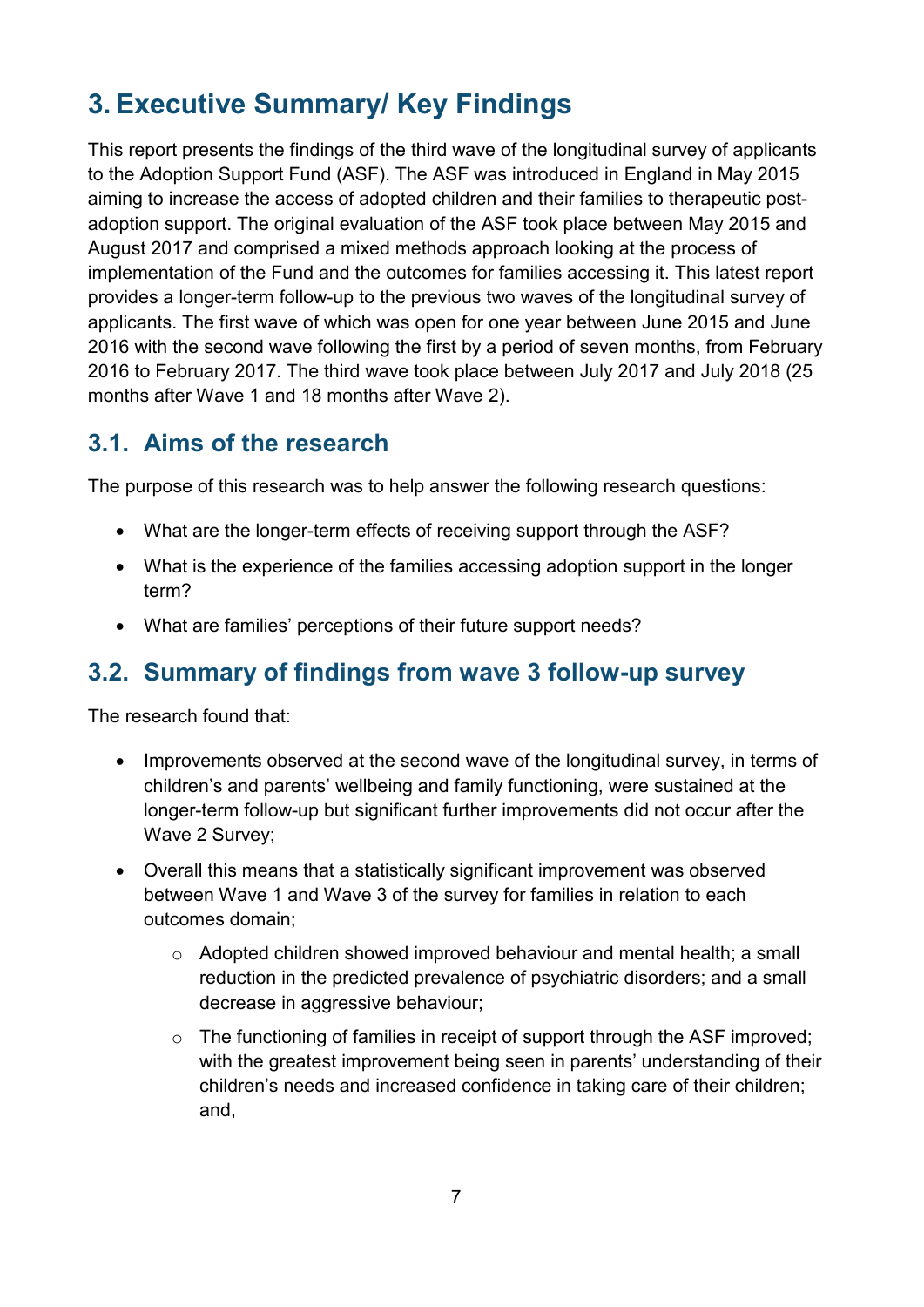- o Parents in families receiving support through the ASF saw modest but meaningful improvements in their wellbeing.
- At longer-term follow-up the ASF remained equally popular with respondents with the large majority reporting positive experiences of accessing the Fund and the support that it helped to provide. A large majority (73%) of respondents at Wave 3 reported that they were happy with the overall process;
- Respondents reported high levels of satisfaction with all aspects of the support they had received in terms of: choice of provider (84%), type of support (83%), frequency of support (86%), duration of sessions (91%), total number of sessions (83%), and location of support (82%);
- A large majority of respondents to the third wave survey of applicants to the ASF felt that the support they received through the Fund had been beneficial for themselves (84%), their children (81%) and their family as a whole (76%);
- Despite positivity about the benefits of the Fund and modest, sustained improvements in outcomes, the levels of difficulties faced within the families of survey respondents remained very high, reflecting the ongoing need for support in most cases; and,
- Respondents made a range of suggestions for changes to the Fund, most frequently these focussed on broadening the scope of the Fund to include additional types of support, improving coordination with education services, and loosening financial restrictions to permit greater quantities of support to be accessed.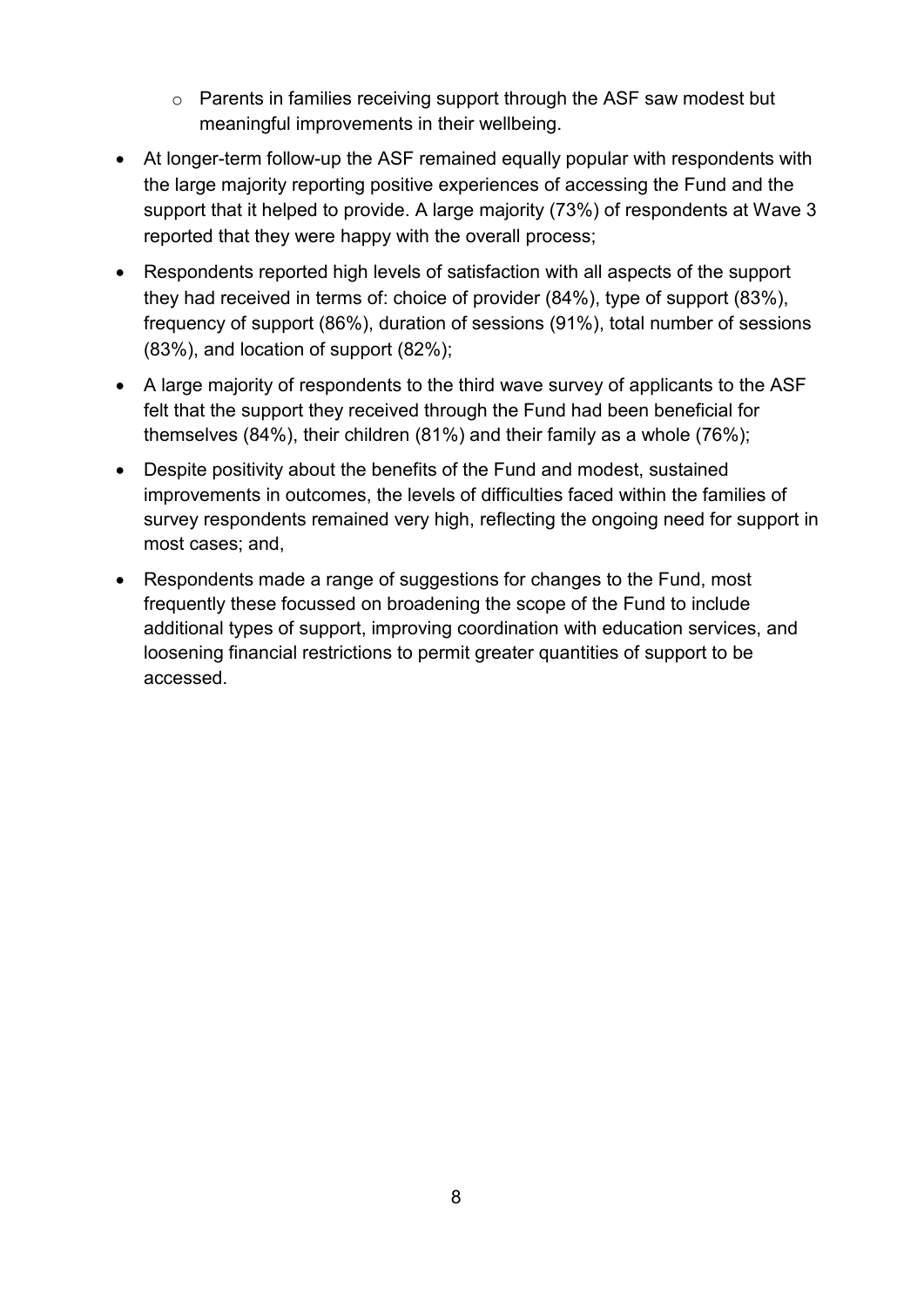# <span id="page-8-0"></span>**4. Introduction**

This report presents the findings from the continuation of the longitudinal survey of adopters who accessed Adoption Support Fund (ASF). This survey originally formed part of the Evaluation of the Adoption Support Fund (King, Gieve, Iacopini, Hahne, & Stradling, 2017) and was continued for a further wave in order to understand the longerterm effects of the Fund. [1](#page-8-2)

The ASF was introduced in England in May 2015 aiming to increase the access of adopted children and their families to therapeutic post-adoption support. Applications are made to the Fund on behalf of individual families or children by local authorities in order to fund therapeutic post-adoption support or assessments of need. Since its inception there have been 25,500 applications to the Fund, representing 31,000 families and 41,000 children, resulting in £88m of funding being released. $^{\rm 2}$  $^{\rm 2}$  $^{\rm 2}$   $^{\rm 3}$  $^{\rm 3}$  $^{\rm 3}$ 

#### <span id="page-8-1"></span>**4.1. The relationship of this report with the previous national evaluation of the ASF**

The aim of this current report is to add to and update the findings from the longitudinal survey in the original evaluation and thereby to help understand the experience of families accessing the Fund over a two years period after their original application to the Fund. This will help see whether observed improvements in family functioning, and child and parent mental health (summarised below) have sustained over a longer period, whether further improvements have occurred or whether the raised levels of wellbeing and mental health have returned to levels recorded at the first wave survey.

Unlike in the previous report covering the findings from wave 1 (June 2015 - June 2016) and wave 2 (February 2016 – February 2017), this report does not draw on additional sources of data such as family and staff interviews or the online survey of adopters, so it will focus exclusively on those aspects of the evaluation that were addressed in part or wholly through the longitudinal survey of families applying to the Fund.

1

-

<span id="page-8-2"></span>[https://assets.publishing.service.gov.uk/government/uploads/system/uploads/attachment\\_data/file/634685/](https://assets.publishing.service.gov.uk/government/uploads/system/uploads/attachment_data/file/634685/The_Evaluation_of_the_Adoption_Support_Fund.pdf) The Evaluation of the Adoption Support Fund.pdf

<span id="page-8-3"></span><sup>&</sup>lt;sup>2</sup> These figures were provided by the Department for Education (DfE) and are taken form the end of August 2018.

<span id="page-8-4"></span> $3$  Caution is advised in interpreting these figures as they do not account for families that have made multiple applications to the Fund or for funds that have been returned by local authorities to the DfE.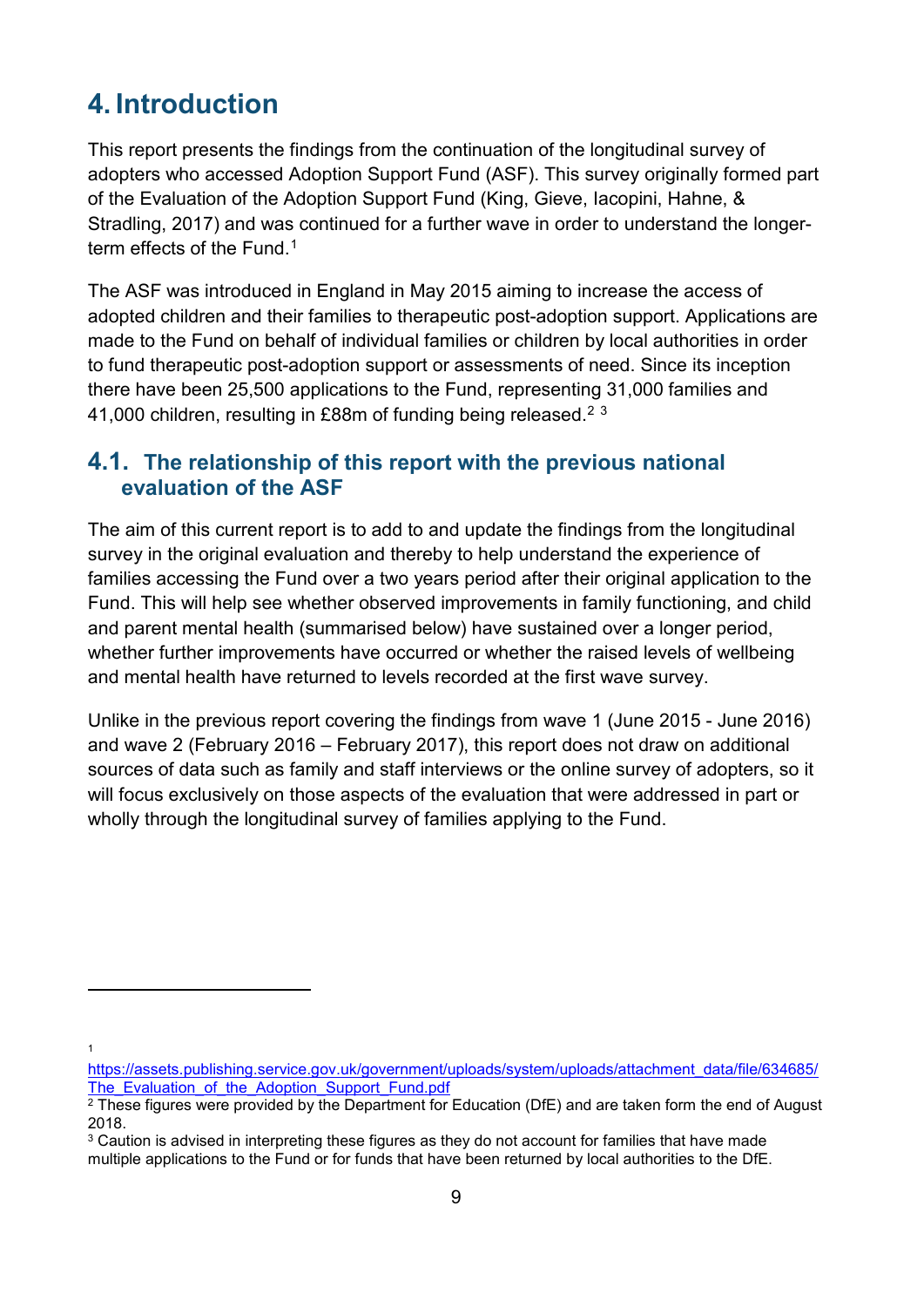## **System for referring to the previous report**

As far as possible we will seek to avoid duplication or repetition of material that appears in the original evaluation report **.** [4](#page-9-1) In order to minimise this, where possible in this report we will direct readers to the original evaluation report. For this purpose, we will adopt the notation '*Section number and title* (ASF Evaluation, page number)' e.g. *'3.1 Key Findings* (ASF Evaluation, p10)'.

# <span id="page-9-0"></span>**4.2. Summary for previous evaluation findings**

The following section presents the findings of the original evaluation of the ASF. From May 2015 to August 2017 the Tavistock Institute of Human Relations undertook an evaluation of the Adoption Support Fund. The key aims were to understand the effect that the ASF was having on:

- how funding was used for post-adoption support and how this impacted on core services;
- the assessment for post-adoption support;
- the market for post-adoption support;

-

- families' experiences of post-adoption support services; and,
- the lives of families who received therapeutic services through the Fund.

The evaluation took a mixed methods approach combining online and postal surveys of adopters and the Fund applicants, and interviews with adopters, local authority staff and other post-adoption support providers. The longitudinal postal survey of adoptive parents accessing the ASF comprised 2 waves to track distance travelled starting shortly after the ASF application was made with the follow-up taking place 7 months after the first wave survey.

#### **Levels of satisfaction with the ASF-funded services**

In relation to the central focus of this present report the key findings of the original evaluation of the Adoption Support Fund between May 2015 and August 2017 were as follows:

Parents reported high levels of satisfaction with the process of assessment of need that they and their children had gone through in order to access post-adoption support. Respondents to the longitudinal survey were especially satisfied with the process (74%),

<span id="page-9-1"></span><sup>4</sup> For a full summary of findings please see 3. Executive Summary (ASF Evaluation, p9). <https://www.gov.uk/government/publications/adoption-support-fund-evaluation>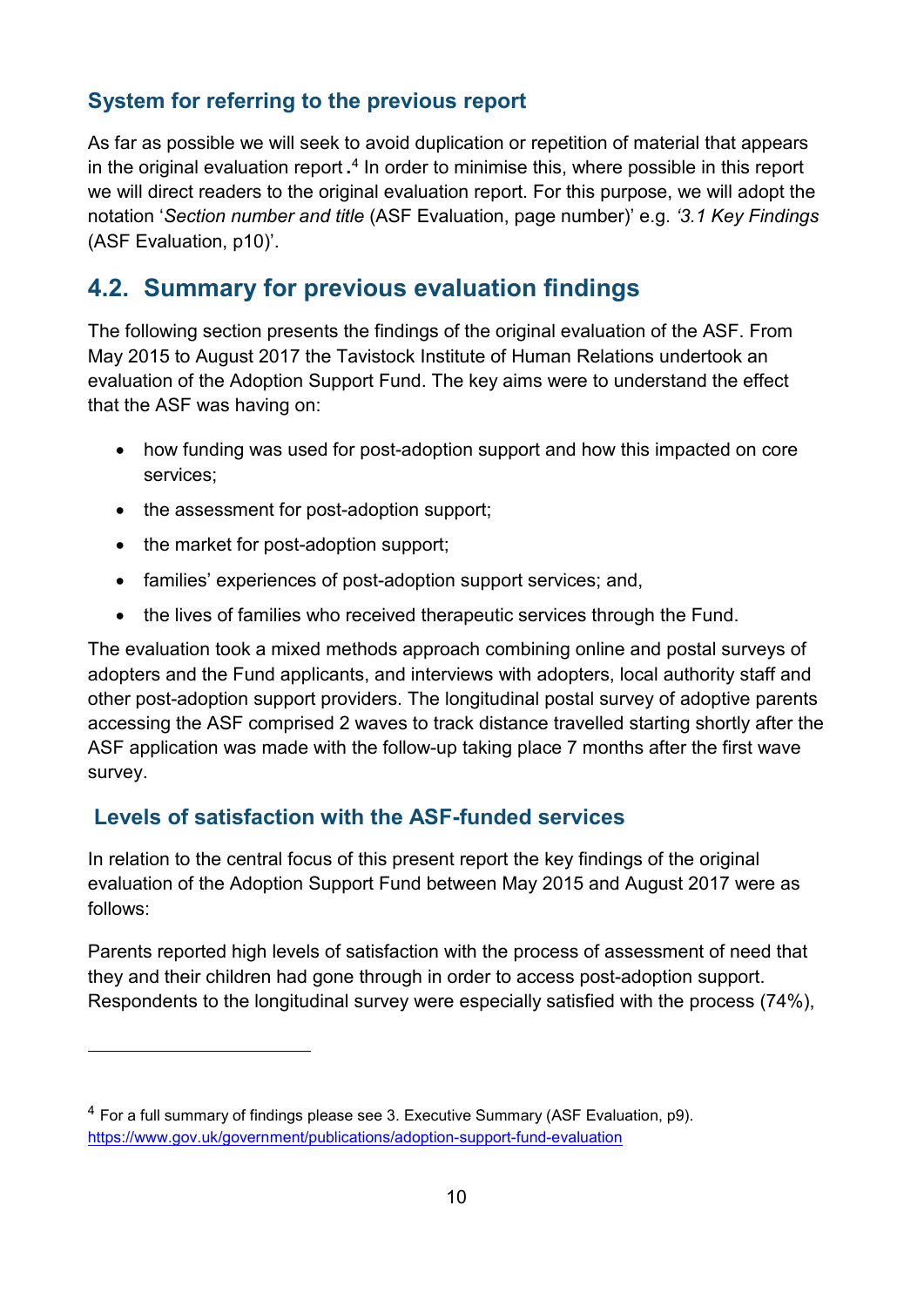the identification of needs (73%), and the consideration of their views and preferences (72%).

Parents allocated ASF funded services reported high levels of satisfaction with the various aspects of the support offered in the first survey – prior to having received the support itself. Respondents were in particular satisfied with the type of support they were to received (88%). Some dissatisfaction was expressed in relation to the timeliness of the support with nearly one fifth (19%) reporting dissatisfaction with how quickly the support was going to start.

In the follow-up survey parents reported high levels of satisfaction with all aspects of the support they had received. In terms of the type, frequency, quantity, duration of sessions, choice and location of provider, over 80% indicated satisfaction. Again, this figure was slightly lower (68%) for satisfaction with the timeliness of receiving support after the assessment of need had taken place.

## **Prior Support Needs**

Responses to the original two waves of the longitudinal survey of applicants revealed that a substantial proportion of children showed the effects of early childhood neglect and abuse with commensurate predicted levels of emotional, behavioural, developmental and psychiatric problems. Parents reported a wide range of difficulties and struggles in parenting and indicated strongly that these had had a detrimental effect on their own mental health and wellbeing.

In particular, the findings established:

- Children using the Fund showed substantially higher levels of emotional, behavioural and development needs than both children in the general population and compared to looked after children as a whole, and showed a very high level of predicted psychiatric disorder;
- Family functioning and parent-child relationships within the families using the Fund were found to be very challenging; and,
- The mental health and wellbeing of adoptive parents accessing the Fund was substantially poorer than the wider adult population.

## **Has the ASF improved the lives of adopted children and families?**

Again, looking back at the results of the original evaluation, between wave 1 and wave 2 surveys, children receiving support through the ASF showed small but statistically significant changes in measures of impact, specifically:

- Improved behaviour and mental health;
- A small reduction in the predicted prevalence of psychiatric disorders;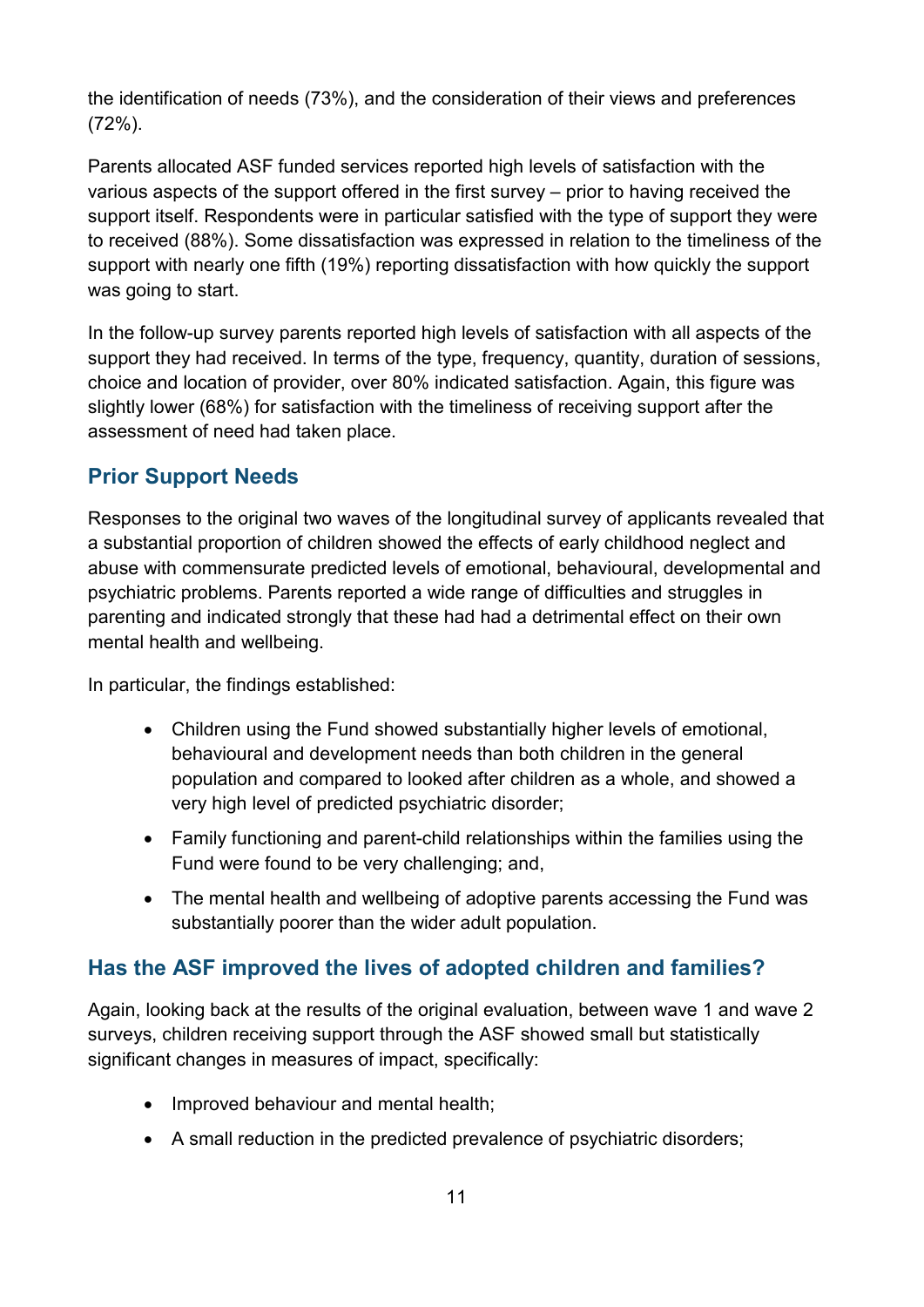- A small decrease in aggressive behaviour; and,
- A very high proportion of parents (84%) believed that the ASF had helped their child.

The functioning of families in receipt of support through the ASF improved; with the greatest improvement being seen in parents' understanding of their children's needs and increased confidence in taking care of their children. A large majority of survey respondents believed that the support provided through the ASF had helped them as a parent (85%); helped their family as a whole (82%); and made the adoption placement more stable and less likely to break down (66%). Parents in families receiving support through the ASF also saw modest but meaningful improvements in their wellbeing.

Overall there was a widespread view from parents and professionals that the ASF had made possible the provision of therapies that helped to meet the complex needs of adopted children and their families. Despite positive changes on most indicators, children's needs remained extremely high and complex at the second wave of the survey.

# <span id="page-11-0"></span>**4.3. Aims of the research and methodology**

Within the original evaluation the longitudinal survey of families was designed to comprise two waves: (i) a baseline, collected at the point that families first applied to the Fund, and (ii) a follow-up collected seven months later to capture changes in the family circumstances over the period of service receipt. With the introduction of a third wave of the survey, we have adopted the classification 'Wave 1' (to refer to the baseline survey undertaken between June 2015 and June 2016), 'Wave 2' (to refer to the 7-month followup between February 2016 and February 2017), and 'Wave 3' (to refer to the 25-month follow-up July 2017 and July 2018).

The purpose of this current piece of research is to understand the longer-term trajectory of families accessing the Fund. The original evaluation found that the families accessing the Fund faced multiple and severe challenges and that despite support services being modestly beneficial they continued to present very high levels of need. Moreover, the effects of therapeutic support are known to not always be linear (Owen et al., 2015) so the further wave allowed investigation of questions such as: Do the improvements found at Wave 2 sustain; do they continue to deepen after intervention or does the observable impact diminish with time; do the attitudes of families towards support change with greater hindsight or new interactions with the Fund?

This latest research required a partial redesign of the existing longitudinal survey in collaboration with the Department for Education. Much of the existing survey was repeated in the third wave for the purposes of longitudinal comparison however some aspects were adapted to reflect that fact that further time has passed since intervention.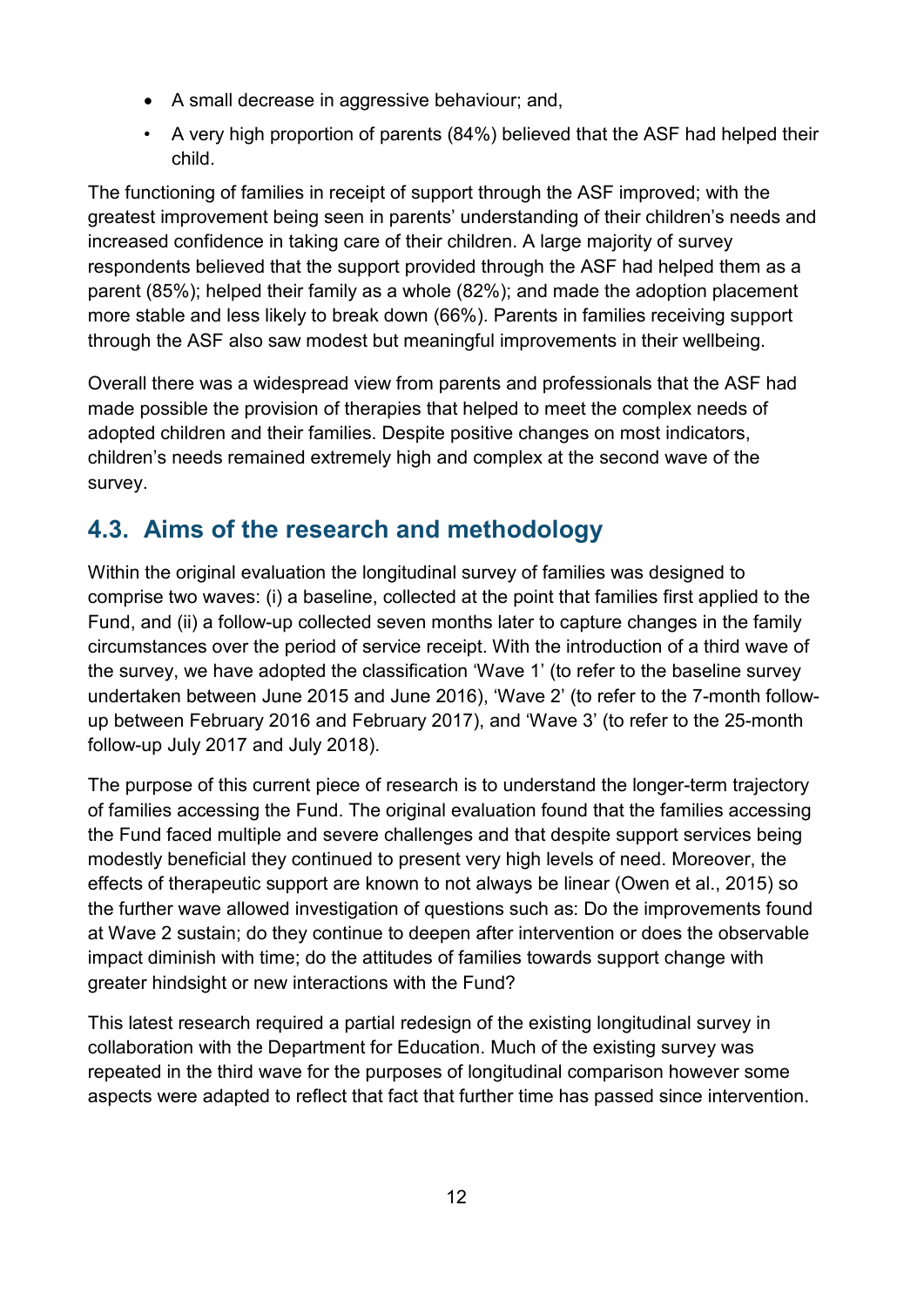#### **Research questions**

<u>.</u>

This report aims to address the following questions:

- What are the longer-term effects of receiving support through the ASF?
- What is the experience of the families accessing adoption support in the longer term?
- What are family's perceptions of their future support needs?

#### **Description of the sample: who are the respondents?**

All respondents who had returned at least the first wave of the longitudinal survey were re-contacted and asked to complete a further iteration of the survey. As with previous waves this was in the form of a postal survey completed by one adopted parent and returned in a free-post envelope. As with the previous waves we aimed to keep a standard time gap between second and third waves of the survey. The third wave went live at the start of July 2018 meaning the time between the Wave 2 and Wave 3 was 18 months and the gap between Wave 1 and Wave 3 was 25 months. The sample was therefore formed of adoptive parents who first accessed the Fund between 2015/2016'.[5](#page-12-0) The first wave of the survey received 792 responses (this represented 51% of parents who had provided consent to be contacted). The second wave, 7 months later received 481 responses (a response rate of 61%). The third wave at 25 months accumulated a sample of 372 (response rate of 48% of the original respondents to wave 1). Of the 372 survey respondents, 300 had completed all three surveys and 72 had only returned the first and third waves. For a detailed description of the make-up of the third wave survey sample please see Appendix 2.

<span id="page-12-0"></span><sup>5</sup> Note: The respondents to this survey were drawn from early applicants to the Fund. While they may have also made subsequent application to the Fund, all respondents first made successful application between June 2015 and January 2016. This is important to note as numerous changes have been made to the operation of the Fund and have occurred in the wider context since this time that may affect families' experience of the Fund and may mean that later applicants to the Fund had different experiences. For an account of the changes made to the Fund please refer to *4.2 Scope changes* (ASF Evaluation, p20)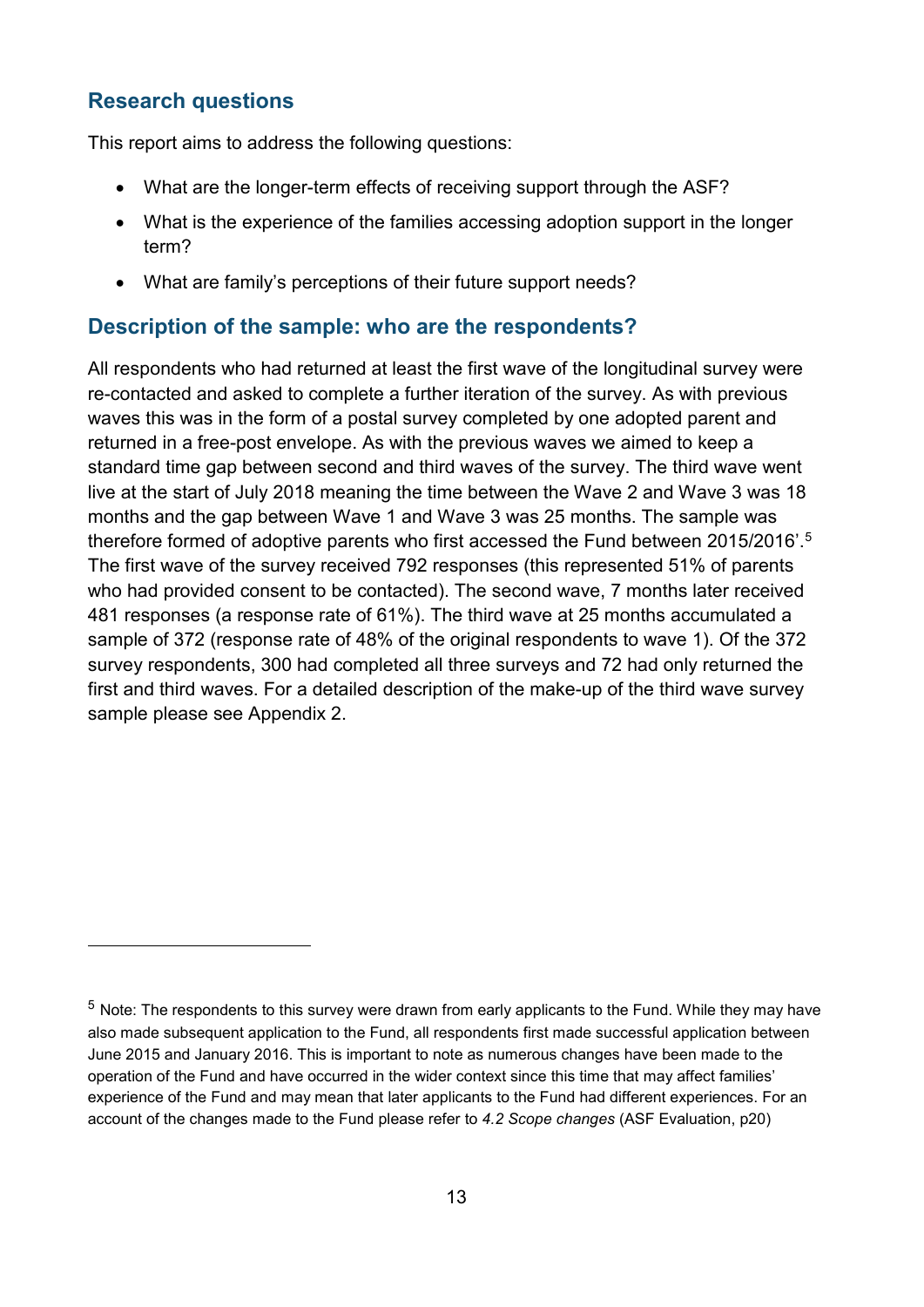# <span id="page-13-0"></span>**5. Support Received**

#### **Summary**

- Number of applications to the Fund: The most common number of applications to the Fund by survey respondents was 2, with 85% of respondents having made between 1 and 3 application over the 25-month period. Just under 15% of families had made more than three applications.
- Types of support: A very wide diversity of post-adoption support was funded through the ASF. Within the survey cohort, the most frequently provided support types were: Therapeutic parenting training; Psychotherapy, Creative therapies and further specialist assessments.
- Support recipients: Therapeutic support was most frequently addressed at one child only (48%), however around one quarter each of the packages of support were aimed at either a parent/ parental couple (27%) or at the whole family (26%).
- Duration of support: Over half of respondents (59%) reported receiving support that lasted 20 weeks or fewer, however just under one sixth of respondents said that their packages of support lasted for more than one year.
- Timeliness: just under half of respondents (45%) reported having received support within 5 weeks of application approval, a further 28% waited between 6 – 20 weeks. A small proportion reported waiting more than 20 weeks with around 1% reportedly waiting over a year for support to be provided.

Among the families that returned the third wave survey there was a large degree of variation in their use of the ASF in terms of the number of applications to the Fund, and the quantity and type of support received. This section outlines the nature of the Fund use.

# <span id="page-13-1"></span>**5.1. Number of applications made to the Fund:**

According to respondents to the survey, families had made between 0 to 12 applications to the Fund since its inception (58 did not respond to this question). This number includes their initial application to the Fund (e.g. for a further assessment), applications for continuation of therapeutic support (e.g., Theraplay) and application for new support (e.g., a parenting course and combines applications to the Fund made on behalf of the each of their children. The median number of applications by families was 2, with 85% of families reported to having made between 1 and 3 application over the 25-month period. Just fewer than 15% of families had made more than three applications during this time.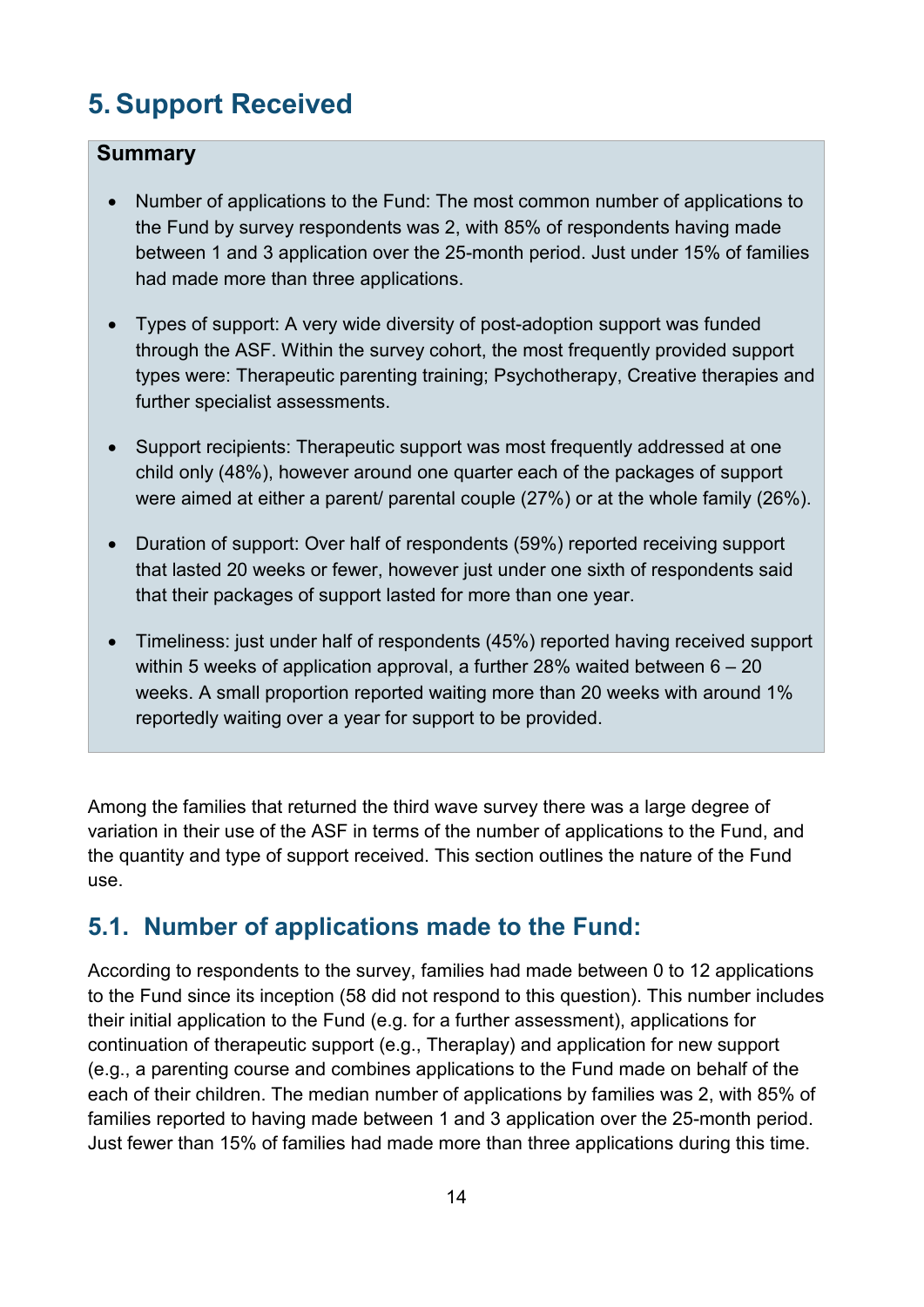Table 1 shows this self-reported number of applications made by families, this indicates that a few families were unware at wave 3 that an application had been made.

| <b>Application count</b> | N   | %   |
|--------------------------|-----|-----|
| 0                        | 6   | 2%  |
| 1                        | 76  | 24% |
| $\overline{2}$           | 134 | 43% |
| 3                        | 55  | 18% |
| 4                        | 21  | 7%  |
| ᇊ                        | 22  | 7%  |

<span id="page-14-1"></span>**Table 1: Number of applications per Wave 3 respondent**

*Note*. N=314 (missing 58); Source: Wave 3 survey.

# <span id="page-14-0"></span>**5.2. Type of therapeutic support received**

Survey respondents were asked to provide details of the type of therapeutic support received, however responses to this question were not sufficiently consistent throughout to allow statistical analysis (e.g., some parents reported two different types of support together, or did not know the name of the therapeutic support). Moreover, there were inconsistencies between the therapy described in the survey by parents and the information in the ASF application dataset. In a number of cases parents reported receiving either more or less support or support of a different type than had been applied for. For example, some respondents described receiving therapy following an assessment whereas in the application data only an assessment had been funded. The reasons for these differences in support type reported through the survey and recorded in the application are likely to reflect a number of underlying causes. Partly this will have resulted from errors and inconsistencies in the recording of information by parents and social workers, partly it may reflect that in some cases parents were unable to distinguish between services funded through the ASF and those funded through other mechanism and partly that in some cases there may be real differences between the service applied for and the service provided. Taken together the level of data quality does not permit statistical analysis of types of adoption support accessed. In order to give some sense of the types of support, below is a list of the most common types of therapeutic support that were reported in the survey:

- Theraplay
- Play therapy
- DDP
- Music therapy
- Drama therapy
- Art therapy
- NVR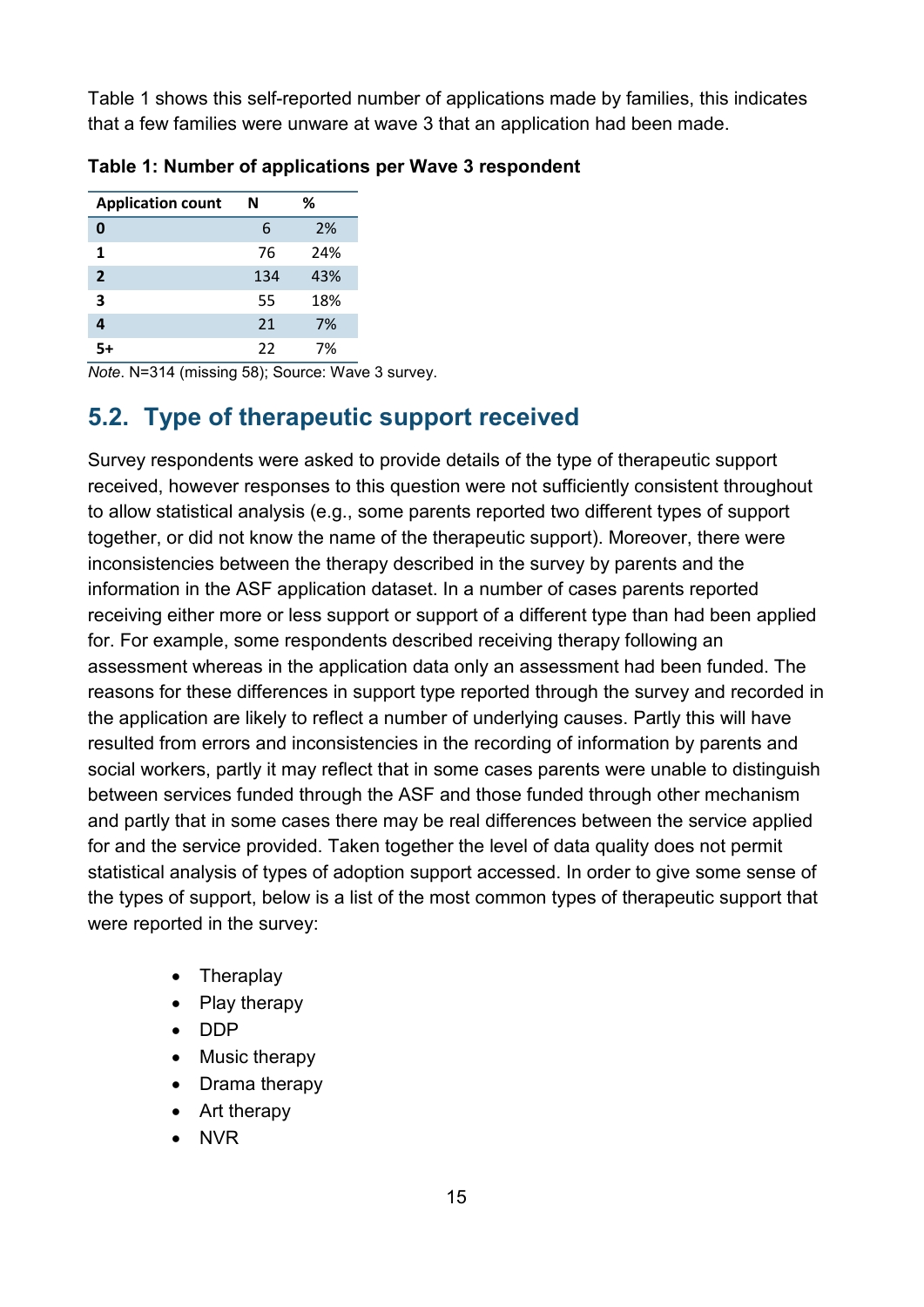- **Psychotherapy**
- Sensory integration therapy
- EMDR
- Filial therapy
- Life story work
- Parenting training
- Further assessments
- Therapeutic short breaks

According to the application data the 372 wave 3 respondents made 641 applications to the Fund, including the initial application as well as any further applications. The figure below shows the proportions of different types of support that have been listed in the application data for all applications combined.



<span id="page-15-0"></span>

*Note*. N=641; Source: Application data.

We further compared the types of support funded in the initial application with the types of support reported in any additional application. The figure below shows the comparison for all wave 3 respondents who made at least one further application to the Fund (n=174). It can be seen that initial applications included a higher proportion of further assessments than in additional applications. This appears to be in keeping with rationale for the inclusion of specialist assessments in the scope of the Fund: that once these assessments were conducted further support was commissioned on the basis of their findings.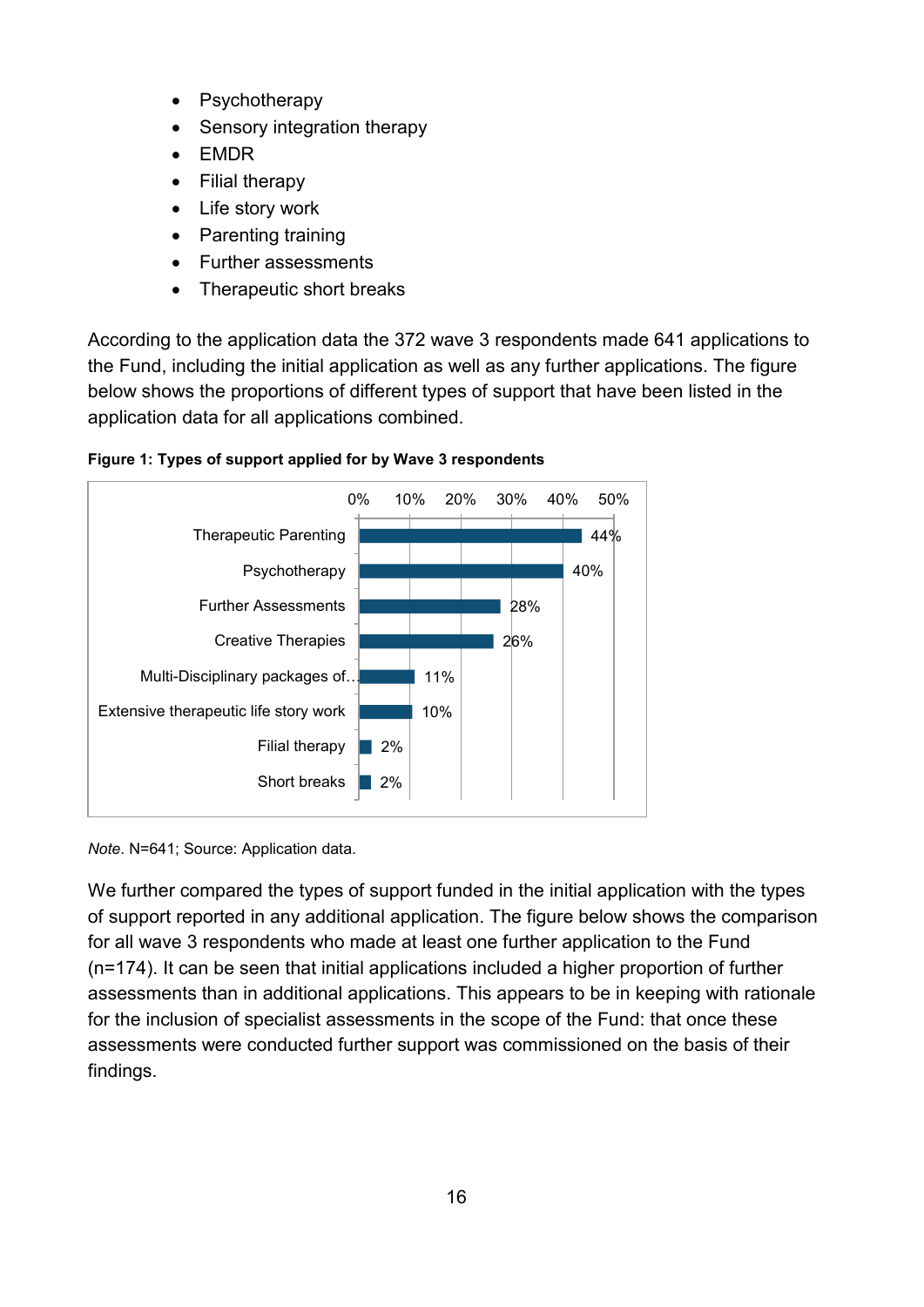

<span id="page-16-1"></span>**Figure 2: Types of support applied for by Wave 3 respondents who have more than one application** 

*Note.* N=175 and N=269; Source: Application data.

-

## <span id="page-16-0"></span>**5.3. Timing of therapeutic support**

In total, by Wave 3 of the survey, 348 (93%), respondents reported having received some support through the ASF since its inception while 24 (7%) reported that they had not. Responses by families at Wave 3 were validated against responses to previous surveys and the application data showing that 331 had received therapy since they last returned a survey (89%) whereas 41 respondents had not (11%). [6](#page-16-2) This is to say, either between second and third wave surveys for those who returned the second wave survey, and between first and third for those who had not returned the second. [7](#page-16-3) Table 2 below, shows how many Wave 3 respondents received support through the ASF and at which stage in relation to the waves of the survey. This is divided into the groups of adoptive parents

<span id="page-16-2"></span><sup>&</sup>lt;sup>6</sup> For a discussion of those respondents that did not report receiving any support through the period the survey see Appendix 2.

<span id="page-16-3"></span><sup>&</sup>lt;sup>7</sup> This calculation involved comparing entries to the second and third survey and triangulating that with application data about type of support applied for. A number of respondents repeated information that was already completed at the stage when they completed the second survey. These repeated entries of the same completed therapy were excluded from the analysis to avoid double-counting of the received support in any further analysis. Therefore, Tables 3 to 7 only refer to support that was either continued or started after the completion of the last survey.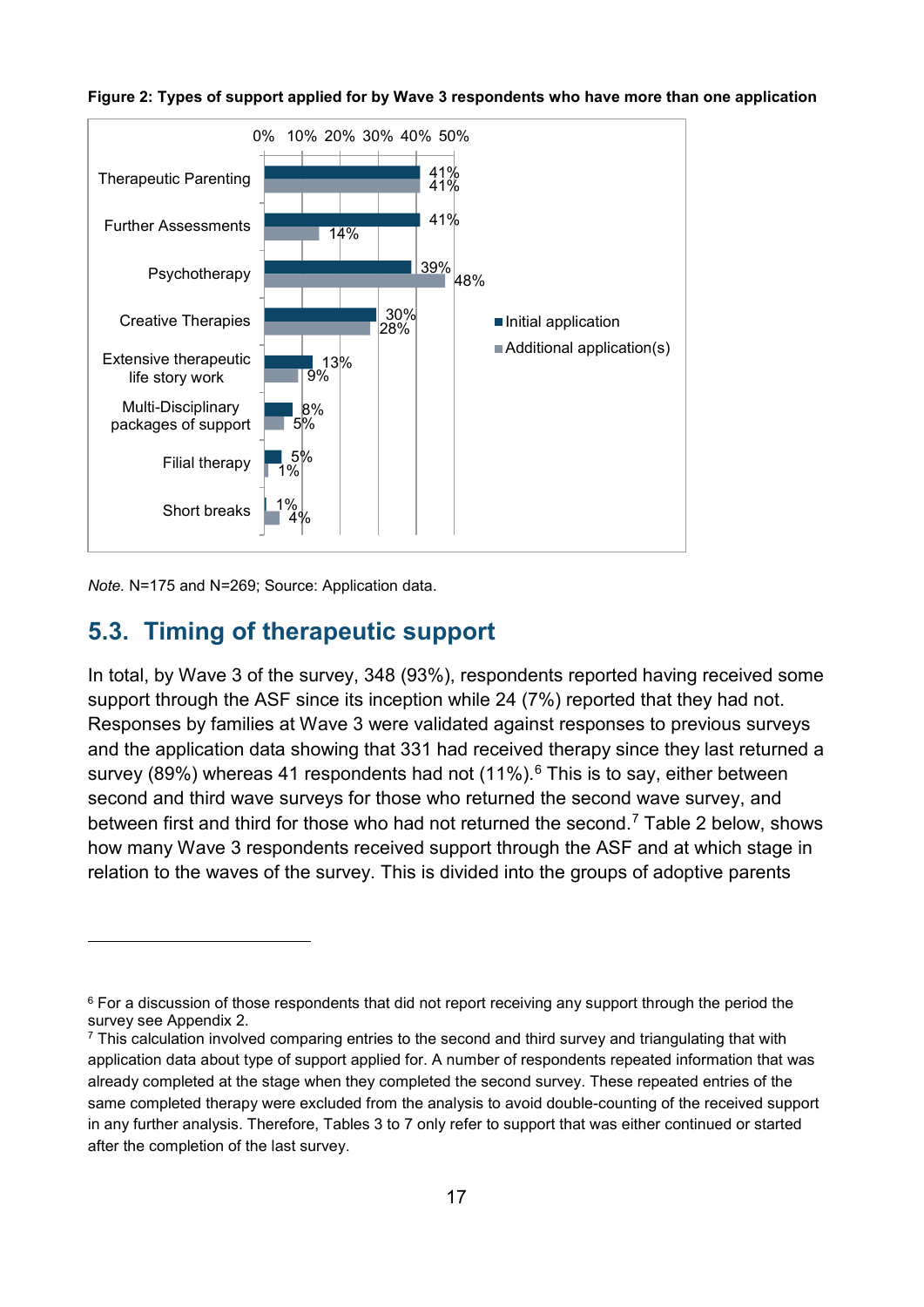who completed all three surveys and the ones that completed only the first and the last survey.

|                         |   | All three surveys |           | <b>First and third</b><br>survey |           | <b>Total</b> |           |
|-------------------------|---|-------------------|-----------|----------------------------------|-----------|--------------|-----------|
| <b>Support between</b>  |   | <b>Yes</b>        | <b>No</b> |                                  |           |              |           |
| <b>First and Second</b> | N | 273               | 23        |                                  |           |              |           |
| <b>Survey</b>           | % | 97%               | 8%        |                                  |           |              |           |
| <b>Support between</b>  |   | Yes               | <b>No</b> | <b>Yes</b>                       | <b>No</b> | Yes          | <b>No</b> |
| (First)/ Second         | N | 260               | 36        | 71                               | 5         | 331          | 41        |
| and Third Survey        | % | 88%               | 12%       | 93%                              | 7%        | 89%          | 11%       |
| <b>Support between</b>  |   | <b>Yes</b>        | <b>No</b> | <b>Yes</b>                       | <b>No</b> | Yes          | <b>No</b> |
| <b>First and Third</b>  | N | 290               | 6         | 71                               | 5         | 361          | 11        |
| <b>Survey</b>           | % | 98%               | 2%        | 93%                              | 7%        | 97%          | 3%        |

#### <span id="page-17-1"></span>**Table 2: Timing of receipt of therapy for Wave 3 respondents**

*Note*. N=372; Source: Wave 3 survey and Wave 2 survey.

## <span id="page-17-0"></span>**5.4. Recipient of support**

Respondents were asked to report who within the family was the intended recipient of the support. Table 3 shows the result of these questions.<sup>[8](#page-17-3)</sup> Most commonly therapies were addressed at one child only, however around one quarter each of the packages of support was aimed at either a parent/ parental couple or at the whole family.

#### <span id="page-17-2"></span>**Table 3: Recipient of therapy for all ASF funded support received between first/ second and third wave[9](#page-17-4)**

| Recipient                        | N   | ℅   |
|----------------------------------|-----|-----|
| <b>Whole Family</b>              | 137 | 26% |
| <b>Parent or Parental couple</b> | 142 | 27% |
| All children in household        | 71  | 13% |
| More than one child but not all  | 20  | 4%  |
| One child only                   | 254 | 48% |
| Other                            |     | 1%  |

*Note.* N=532 (2 missing); Source: Wave 3 survey.

-

<span id="page-17-3"></span><sup>&</sup>lt;sup>8</sup> It should be also noted that respondents were able to select multiple options, indicating that the therapy was for example for 'one child only' as well as for 'parents'. For this reason, the resulting percentages do not sum to 100.

<span id="page-17-4"></span><sup>&</sup>lt;sup>9</sup> This combines all types of support received.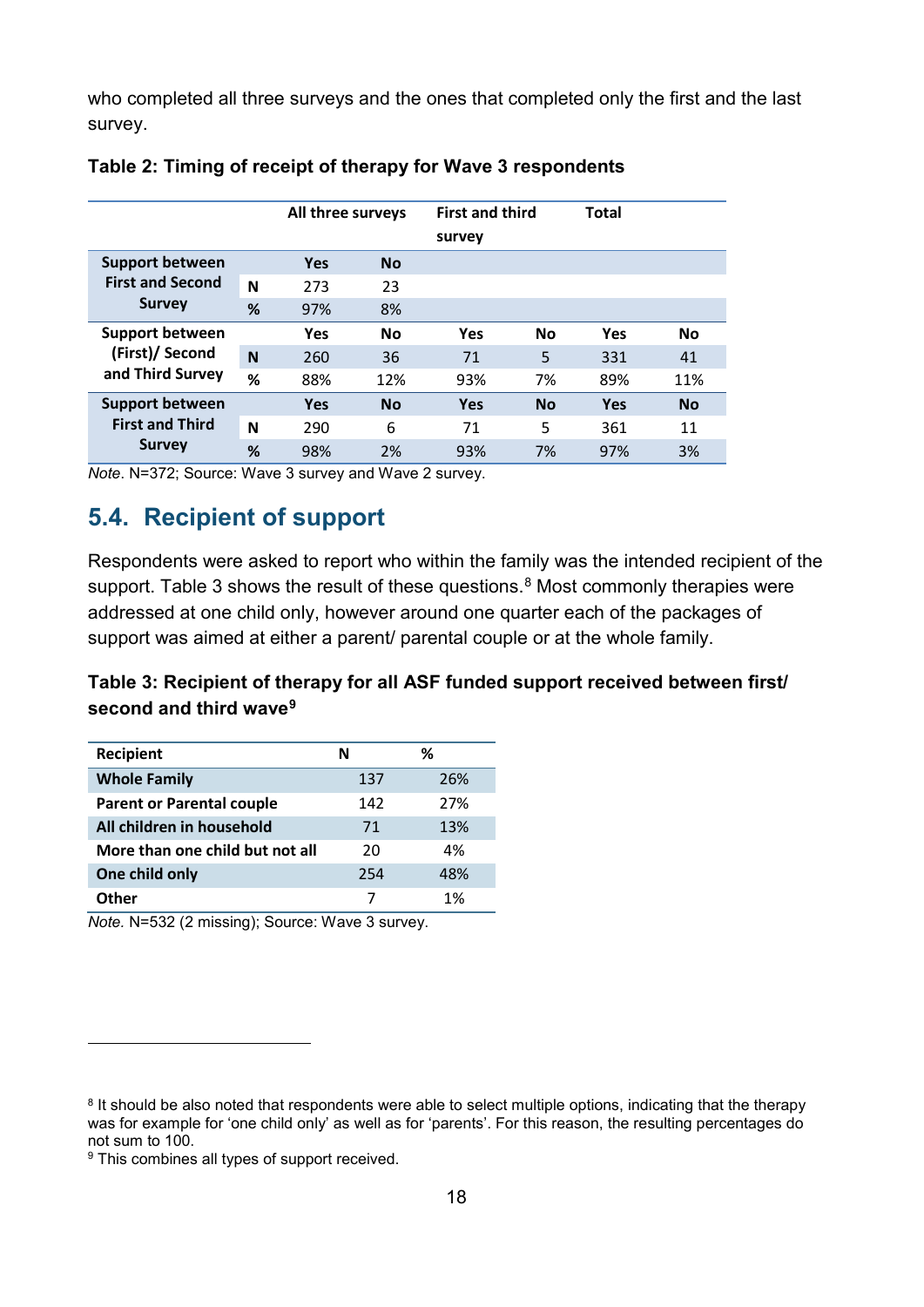# <span id="page-18-0"></span>**5.5. Frequency and duration support received**

Almost two thirds of the packages of support described through the survey occurred at a frequency of one hour or fewer per week, with 86% occurring at a frequency of 2 hours or fewer per week. Table 4 shows a detailed breakdown of the frequency of support.

| Average duration per week | N   | ℅   |
|---------------------------|-----|-----|
| Less than 1 hour          | 16  | 3%  |
| 1 hour                    | 288 | 62% |
| 1.5 hours                 | 12  | 3%  |
| 2 hours                   | 80  | 17% |
| 3 hours                   | 31  | 7%  |
| 4-10 hours                | 25  | 5%  |
| 11+ hours                 | q   | 2%  |
|                           |     |     |

#### <span id="page-18-2"></span>**Table 4: Frequency of all support received between first/second and third wave**

*Note.* N=461 (73 missing). Source: Wave 3 survey.

The duration of the therapies received by families within the survey sample varied significantly. Around one fifth of respondents received 5 weeks or fewer support whereas around one eight received support lasting over 1 year. The distribution of the length of support showed that 59% of respondents reported receiving support that lasted 20 weeks or fewer, with just under one sixth of respondents saying that their packages of support lasted for more than one year. Table 5 shows the duration of support in the sample.

<span id="page-18-3"></span>

| Table 5: Duration of all support received between first/ second and third wave |  |  |
|--------------------------------------------------------------------------------|--|--|
|--------------------------------------------------------------------------------|--|--|

| <b>Total duration</b> | N   | ℅   |
|-----------------------|-----|-----|
| 0-5 weeks             | 77  | 18% |
| 6-10 weeks            | 83  | 19% |
| 11-20 weeks           | 93  | 22% |
| 21-52 weeks           | 120 | 28% |
| More than 1 year      | 58  | 13% |

*Note.* N=431 (103 missing); Source: Wave 3 survey.

# <span id="page-18-1"></span>**5.6. Timeliness of support**

Reported waiting time for the start of the support ranged widely. However just under two thirds of respondents reported starting the support within 10 weeks of having their application to the ASF approved. Table 6 shows a detailed breakdown of reported waiting times.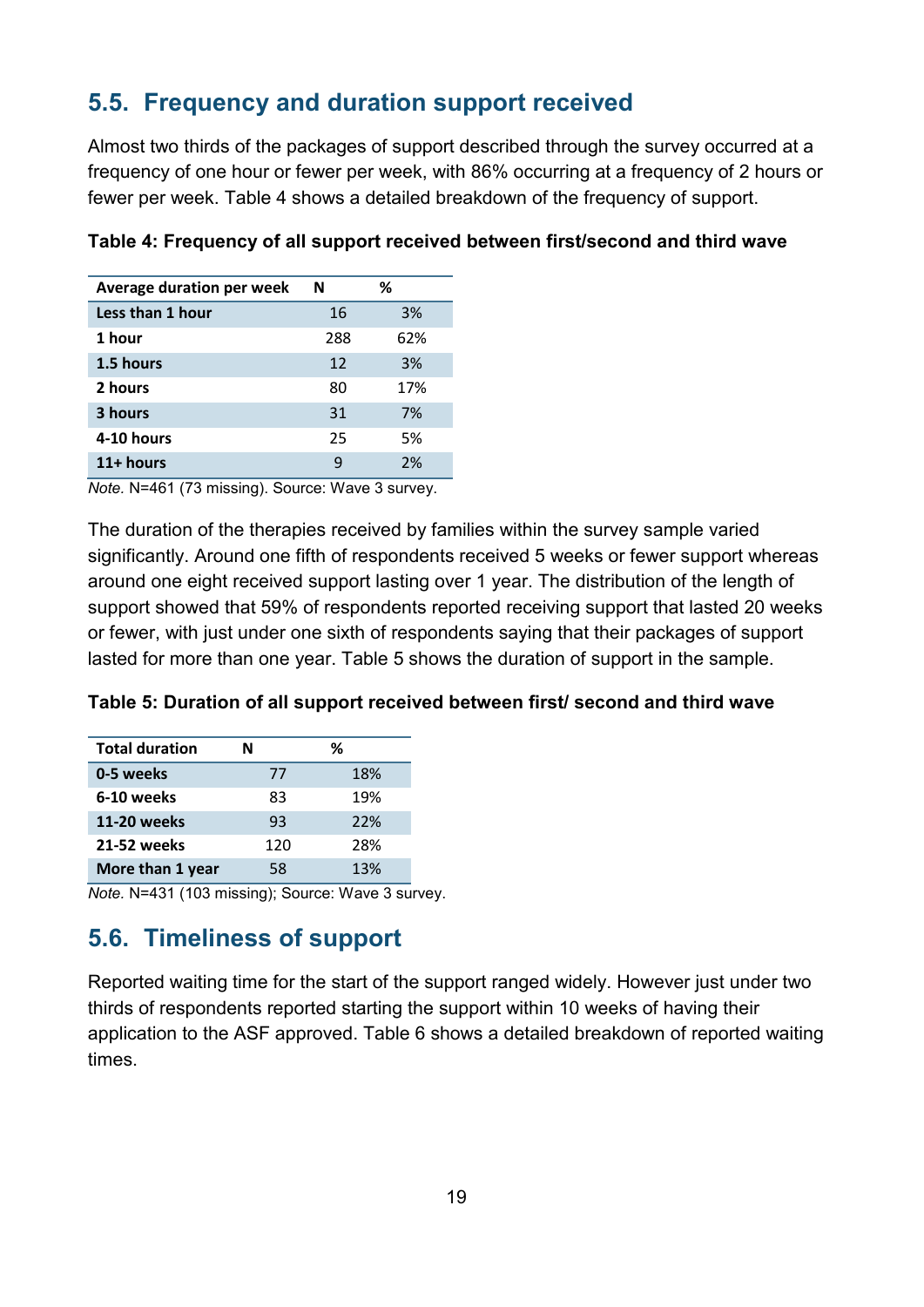| <b>Waiting time</b> | N   | ℅    |
|---------------------|-----|------|
| 0-5 weeks           | 151 | 45 % |
| 6-10 weeks          | 87  | 16%  |
| 11-20 weeks         | 57  | 11%  |
| 21-52 weeks         | 34  | 6%   |
| More than 1 year    | 5   | 1%   |

<span id="page-19-1"></span>**Table 6: Waiting time for all support received between first/ second and third wave**

*Note.* N=334 (103 missing); Source: Wave 3 survey.

# <span id="page-19-0"></span>**5.7. Completion of Support**

Nearly half of the reported support had ended at the point that respondents returned the third wave of the survey. However, a sizable proportion (14%) of reported support had more than 6 months left to run and for an additional 21% of the support respondents were unsure when the support would finish. Table 7 shows the proportion of completed support and how long the remainder had left to run.

#### <span id="page-19-2"></span>**Table 7: Completion status of all support received between second/first and third wave**

| <b>Completion status</b>                               | N   | ℅   |
|--------------------------------------------------------|-----|-----|
| We've completed this element of<br>support             | 244 | 48% |
| Less than 4 weeks left to run                          | 23  | .5% |
| 4 weeks or more but less than 3<br>months left to run  | 32  | 6%  |
| 3 months or more but less than 6<br>months left to run | 34  | 7%  |
| More than 6 months left to run                         | 70  | 14% |
| Don't know                                             | 107 | 21% |

*Note.* N=510 (24 missing). Source: Wave 3 survey.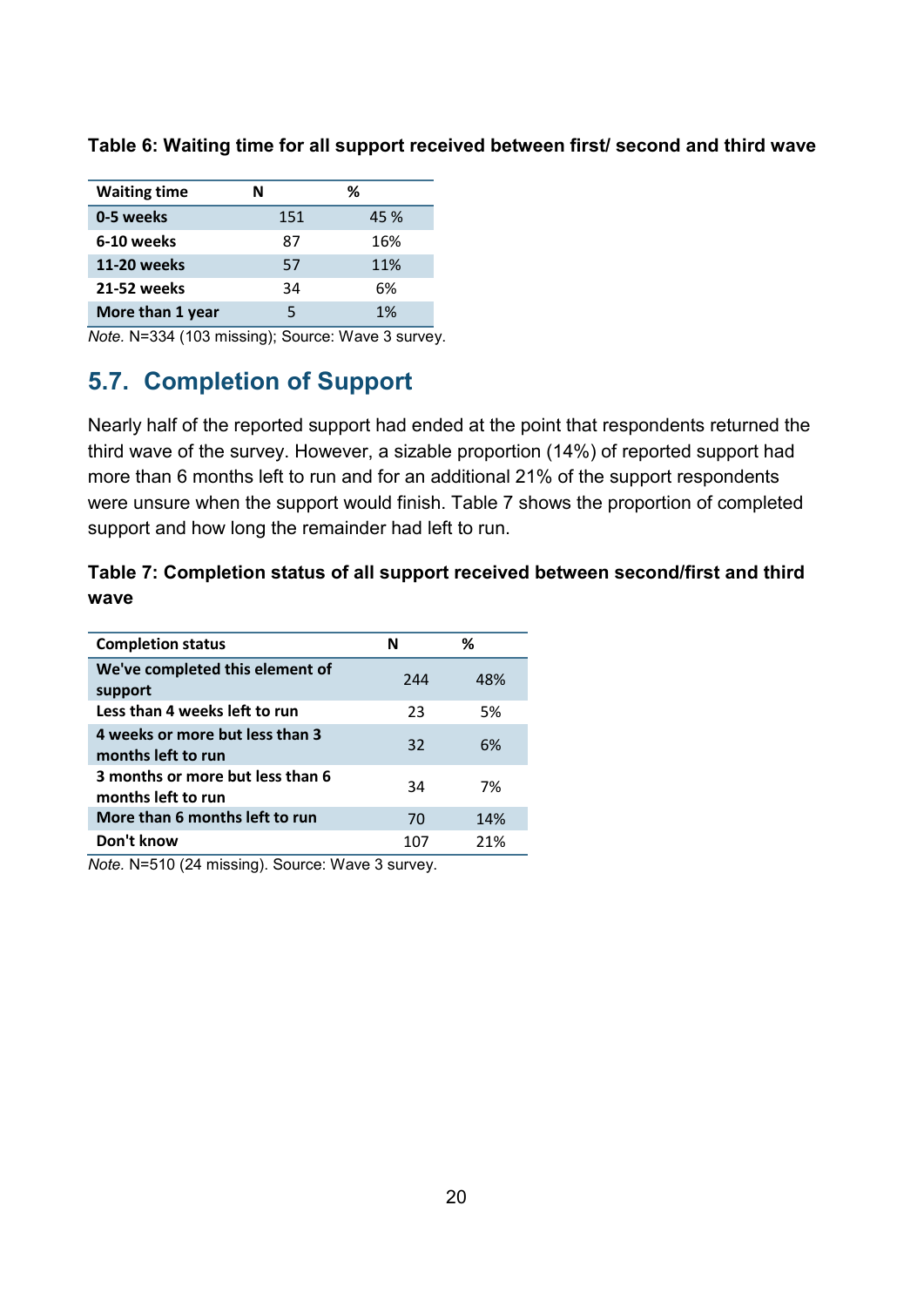# <span id="page-20-0"></span>**6. Changes in families experience of post-adoption services since the 1st/2nd wave survey?**

#### **Summary**

- Overall satisfaction with the ASF was high with a large majority (73%) of respondents at Wave 3 reporting that they were happy with the overall process.
- Respondents reported high levels of satisfaction with all aspects of the support they had received in terms of: choice of provider (84%), type of support (83%), frequency of support (86%), duration of sessions (91%), total number of session (83%), and location of support (82%). The only aspect of support with notably lower levels of satisfaction was the timeliness of support for which 23% of respondents were dissatisfied with how quickly the support was received.
- Overall satisfaction was slightly lower than reported at wave two: down to 73% from 79%.
- Recipients of the ASF continued to access a wide range of services (in addition to those provided through the Fund). Most common were services for special educational needs, post-adoption support provided directly though the local authority and letterbox services.

As in the previous two waves of the survey, respondents were asked to report on their experience of the support they have received through the ASF. Overall, respondents were very positive about each aspect of the support received with over 80%. The only exception to this was the timeliness of support for which only 68% of respondents were satisfied with how quickly the support was received.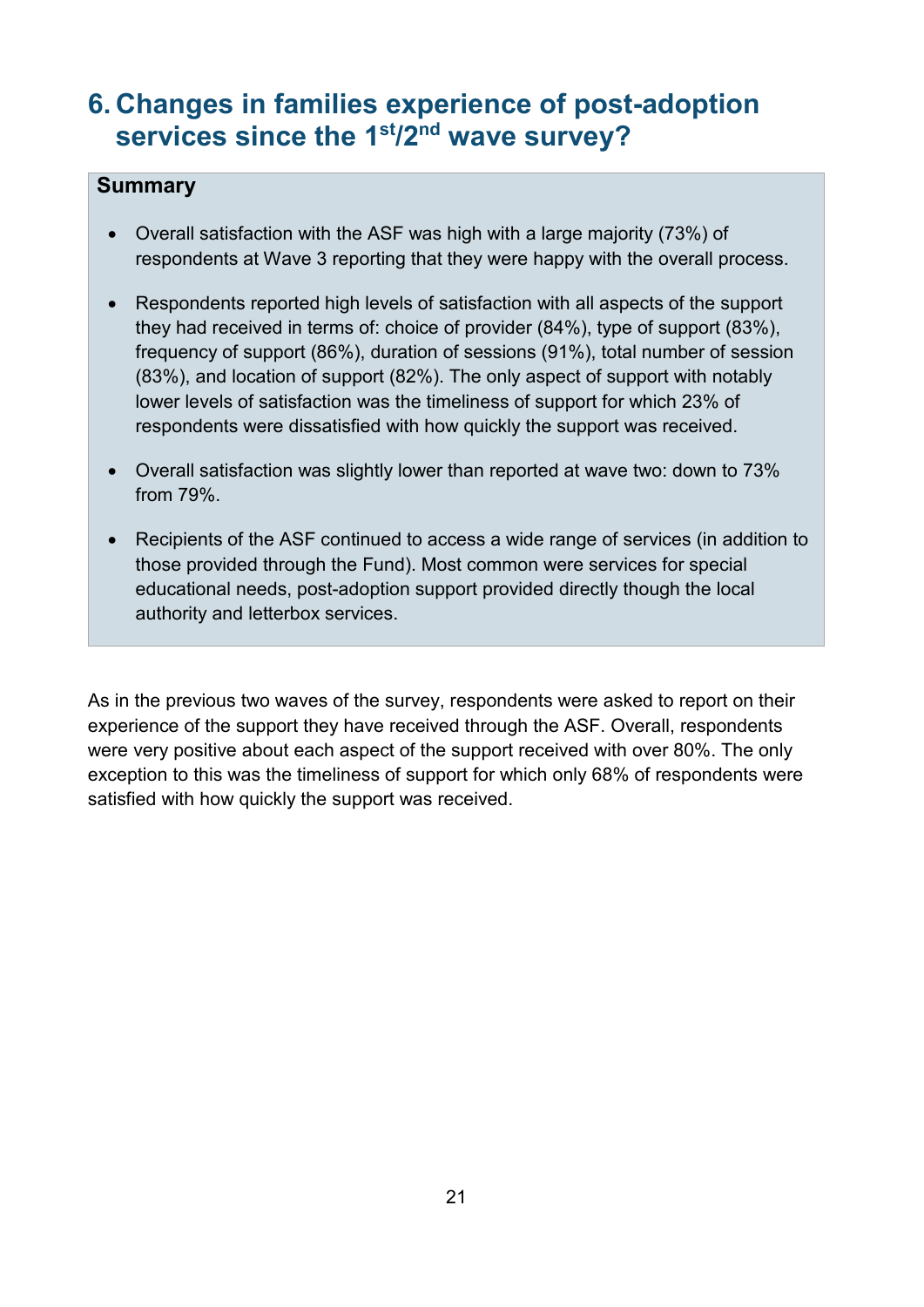#### <span id="page-21-0"></span>**Figure 3: Frequencies of responses to 'Satisfaction with received support'**



*Note.* N=338-343 (missing 9-14); Source: Wave 3 survey.[10](#page-21-1)

-

Responses to open questions give an impression of the issues experienced by those who were not satisfied with the timeliness of support:

*"Our therapy package was delayed. We had asked for help a lot earlier. I think the escalation of issues wouldn't have been so high if support had been received earlier."* 

*"The problem is a lack of availability of specialist therapists - hence having to wait to access support. We saw a brilliant sensory OT who offered us a package of support over 12 months ago - she has never got back to us regarding a start date!!"*

*"Our family has suffered intense delays in receiving funding due to haggling over allowable treatment, compounded by a lack-lustre approach from the local authority/ social services."*

The responses to the satisfaction questions at wave 3 were very similar in relation to each aspect of support received, to the levels reported in the second wave survey, indicating that the type, timing, location and timeliness of support remained largely satisfactory to fund applicants.

<span id="page-21-1"></span><sup>10</sup> The categories 'Very satisfied', 'Satisfied' and 'Somewhat satisfied' were merged into 'Satisfied'. The categories 'Very dissatisfied', 'Dissatisfied' and 'Somewhat dissatisfied' were merged into 'dissatisfied'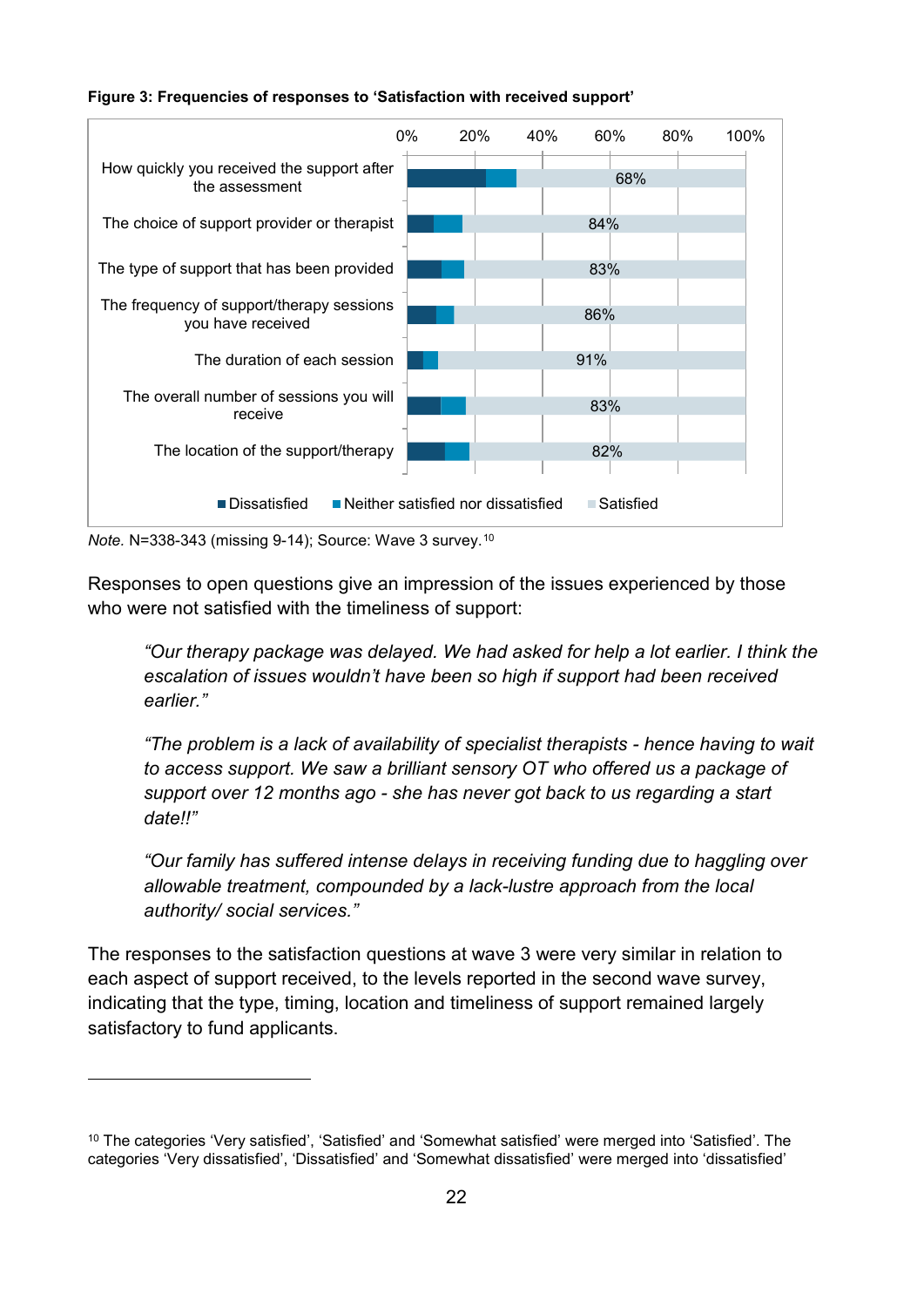Respondents were also asked to rate their experience of the process overall, whether they had felt listened to, and whether going through the process had led them to feel more positively about social services. While reported levels of satisfaction remained similar to those reported at wave 2 there were slight decreases in each category. Findings from wave 3 showed:

- A large majority (73%) of respondents at Wave 3 reported that they were happy with the overall process however almost one fifth (19%) disagreed with this view indicating that they had been unhappy with the process overall. This compares to 79% reported satisfaction at wave two with this difference between the two waves being statistically significant; [11](#page-22-0)
- A larger majority of respondents  $(82\%)$ <sup>[12](#page-22-1)</sup> agreed that they felt they had been listened to about the problems facing their families, with only one eighth (12%) disagreeing with that statement. These responses compare to 90% at wave two, this difference is statistically significant; and, <sup>[13](#page-22-2)</sup>
- The least positive response was reported in relation to attitude towards social services. However, still more than half of respondents (58%) agreed that they felt more positive towards social services, as a result of going through the process of applying for and receiving adoption support. The proportion with a positive attitude to Social Services was slightly higher at wave 2 (60%) but the difference was not statistically significant.<sup>[14](#page-22-3)</sup>

<u>.</u>

<span id="page-22-0"></span><sup>&</sup>lt;sup>11</sup> The significance tests were applied only to the sample of respondents to both wave 1 and wave 2 and excluded those who only responded to wave 1. Wilcoxon signed-rank test did show a difference in the response to this statement 'I have been happy with the overall process' (Z=-2.34, p=.019) between Wave 2 and Wave 3.

<span id="page-22-1"></span><sup>&</sup>lt;sup>12</sup> This proportion is slightly different to the one report in Figure 3 as Figure 3 refers to the third wave respondents who also completed the second wave survey.

<span id="page-22-2"></span><sup>&</sup>lt;sup>13</sup> Wilcoxon signed-rank test did show a difference in relation to the statement 'I feel I have been listened to about the problems my family has faced' (Z=-3.33, *p*<.01) between Wave 2 and Wave 3.

<span id="page-22-3"></span><sup>14</sup> Wilcoxon signed-rank test did not show a significant effect for responses at Wave 2 and Wave 3 (Z=- 1.73, *p*=.083).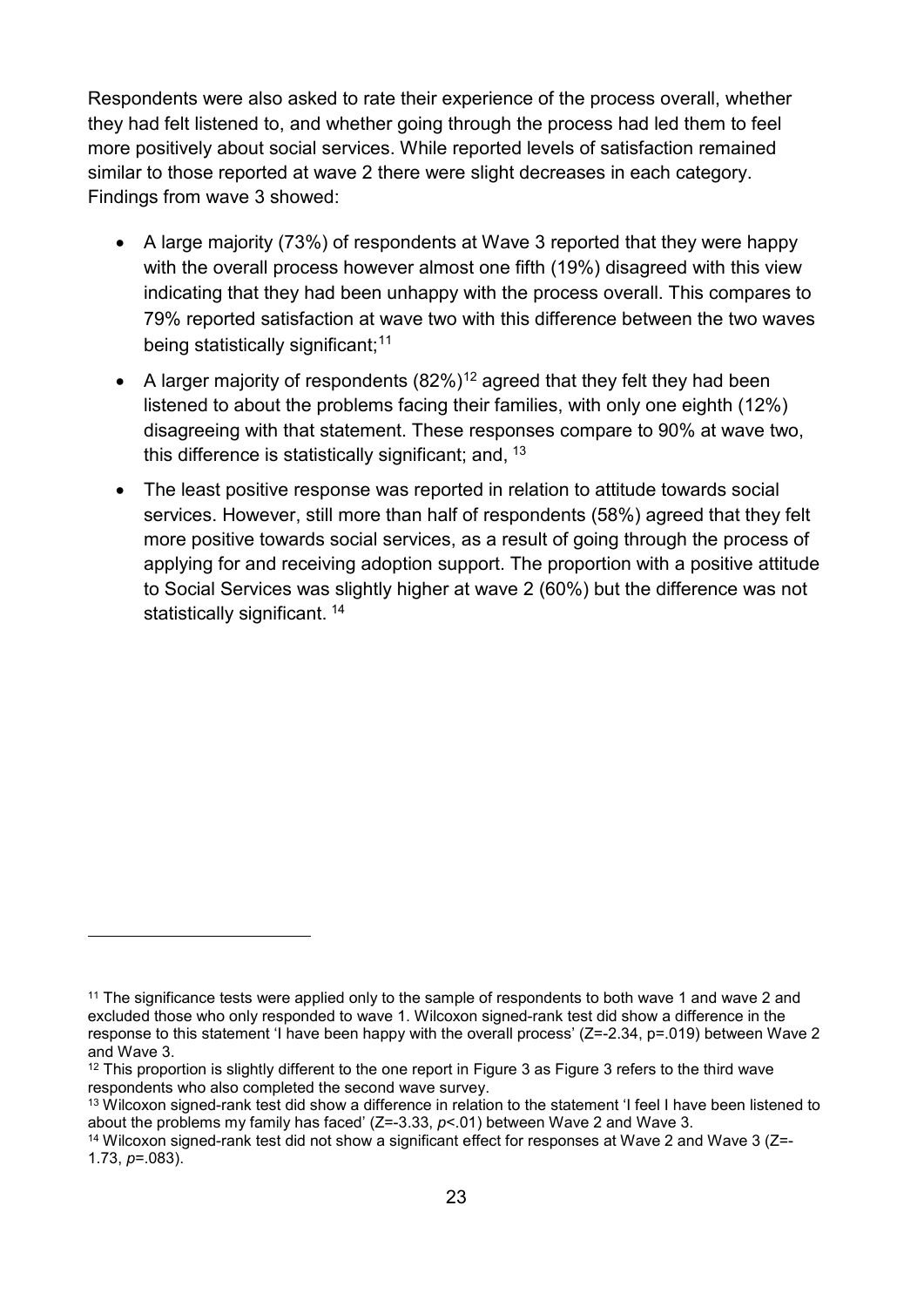<span id="page-23-1"></span>**Figure 4: Frequencies of Wave 2 and Wave 3 respondents' level of agreement to provided statements**



<span id="page-23-0"></span>*Note.* N=258-260 (missing 3-5); Source: Wave 2 and 3 survey.[15](#page-23-2)

<u>.</u>

## **6.1. Support received by families not provided through the ASF**

As described in-depth in the original evaluation, due to the extremely high levels of need of the families accessing the ASF, applicants to the Fund tended to be receiving services and support through a number of pathways in addition to the services funded through the ASF.<sup>[16](#page-23-3)</sup> Respondents to previous waves of the survey reported receipt of multiple additional services. Figure 5 shows the number of respondents that indicated receiving non-ASF funded services at Wave 3 compared with responses to the same questions at wave 2.

<span id="page-23-3"></span><span id="page-23-2"></span><sup>15</sup> The categories 'Strongly agree', 'Agree' and 'Somewhat agree' were merged into 'Agree'. The categories 'Strongly disagree', 'disagree' and 'Somewhat disagree' were merged into 'disagree'. <sup>16</sup> *8.1 Prior support needs* (ASF Evaluation, p104)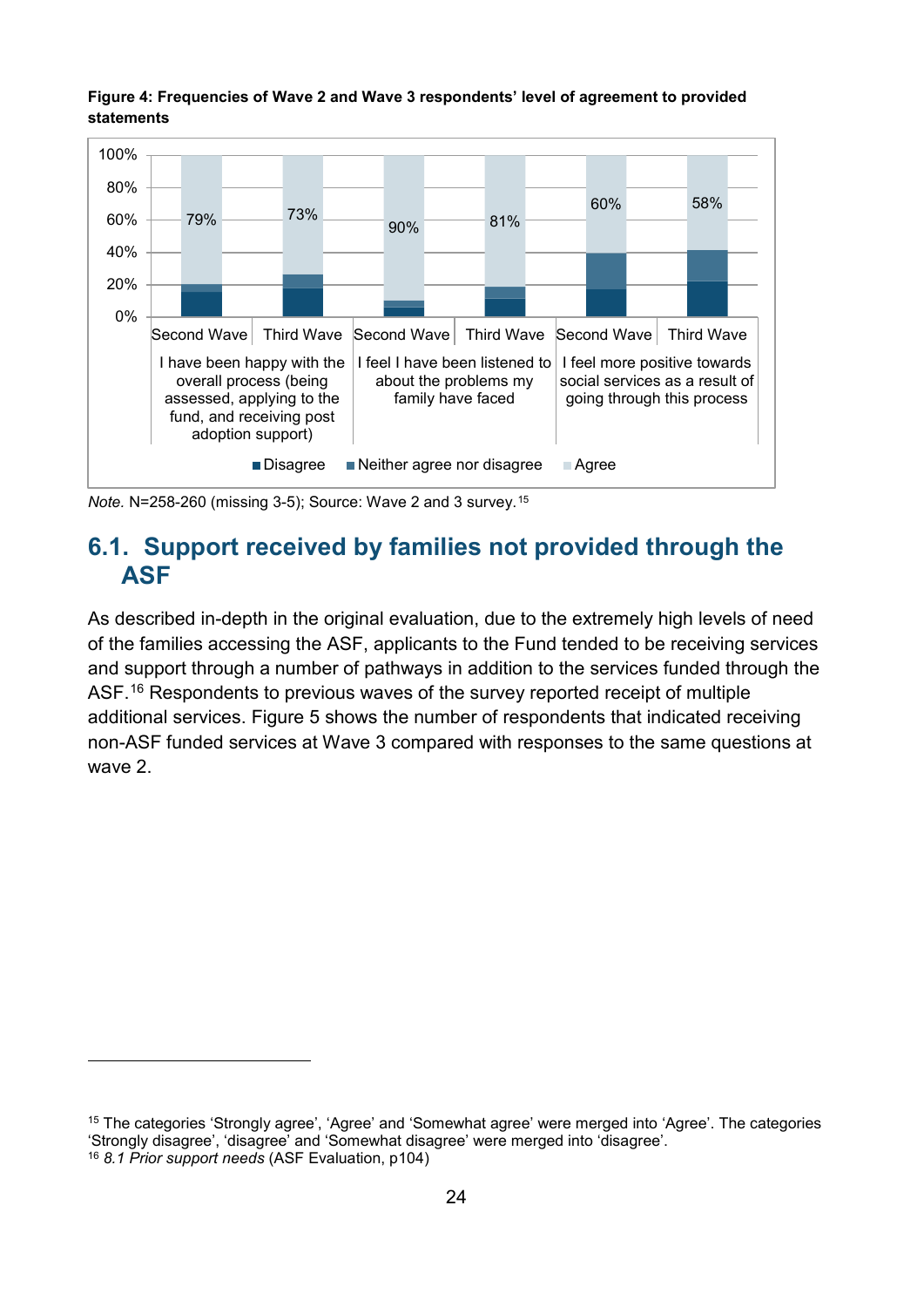<span id="page-24-0"></span>





By grouping the range of services into three overarching categories we were able to compare the level of additional service receipt across the three waves. Figure 5 shows that the observed decrease in additional service use between the first and second wave only continued for support that follows under 'Adoption Support and Social Care'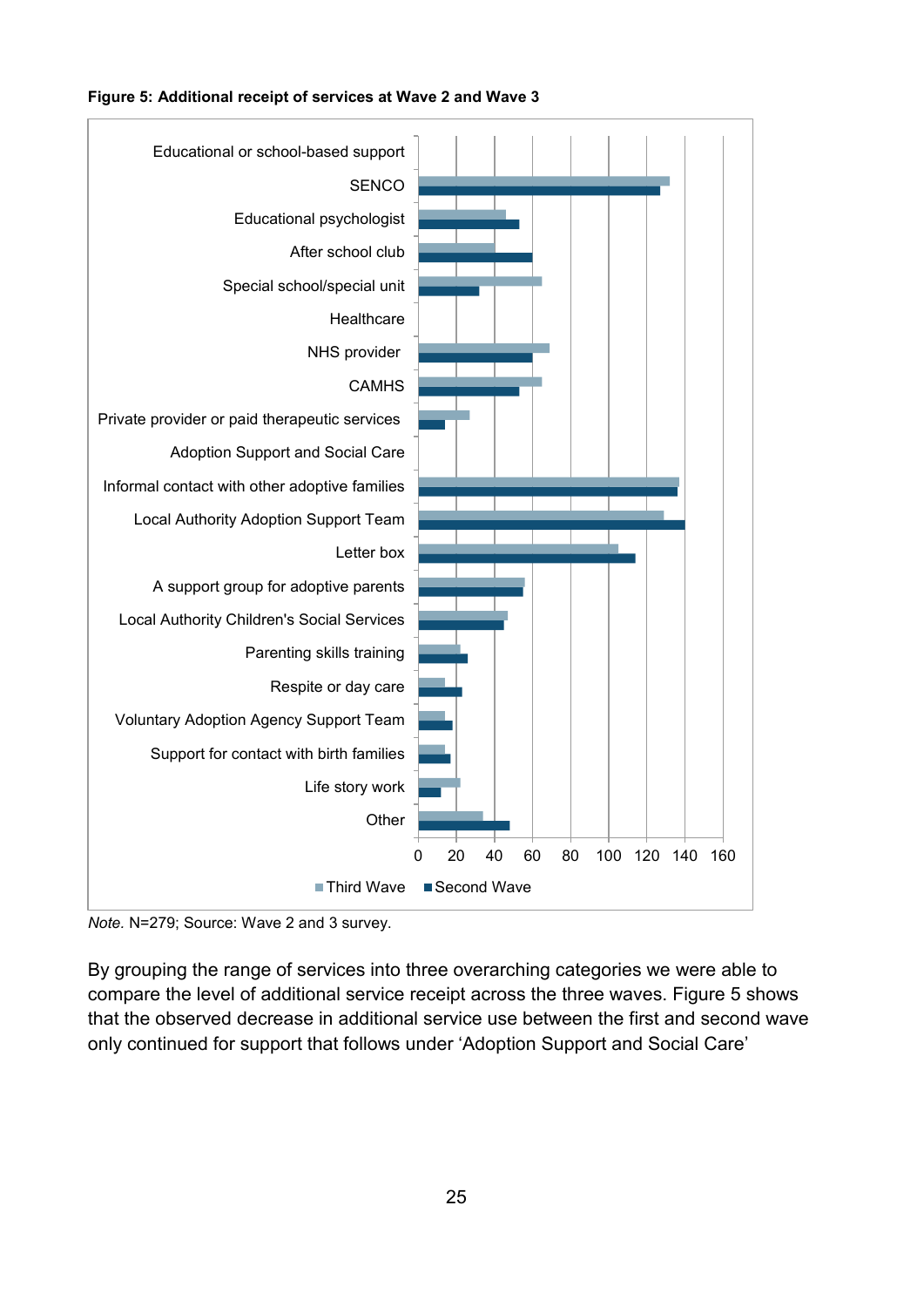heading. [17](#page-25-1) Healthcare and Educational Support showed an increase from the second wave to third. However, these differences are overall not statistically significant.<sup>[18](#page-25-2)</sup>



<span id="page-25-0"></span>**Figure 6: Additional receipt over services of Wave 3 respondents** 

*Note.* N=279; Source: Wave 1, 2 and 3 survey.

-

<span id="page-25-2"></span><sup>18</sup> Friedman test resulted in not significant effects for all three types of services at Wave 1, 2 and 3

<span id="page-25-1"></span><sup>&</sup>lt;sup>17</sup> Analysis based on respondents who returned all three surveys and for whom the child was living with the family at all three waves.

<sup>(</sup>Healthcare: χ2(2)=2.63, *p*=.268; Educational support: χ2(2)=5.19, *p*=.075; Educational support: χ2(2)=5.32, *p*=.070).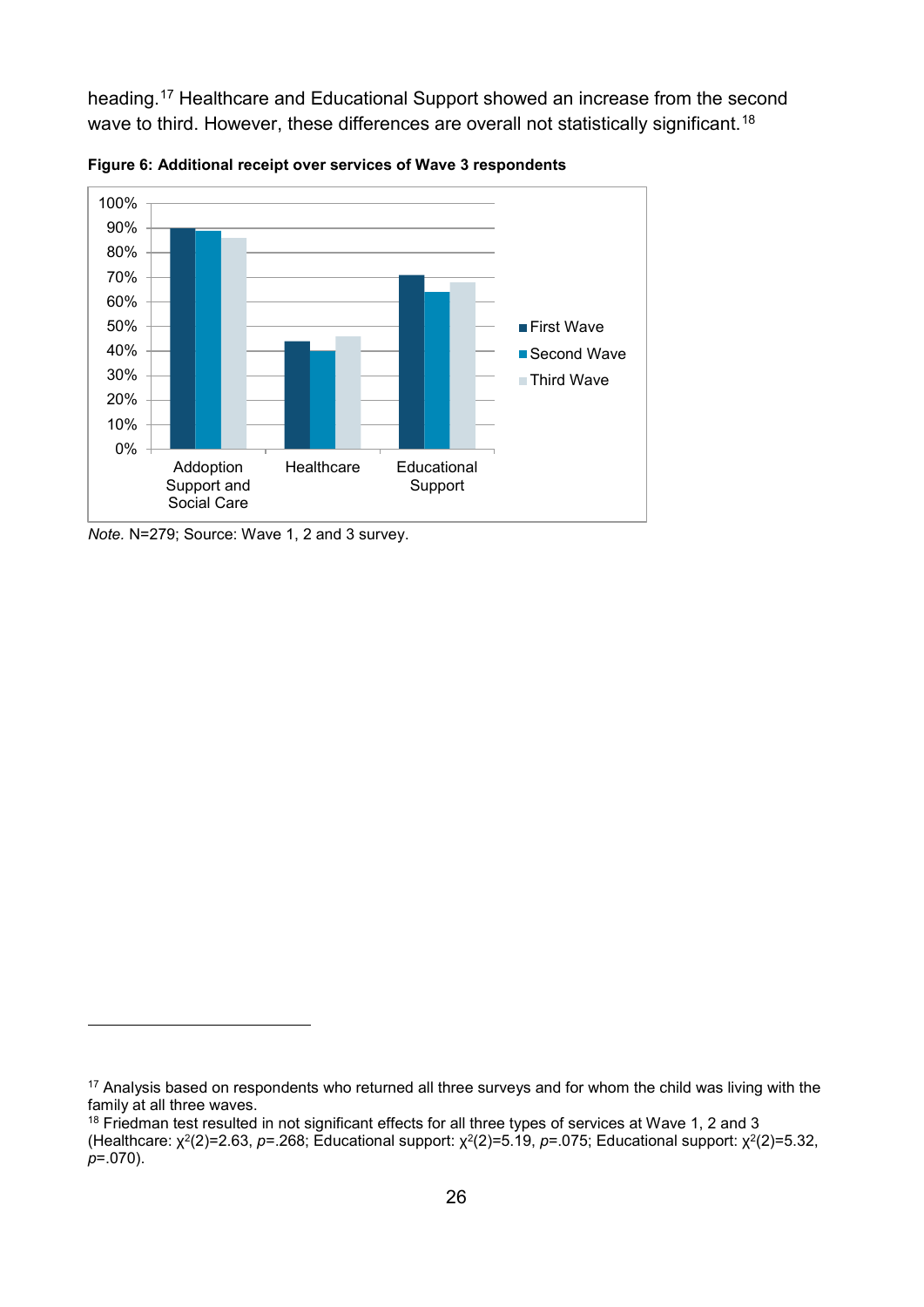# <span id="page-26-0"></span>**7. Has the ASF improved the lives of adopted children and families?**

#### **Summary**

- Improvements observed between first and second waves of the longitudinal survey, in terms of child behaviour development and wellbeing were sustained at wave 3 but significant further improvements did not occur after Wave 2.
- Similarly, parental wellbeing and parent/child relationship also showed the maintenance of observed improvements between wave 1 and 2 but with no further statistically significant improvement between wave 2 and 3. Again this means that modest but statistically significant improvements were reported between wave 1 and wave 3 in each outcome domain.
- Attempts to better understand the outcome result were inconclusive with no statistically significant relationship discovered between improved outcomes and other variables such as the quantity, type, or timing of support.
- In response to self-attributed outcomes questions the large majority of respondents (84%) agreed that the support they had received through the Fund had helped them as a parent. Around three-quarters (76%) thought that the support has helped their family as a whole. And around two thirds (66%) reported that the support had made the adoption placement more stable.
- Majority of respondents (81%) agreed with the statement 'Receiving support through the ASF has helped my child for whom we applied to the Fund', with only 11% indicating disagreement.
- 84% of respondents felt that they were still in need of support. More than half of respondents (57%) also indicated that they planned to make further application to the ASF.

## <span id="page-26-1"></span>**7.1. Introduction**

This section addresses the key evaluation question of whether those in receipt of support through the ASF showed improvements over time in terms of:

- (1) Child behaviour, development and wellbeing;
- (2) Family functioning, parental efficacy and parent-child attachment; and,
- (3) Wellbeing of adoptive parents.

The longitudinal survey sought to measure these factors with a combination of validated psychometric scales and non-validated questions. Each set of questions appeared in the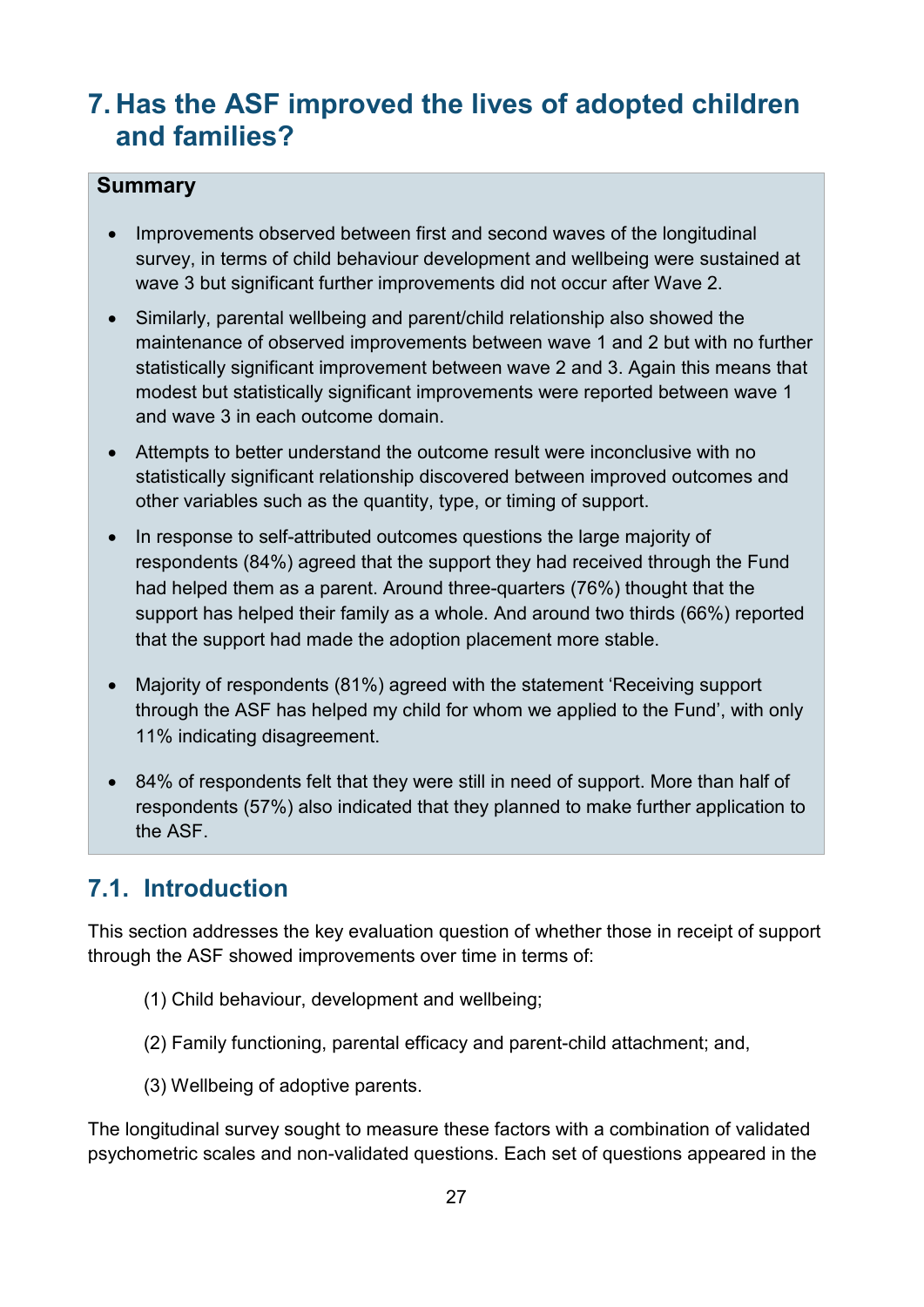same form in each of the three waves of the survey, enabling a distance travelled approach to be taken where statistically significant changes between first, second and third wave responses are identified and reported. Unless stated otherwise, the results reported in this chapter refer to the respondents who completed the survey at all three time points (N=300).

# <span id="page-27-0"></span>**7.2. Child behaviour, development and wellbeing;[19](#page-27-1)**

In the longitudinal survey, child behaviour, development and wellbeing were measured through the use of two validated psychometric scales: Strengths and Difficulties Questionnaire (SDQ) and the Brief Assessment Checklist – Child/Adolescent (BAC-C/A).<sup>[20](#page-27-2)</sup> In the following section the analysis of each scale is presented.

#### **Strengths and Difficulties Questionnaire (SDQ)**

-

Table 8 shows the mean scores of responses to each of the 5 sub-scales of the SDQ as well as the total mean scores and mean score of the SDQ impact supplement. Overall, the SDQ scores at wave 3 continue to show very small improvement from the scores at the first wave however it is notable that there was little or no observable change between wave two and wave three results: the changes detected between Wave 2 and 3 were not found to be statistically significant for any of the sub-scales or for the total or impact score.<sup>[21](#page-27-3)</sup> This shows that while improvements in child, behaviour and wellbeing observed at the second wave of the survey have sustained, there has not been a continued improvement on this measure.

<span id="page-27-1"></span> $19$  Please refer to the introduction to this report for a summary of findings of this aspect of the original evaluation or for the full results see *8.3 Child behaviour, development and wellbeing* (ASF Evaluation, p101).

<span id="page-27-2"></span><sup>20</sup> For a full description of these scales and their use in the survey see *8.3 Child behaviour, development and wellbeing* (ASF Evaluation, p101).

<span id="page-27-3"></span><sup>&</sup>lt;sup>21</sup> The effect of time on the total score was overall significant (Total score: F(2)=7.74, *p*<.001,  $\eta_{\rm p}$ <sup>2</sup>=.031). This equates to a small effect size according to Cohen (1992). Post-hoc tests analysis shows that the differences from Wave 1 to Wave 2 (*p*<.01) and from Wave 1 to Wave 3 (*p*<.01) are significant but not the difference from Wave 2 to Wave 3 (*p*=.74). For results of each individual subscale please see Appendix 2.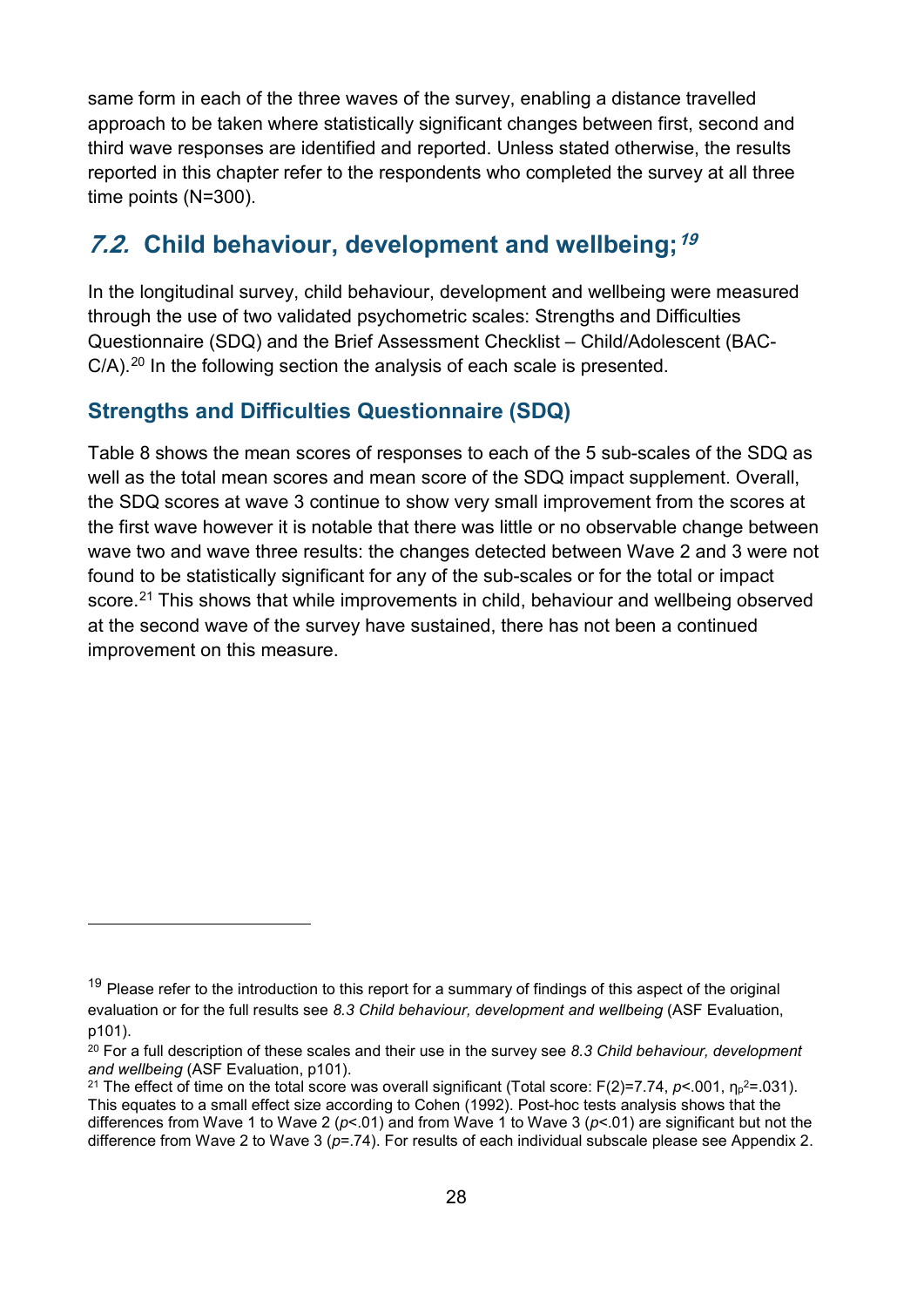|                                      | <b>Second Wave</b><br><b>First Wave</b> |       |           | <b>Third Wave</b> |           |       |           |
|--------------------------------------|-----------------------------------------|-------|-----------|-------------------|-----------|-------|-----------|
| SDQ subscale                         | N                                       | Mean  | <b>SD</b> | Mean              | <b>SD</b> | Mean  | <b>SD</b> |
| <b>Emotional Symptoms</b>            | 248                                     | 5.36  | 2.63      | 5.11              | 2.47      | 5.09  | 2.72      |
| <b>Conduct Problems</b>              | 248                                     | 5.61  | 2.33      | 5.18              | 2.42      | 5.11  | 2.54      |
| <b>Hyperactivity</b><br>/inattention | 248                                     | 7.71  | 2.27      | 7.27              | 2.35      | 7.2   | 2.34      |
| Peer relationship<br>problems        | 248                                     | 4.47  | 2.37      | 4.38              | 2.40      | 4.42  | 2.54      |
| <b>Prosocial behaviour</b>           | 248                                     | 5.49  | 2.27      | 5.51              | 2.25      | 5.64  | 2.27      |
| <b>Total score</b>                   | 248                                     | 23.16 | 6.13      | 21.94             | 6.71      | 21.82 | 7.10      |
| Impact                               | 236                                     | 5.78  | 2.70      | 5.50              | 2.81      | 5.61  | 3.07      |

#### <span id="page-28-0"></span>**Table 8: Descriptive Statistics of SDQ subscale and total score at all waves for Wave 3 respondents**

*Note.* Source: Wave 1, 2 and 3 survey.

#### **Additional analysis of direction of travel in SDQ scores**

To help place these results in context we submitted the SDQ scores to further analysis. First, we drew on the 4-part classifications of mean scores provided by the scale developer that places each score in relation to norms derived from children in the general population. [22](#page-28-2) Table 9 shows that there is a slight decrease in children whose SDQ total score is rated as 'very high', down from 73% at Wave 1 to 67% at Wave 2 and to 63% at wave 3, and that there is a slight increase in the proportion of scores falling into the other three bands. Over the three waves there is an observable movement away from the very high category towards lower bands in the classification. However, in keeping with the analysis of the SDQ mean scores there was greater observable change between Wave 1 and 2 than between Wave 2 and 3. Overall, there was a statistically significant difference in categorisation of SDQ scores depending on the wave. [23](#page-28-3) 

#### <span id="page-28-1"></span>**Table 9: Categorisation of SDQ total scores of Wave 3 respondents**

|                         | <b>First Wave</b> |     | <b>Second Wave</b> |     | <b>Third Wave</b> |     |
|-------------------------|-------------------|-----|--------------------|-----|-------------------|-----|
| Category                | N                 | %   | N                  | %   | N                 | ℅   |
| 'Close to average' 0-13 | 20                | 8%  | 29                 | 12% | 34                | 14% |
| 'Slightly Raised' 14-16 | 19                | 8%  | 26                 | 10% | 28                | 11% |
| 'High' 17-19            | 28                | 11% | 28                 | 11% | 29                | 12% |
| 'Very High' (20+)       | 181               | 73% | 165                | 67% | 157               | 63% |

*Note.* N=248. Source: Wave 1, 2 and 3 survey.

-

<span id="page-28-3"></span><span id="page-28-2"></span><sup>22</sup> <http://www.leicspart.nhs.uk/Library/poilkj690.pdf>23 <sup>χ</sup>2(2) = 16.65, *<sup>p</sup>* <.001.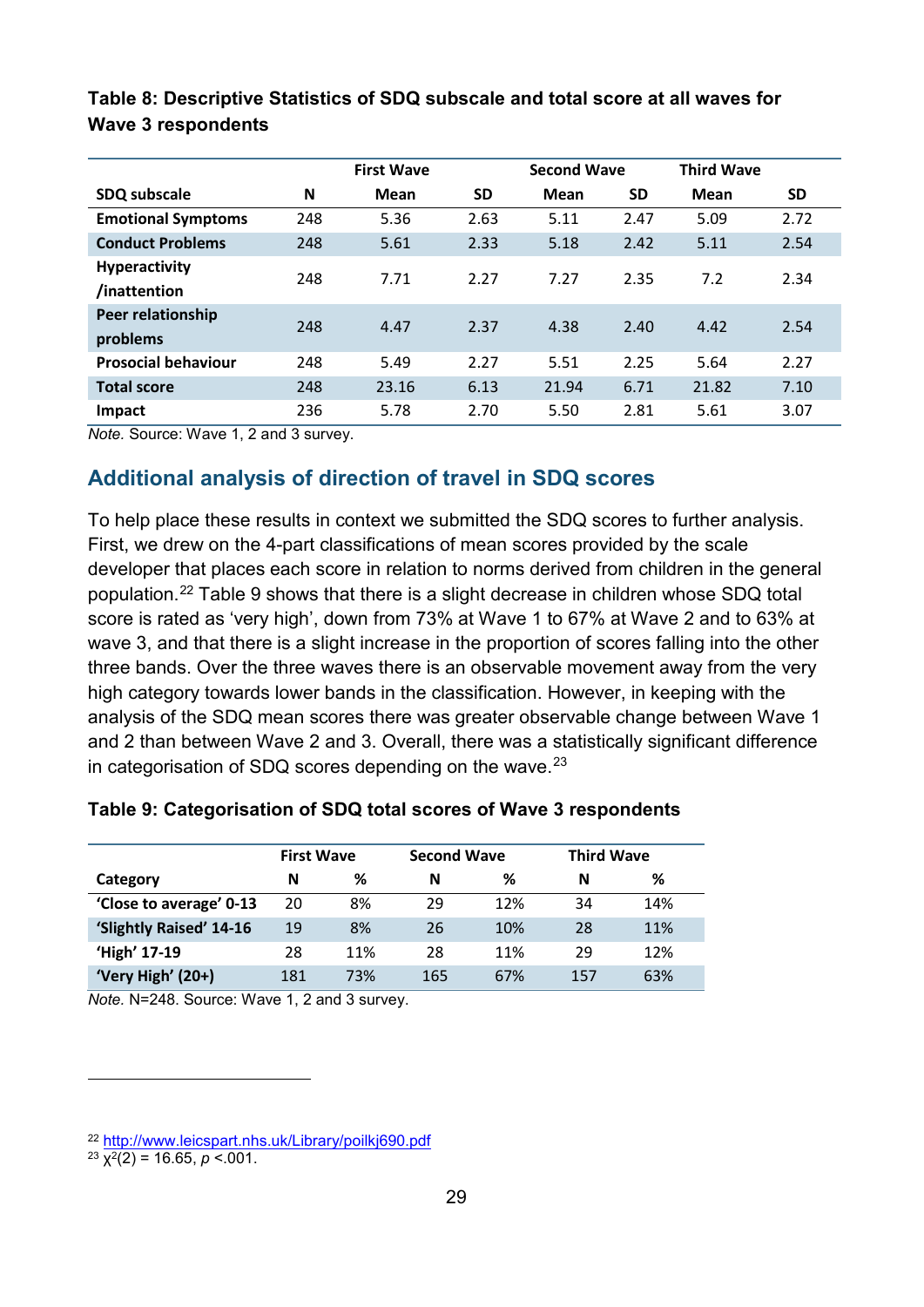Further analysis using the 4-band categorisation better contextualises the findings. Table 10, and Figure 7 below show the change in the categorisation of respondents according their SDQ total score at first and third wave. This analysis shows that the majority of children represented in this sample stayed in the same category from first to third wave, however, nearly one-quarter moved up at least one category and around one tenth of children moved down at least one band.

#### <span id="page-29-1"></span>**Table 10: Change in categorisation of SDQ total scores from Wave 1 to Wave 3 of all Wave 3 respondents**

|                    | N   | %   |
|--------------------|-----|-----|
| Stayed in category | 209 | 65% |
| Improved           | 80  | 25% |
| <b>Declined</b>    | 34  | 11% |

*Note.* N=323; Source: Wave 1 and 3 survey.

#### <span id="page-29-0"></span>**Figure 7: Change in categorisation of SDQ total scores from Wave 1 to Wave 3 of all Wave 3 respondents**



*Note.* N=323; Source: Wave 1 and 3 survey.

To further complement the above analyses, we put the SDQ results through an algorithm that predicts the likelihood of psychiatric disorders within a population based on the impact and subscales scores of the SDQ as reported in Goodman, Renfrew, and Mullick (2000). The algorithm predicts the presence of a conduct disorder, an emotional disorder, a hyperactivity disorder and any psychiatric disorder in 3 categories, i.e., 'unlikely', 'possible' and 'probable'. Table 11 shows the results of this calculation. In line with the findings above, this analysis showed a general trend towards a decrease in the number of children in the sample that were predicted to have disorders according to the algorithm. The only exception to this trend was in relation to emotional disorder which showed almost no change across the three waves with a slight increase from the second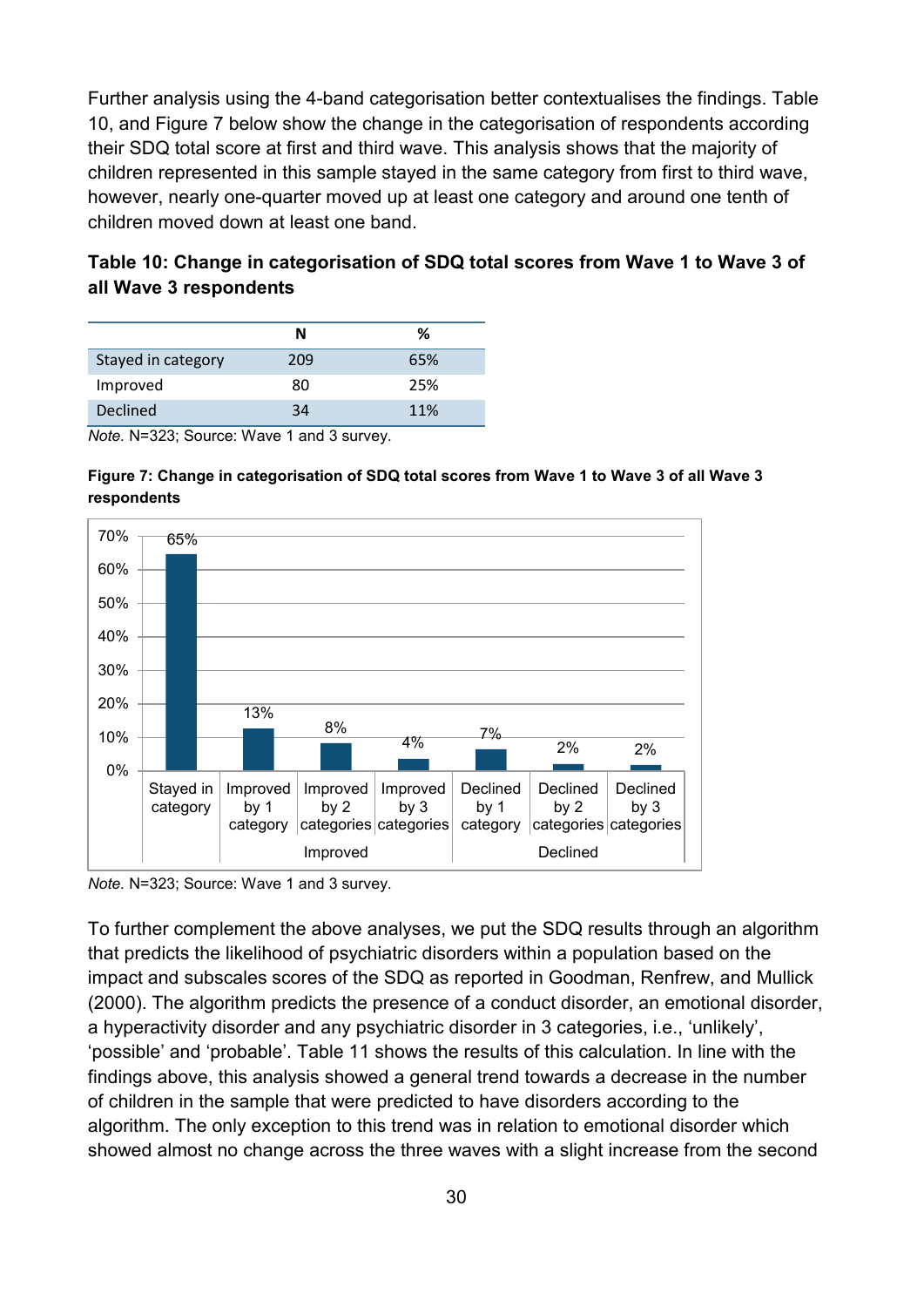to third wave. Again, as with the other analyses of SDQ data greater improvements in predicted psychiatric disorders were observed between Wave 1 and 2, as compared with Wave 2 and 3. Nevertheless a significant decrease in the prediction of 'Hyperactivity disorder' and 'Any psychiatric disorder' were observed across the three waves. This was found to be statistically significant between Wave 1 and Wave 3 for both of these disorder predictions.[24](#page-30-2)

|                                  |     | <b>Unlikely</b> |                |                      |                             | <b>Possible</b> |                      |                      | Probable              |                      |  |
|----------------------------------|-----|-----------------|----------------|----------------------|-----------------------------|-----------------|----------------------|----------------------|-----------------------|----------------------|--|
|                                  | N   | First<br>Wave   | Second<br>Wave | <b>Third</b><br>Wave | <b>First</b><br><b>Wave</b> | Second<br>Wave  | <b>Third</b><br>Wave | <b>First</b><br>Wave | <b>Second</b><br>Wave | <b>Third</b><br>Wave |  |
| <b>Emotional</b><br>disorder     | 236 | 42%             | 43%            | 42%                  | 11%                         | 11%             | 9%                   | 48%                  | 45%                   | 49%                  |  |
| <b>Conduct</b><br>disorder       | 236 | 22%             | 26%            | 29%                  | 13%                         | 14%             | 13%                  | 65%                  | 60%                   | 58%                  |  |
| <b>Hyperactivity</b><br>disorder | 250 | 20%             | 21%            | 29%                  | 10%                         | 16%             | 12%                  | 70%                  | 63%                   | 60%                  |  |
| Any<br>psychiatric<br>disorder   | 250 | 6%              | 9%             | 10%                  | 8%                          | 10%             | 13%                  | 87%                  | 81%                   | 77%                  |  |

#### <span id="page-30-0"></span>**Table 11: Prediction of the likelihood of psychiatric disorders for Wave 3 respondents**

*Note.* Source: Wave 1, 2 and 3 survey.

When compared to a sample of Looked after children from the Goodman et al. 2004 UK study the proportion of the Wave 3 sample still showed a much higher prevalence of predicted disorders (see Table 12 below).

#### <span id="page-30-1"></span>**Table 12: Prediction of the likelihood of any psychiatric disorder for all Wave 3 respondents compared to a comparison sample**

|                          | N     | <b>Unlikely</b> |     | Possible Probable |
|--------------------------|-------|-----------------|-----|-------------------|
| <b>Third Wave</b>        | 336   | 10%             | 12% | 78%               |
| <b>Comparison sample</b> | 1.028 | 28%             | 27% | 46%               |

*Note.* Source: Wave 3 survey.

-

Further comparisons with both SDQ population norms and the average score of the Looked after children population in England in 2016 (Department for Education, 2016) showed that children in this sample score significantly worse for all subscales and the total score.[25](#page-30-3) Despite these unfavourable comparisons, this difference was observed at

<span id="page-30-3"></span><span id="page-30-2"></span><sup>&</sup>lt;sup>24</sup> Friedman test results showed significant differences for 'Hyperactivity disorder' (χ<sup>2</sup>(2)=14.87, *p*<.01) and 'Any psychiatric disorder' (χ<sup>2</sup>(2)=12.97, *p*<.01). Post-hoc analysis revealed a significant difference between Wave 1 and Wave 3 for 'Hyperactivity disorder' ( $p$ =.001) and a significant difference between Wave 1 and Wave 2 (*p*=.015) as well as between Wave 1 and Wave 3 (*p*<.001) for 'Any psychiatric disorder'. <sup>25</sup> One-sample t-tests showed a significant difference between the total score of the Wave 3 sample and the general population (T(247)=29.78, *p*<.001, d= 3.79) as well as the Looked after children population (T(247)=17.36, *p*<.001, d=2.21). Tests results for subscales can be found in Appendix 2.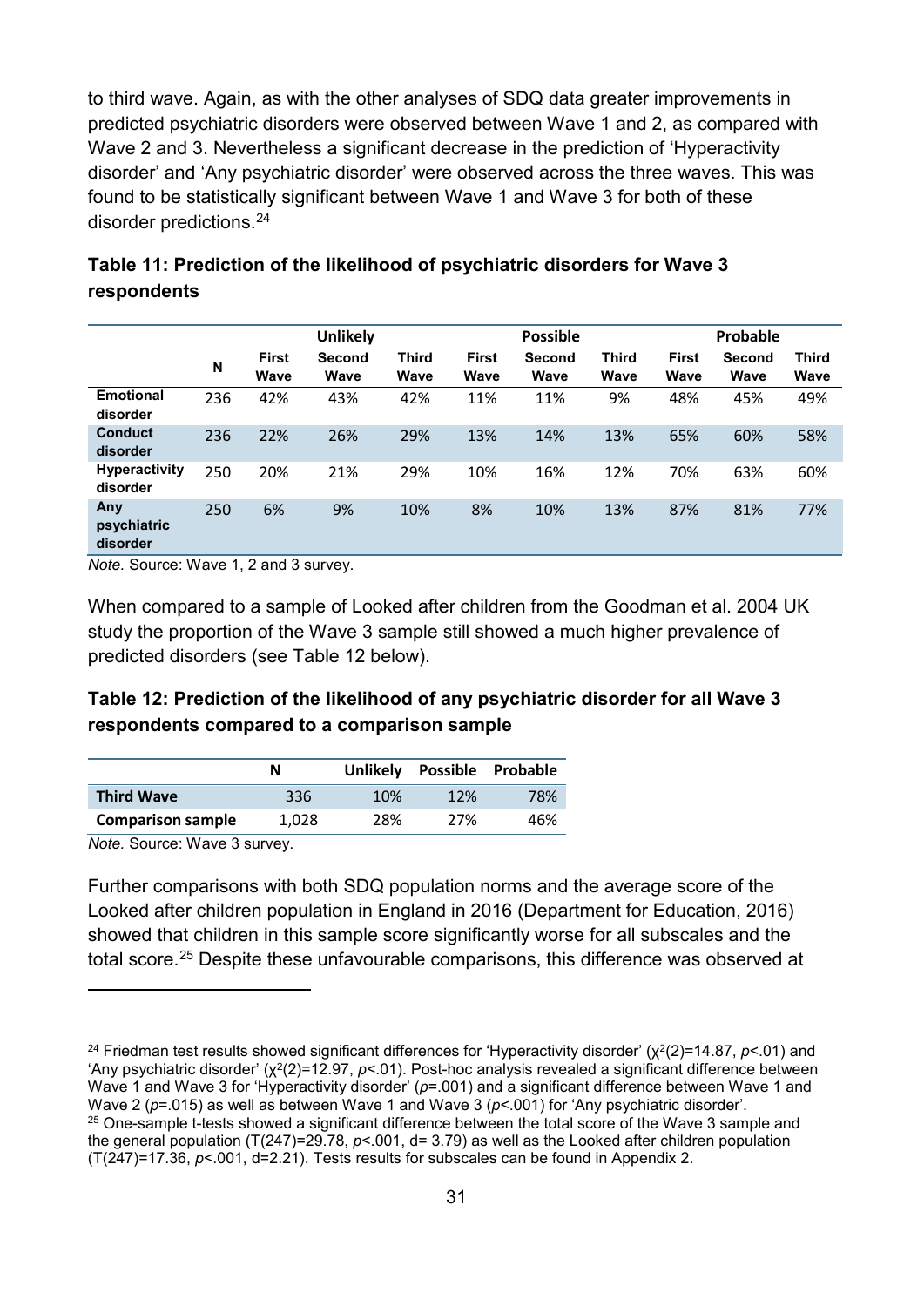both previous waves and reflects the extremely high needs of this sample of children as identified by their parents. [26](#page-31-0)

-

<span id="page-31-0"></span><sup>&</sup>lt;sup>26</sup> For a detailed discussion of the level of need of the sample at Wave 1 see 8.2 Prior Support needs (ASF Evaluation, p104)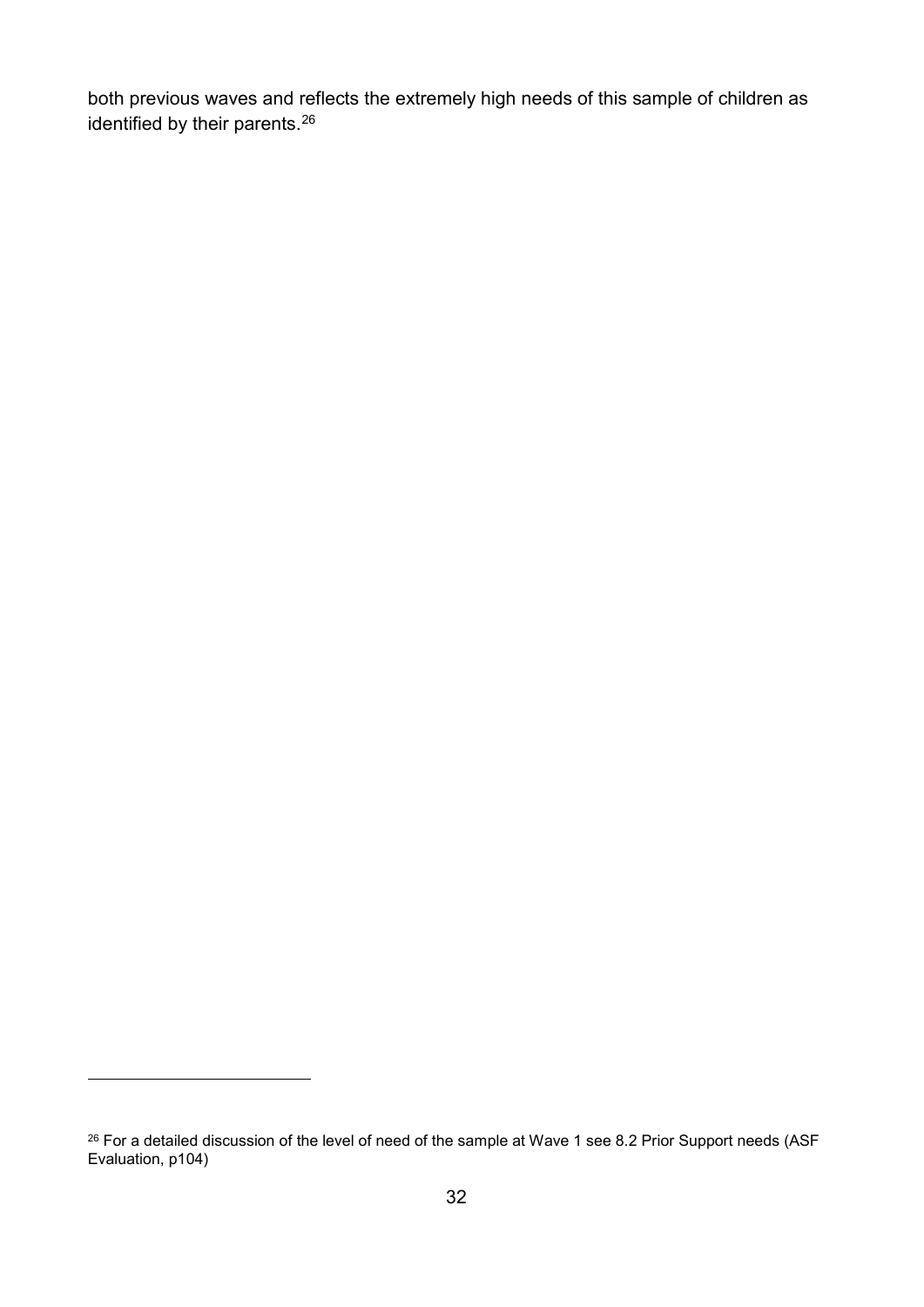## **Brief Assessment Checklist (BAC-C and BAC-A)**

Table 13 shows the mean scores of responses to both the BAC-C and BAC-A at the three time-points. [27](#page-32-2) For both scales higher scores represent greater levels of difficulty for the child. The results show that from Wave 2 to 3 the BAC-A mean score continues to decrease, albeit by a very small amount, whereas the BAC-C shows a slight increase, again by a very small amount. Neither change observed was statistically significant.<sup>[28](#page-32-3)</sup> In the case of the BAC-C score, while it does rise slightly it does not return to the levels recorded at Wave 1, suggesting that the improvements observed between Wave 1 and 2 are largely sustained between Wave 2 and 3.

|              |     | <b>First Wave</b> |      | <b>Second Wave</b> |      | <b>Third Wave</b> |      |  |
|--------------|-----|-------------------|------|--------------------|------|-------------------|------|--|
|              | N   | Mean              | SD   | Mean               | SD   | Mean              | SD   |  |
| BAC C        | 107 | 20.74             | 7.01 | 19.56              | 7.98 | 19.66             | 7.93 |  |
| <b>BAC A</b> | 74  | 21.51             | 5.78 | 21.09              | 6.84 | 21.04             | 6.53 |  |

<span id="page-32-0"></span>

|  |  |  | Table 13: Descriptive Statistics of BAC scores at all waves for Wave 3 respondents |
|--|--|--|------------------------------------------------------------------------------------|
|--|--|--|------------------------------------------------------------------------------------|

*Note.* Source: Wave 1, 2 and 3 survey.

<u>.</u>

As with the SDQ, the BAC results were subjected to further analysis in order to better illustrate their real-world implications. As the BAC was developed as a clinical screening tool for children and young people, the BAC developer provides clinical thresholds for the interpretation of scores. Scores of 5 or higher are taken to indicate that children should be referred for further assessment to a child and adolescent mental health service or professional.[29](#page-32-4) Table 14 shows the proportion of children within the sample that scored above this threshold at each wave of the survey. In keeping with the mean score calculations, the use of the clinical thresholds shows that the improvement recorded by the BAC-C at Wave 2 are sustained at Wave 3 whereas those improvements recorded through the BAC-A Wave 2 revert to their original levels at Wave 3.

<span id="page-32-1"></span>

|  | Table 14: Proportion of Wave 3 respondents passing the clinical threshold |  |  |  |  |  |
|--|---------------------------------------------------------------------------|--|--|--|--|--|
|--|---------------------------------------------------------------------------|--|--|--|--|--|

|              |       | <b>First Wave</b> |      | <b>Second Wave</b> |     | <b>Third Wave</b> |      |  |
|--------------|-------|-------------------|------|--------------------|-----|-------------------|------|--|
|              | Total | N                 | %    | N                  | %   | N                 | %    |  |
| BAC C        | 107   | 107               | 100% | 103                | 96% | 104               | 97%  |  |
| <b>BAC A</b> | 74    | 74                | 100% | 73                 | 99% | 74                | 100% |  |

<span id="page-32-2"></span><sup>27</sup> The BAC-C and BAC-A, refer to the child and adolescent version of the scale. The BAC-C is used with children between 4-11 Years old and the BAC-A with children between ages 12 and 17.

<span id="page-32-3"></span><sup>28</sup> Overall, the effect for time on the BAC-C scores was not significant (F(2,106)=2.88, $p$ =.058, η $p^2$ =.026). The effect for time on the BAC-A scores was further not significant (F(1.802,106)=.253,*p*=.75,  $\eta_P^2$ =.003). A possible reason for this is the sample size due to the separation in two groups. When using the combined mean score in the mixed model, time has a significant effect on the BAC scores with a significant difference between Wave 1 and Wave 2, but not between Wave 2 and Wave 3.

<span id="page-32-4"></span> $29$  This screening criteria has been updated to 7, however, to be consistent with the findings from the previous report we have used 5 for the purpose of the analysis.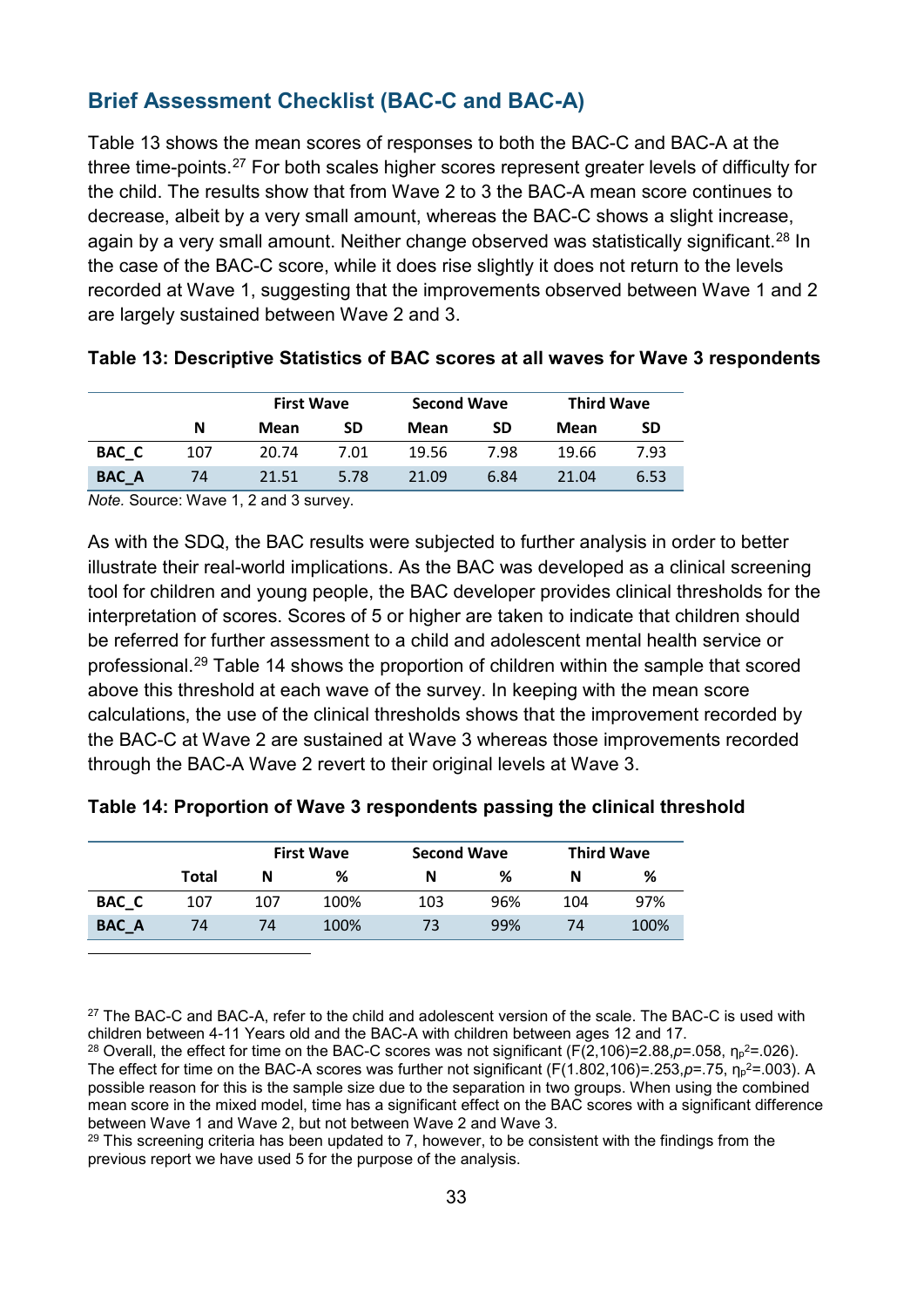*Note.* Source: Wave 1, 2 and 3 survey.

No published norms exist for the BAC so we sought to compare the scores collected in this study with scores in studies with similar population of children. The only European study we were able to find was the third wave of a longitudinal population study of Dutch children and adolescents in foster care. The study had a sample of 118 for the BAC-C aged 4–11 years old and 101 young people aged 11 to 17 completed the BAC-A. As with the SDQ, mean scores were significantly higher in the ASF population than those found in the Dutch study for both age groups (Goemans, Tarren-Sweeney, van Geel, & Vedder,  $2018$ .)<sup>[30](#page-33-0)</sup> It should be noted that this study is not directly comparable as it is based on children in foster care, both short and long-term in the Netherlands.

#### **Aggressive conduct items**

-

To further understand the changes in child behaviour over time the research team included specific questions about the child's aggressive conduct as this was known to be an important dimension of the adoptive families' experience but one that was not well captured by the validated psychometric scales used.

Figure 8 shows the frequencies of responses to the questions 'My child is often aggressive or violent towards friends or classmates': The results show that reported aggression towards peers remained on the same level between Wave 2 and Wave 3 but did not return to the levels reported at the first wave.<sup>[31](#page-33-1)</sup>

<span id="page-33-0"></span><sup>&</sup>lt;sup>30</sup> One-sample t-test showed a significant difference between the BAC mean score of children in the comparison sample and the Wave 3 sample (T(153)=11.42, *p*<.001, d=1.85). There was also a statistically significant difference between the BAC mean score of adolescents in the comparison sample and the Wave 3 sample (T(98)=14.16, *p*<.001, d=2.86).

<span id="page-33-1"></span><sup>&</sup>lt;sup>31</sup> Friedman test showed a not significant effect of time on the responses (χ<sup>2</sup>(2)=.64, *p*=.73).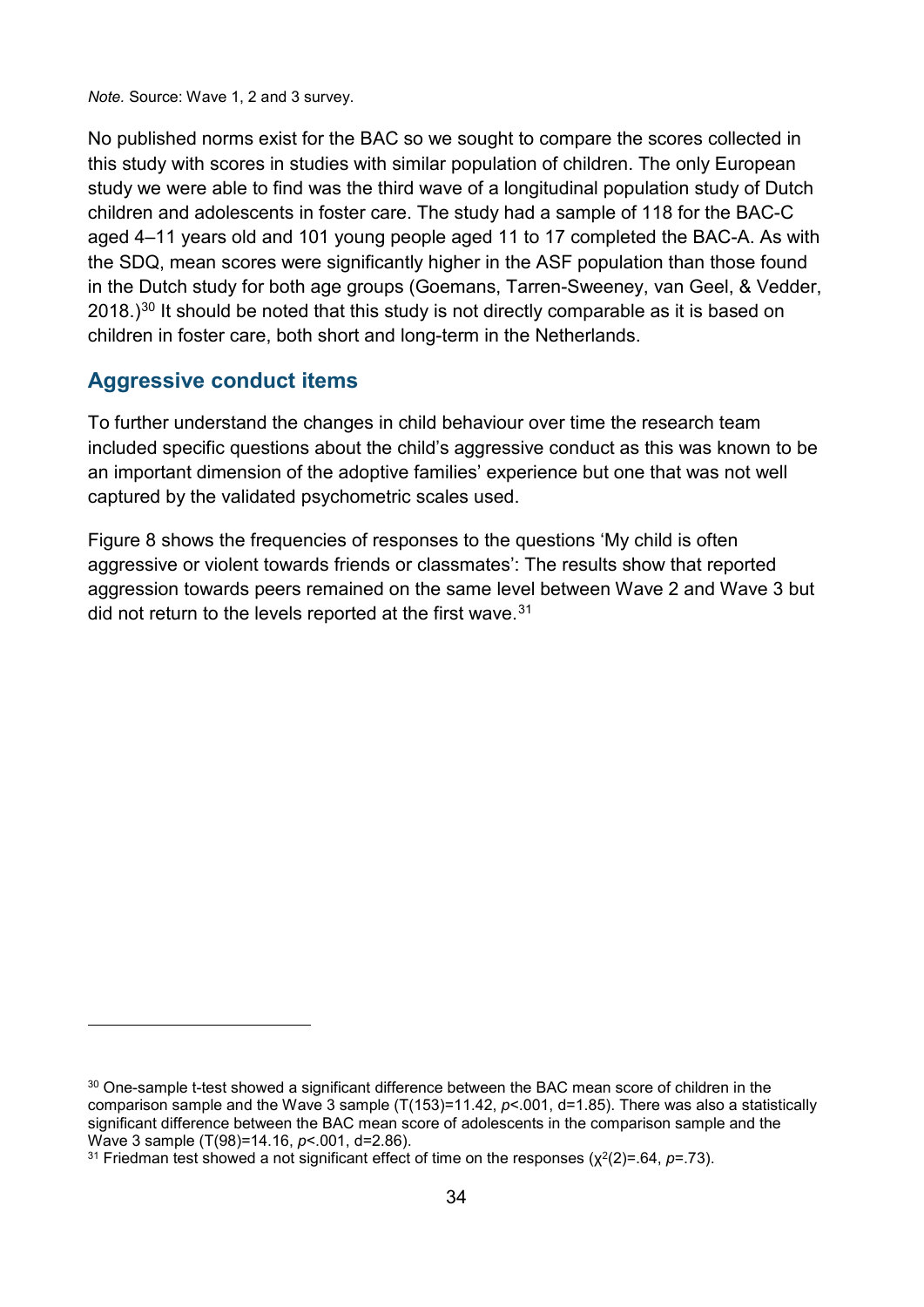

<span id="page-34-0"></span>**Figure 8: Frequencies of 'My child is often aggressive or violent towards friends or classmates' of Wave 3 respondents**

-

In comparison, responses to the statement 'My child is often aggressive or violent towards members of our family' continued to improve as shown in the Figure 9. There was an overall statistically significant difference in responses depending on the time of measurement; this was shown to be significant between Wave 2 and Wave 3 as well as between Wave 1 and Wave 3.<sup>[33](#page-34-2)</sup> However, it should be noted that the aggression level towards the family remained high in comparison to that reported towards peers.

Note. N=257; Source: Wave 1, 2 and 3 survey.<sup>[32](#page-34-1)</sup>

<span id="page-34-1"></span><sup>32</sup> The categories 'Strongly agree', 'Agree' and 'Somewhat agree' were merged into 'Agree'. The categories 'Strongly disagree', 'disagree' and 'Somewhat disagree' were merged into 'disagree'.

<span id="page-34-2"></span><sup>&</sup>lt;sup>33</sup> Friedman test resulted in a significant effect for time on agreement level,  $\chi^2(2) = 7.600$ ,  $p = 0.022$ . Post hoc analysis with Wilcoxon signed-rank tests showed that there was a significant difference between Wave 2 and Wave 3 responses (*p*=.002) and between Wave 1 and Wave 3 (*p*<.001), but not between Wave 1 and Wave 2 (*p*=.117).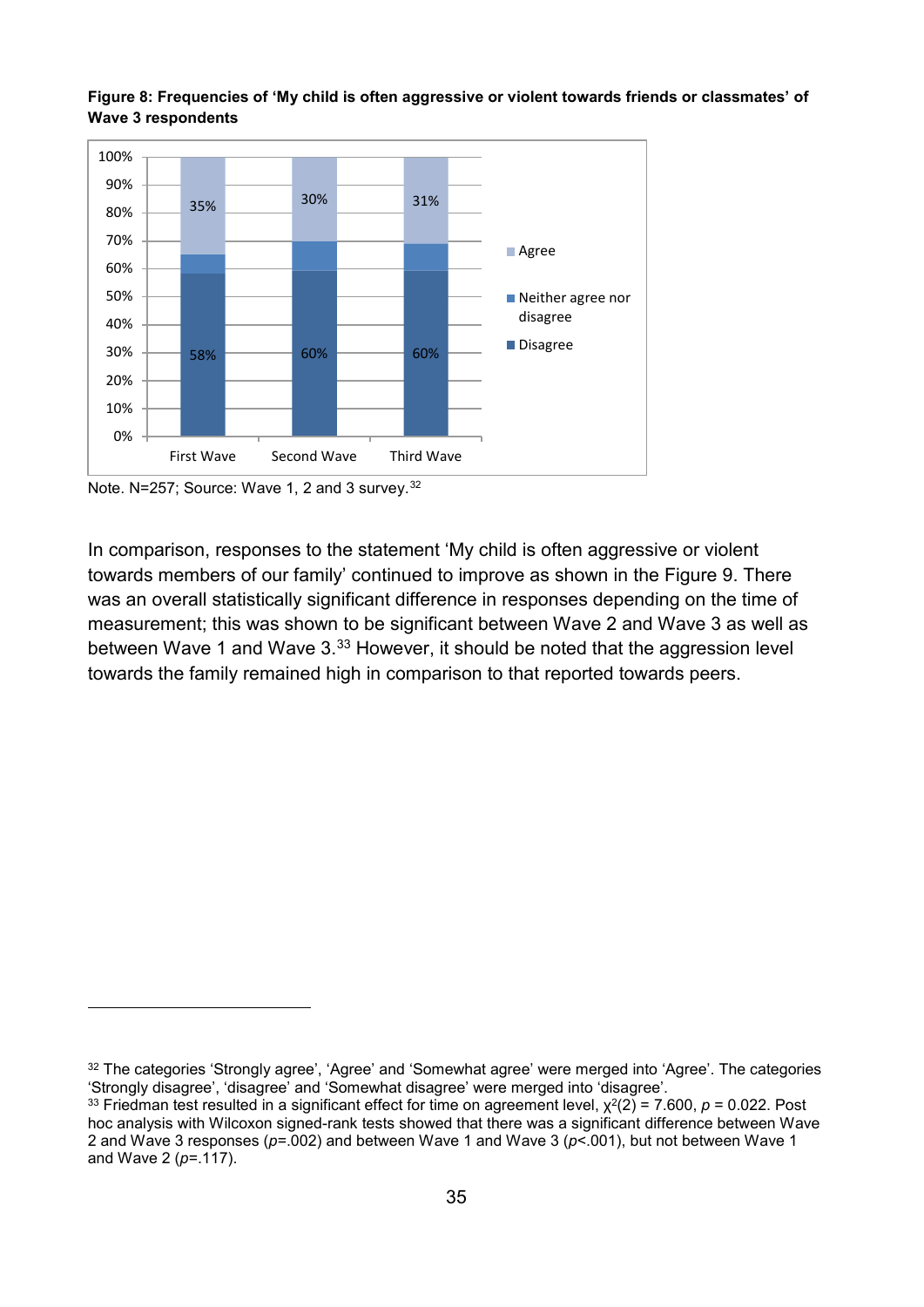

<span id="page-35-0"></span>**Figure 9: Wave 3 respondents response to the statement 'My child is often aggressive or violent towards members of our family'**

#### **Respondent attributed outcomes**

<u>.</u>

In addition to the above questions, survey respondents were asked the extent to which they felt the support they had received through the Fund had helped their child. Figure 10 shows that the majority of respondents (81%) agreed with the statement 'Receiving support through the ASF has helped my child for whom we applied to the Fund', with only 11% indicating disagreement.

*Note.* N=259 Source: Wave 1, 2 and 3 survey.[34](#page-35-1)

<span id="page-35-1"></span><sup>34</sup> The categories 'Strongly agree', 'Agree' and 'Somewhat agree' were merged into 'Agree'. The categories 'Strongly disagree', 'disagree' and 'Somewhat disagree' were merged into 'disagree'.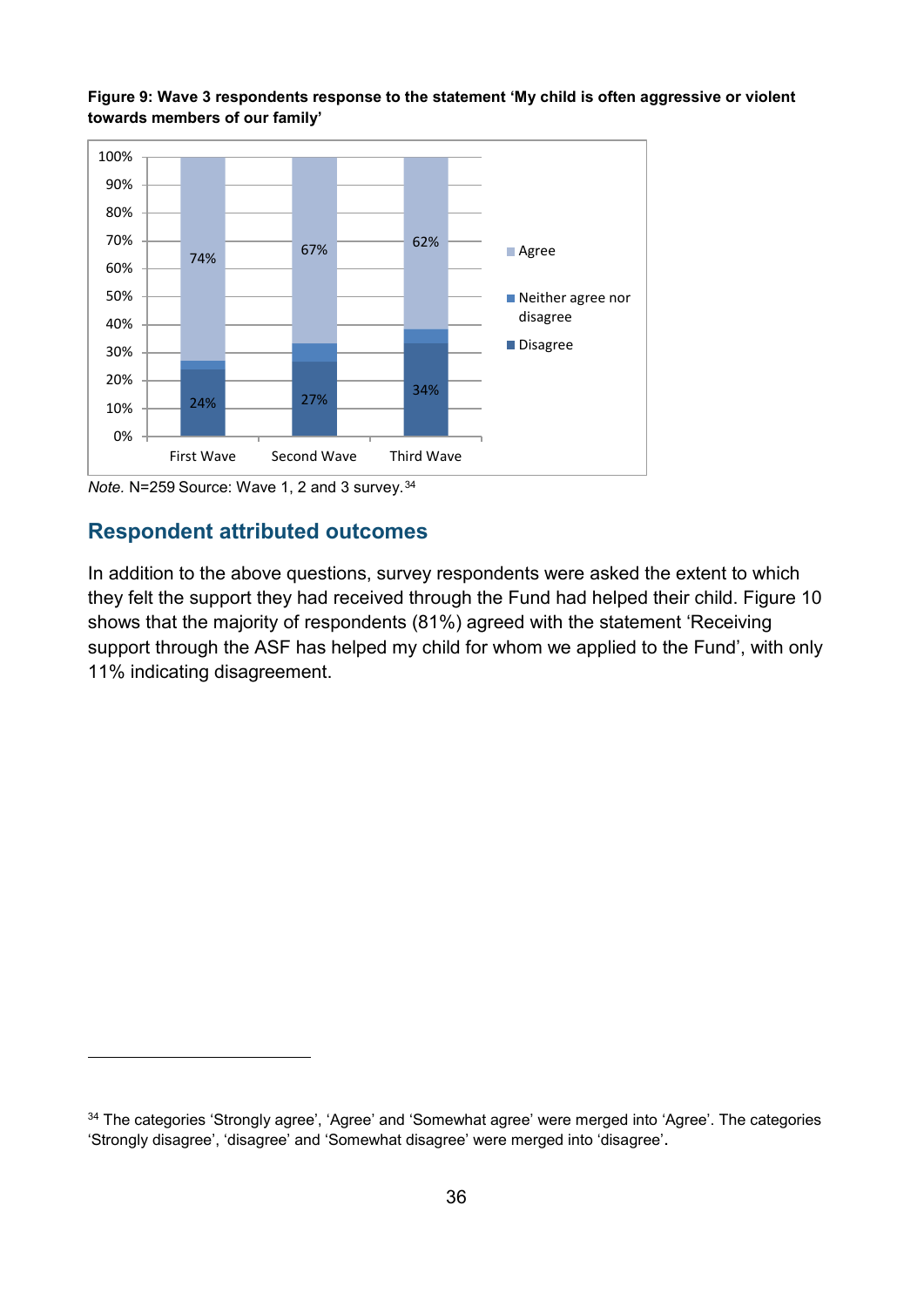

<span id="page-36-0"></span>**Figure 10: Wave 3 respondents' level of agreement level with the statement 'Receiving support through the ASF has helped my child for whom we applied to the Fund'** 

*Note.* N=342 (6 missing); Source: Wave 3 survey

Comparing the responses to this question with responses from the previous wave shows that respondents still felt that the support has helped their child. In Wave 2, 82% of the respondents who had also completed the third wave of the survey agreed that the support had helped their child. This effect is not statistically significant.<sup>[35](#page-36-1)</sup>

#### **Qualitative responses**

-

Respondents were also asked to provide their assessment of the impact of receiving support on their family. A fuller analysis of these responses will appear at the end of this chapter however we include a selection of responses that may help illustrate the results of the statistical analyses above. Comments typical of those that reported a positive impact were as follows:

*"My daughter has matured and grown into the person I knew was there. It is very satisfactory to see this and I would like to thank you for providing the funds to allow this to be facilitated."*

*"The sessions with the paediatrician have had a massive impact as her diagnosis and recommendations have led to my son being prescribed medication for ADHD which has helped him and the family immensely. The life story work has helped the family allow my son to understand his difficult background."* 

<span id="page-36-1"></span><sup>35</sup> Wilcoxon signed-rank test did not show a difference in the responses to this statement (Z=-.81, *p*=.42) between Wave 2 and Wave 3.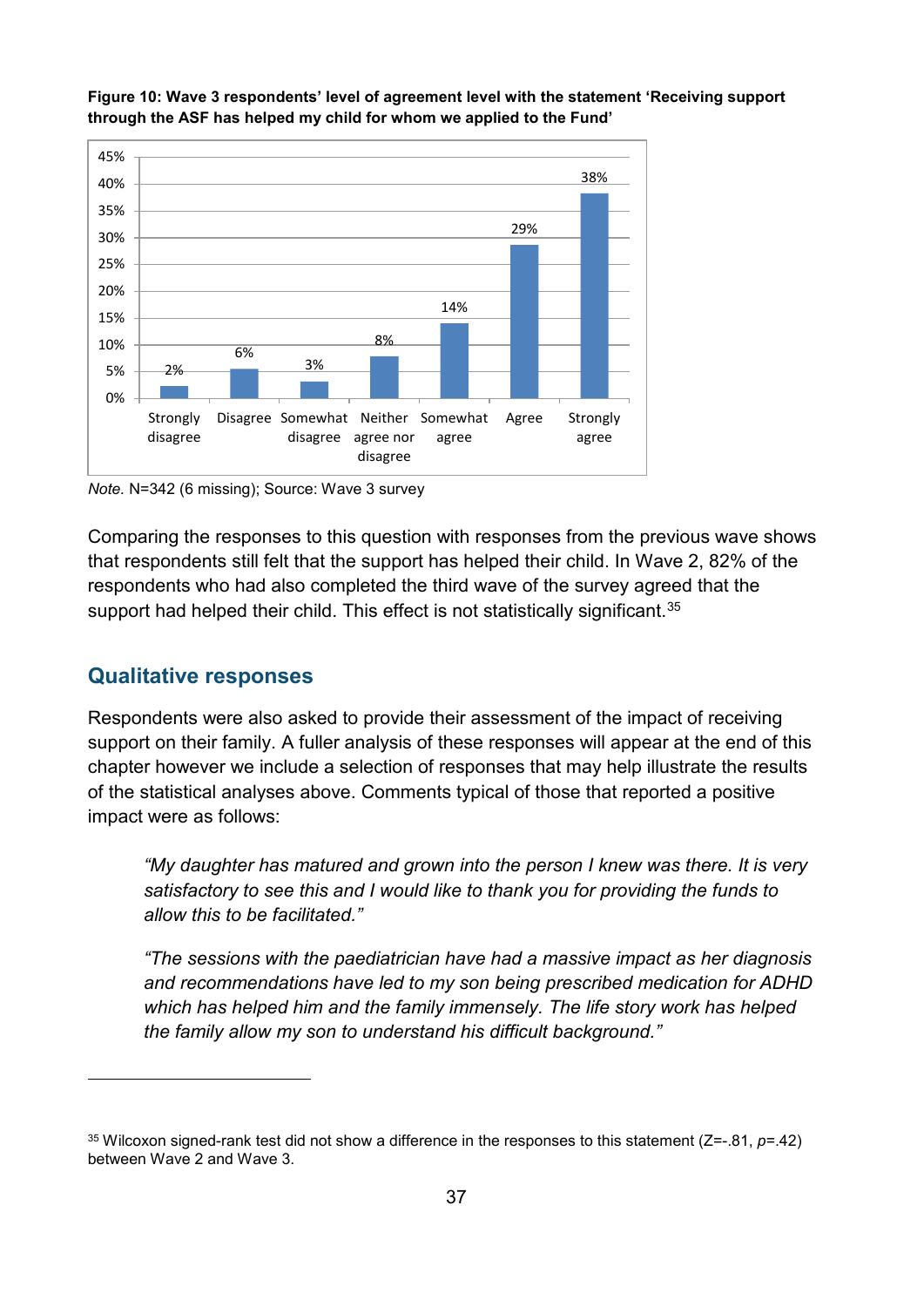However, in line with those respondents that indicated that there had not been benefits for their child a proportion of responses were negative and indicated that either the services had not been helpful or that the process had had a negative effect:

*"The therapy helped [our child] a little at the time, but none of it transferred to home life. It stopped abruptly without a gradual stage, this caused a lot of distress for our son who took this as a rejection."* 

*"It has made no difference to our situation which is not acceptable when I know it costs a great deal to provide. Nothing has changed or improved for my daughter. She still has the same issues which we all try to deal with. We would not welcome any further input from social services."* 

Other responses were more mixed, suggesting that the support had been of limited help to the child in question:

*"It has offered some limited support but there has not been the time to explore the complexities and severity of the difficulties."* 

*"Daughter is making progress but it is slow. The progress she is making is improving situation at home very slowly but is improving."* 

# <span id="page-37-0"></span>**7.3. Family functioning, parental efficacy and parent-child attachment**

Within the survey, family functioning parental efficacy and parent-child attachment were evaluated through a combination of a psychometric scale, self- attributed outcomes questions, and open questions.

#### **Carer Questionnaire**

-

In order to understand changes in the levels and quality of family relationship for those receiving support through the Fund the 'relationship' sub-scale of the Carer Questionnaire was included at each wave of the survey. On this scale higher scores indicate improved relationship between parent and child. Table 15 shows that on this scale there was a slight increase in parent-child relationship from Wave 2 to Wave 3. However, this change was not statistically significant.<sup>[36](#page-37-1)</sup> Moreover, the trajectory of this change is similar to those observed with both child scales, of a flattening of change

<span id="page-37-1"></span><sup>&</sup>lt;sup>36</sup> Overall the effect of time of measurement on the Carer Questionnaire scores was significant (F(1.902,255)=14,99, *p*<.001, η<sup>p</sup> 2=.056). This equates to a medium effect size. Post-hoc tests analysis shows that the differences from Wave 1 to Wave 2 (*p*<.001) and from Wave 1 to Wave 3 (*p*<.001) are significant but not the difference from Wave 2 to Wave 3 (*p*=.44).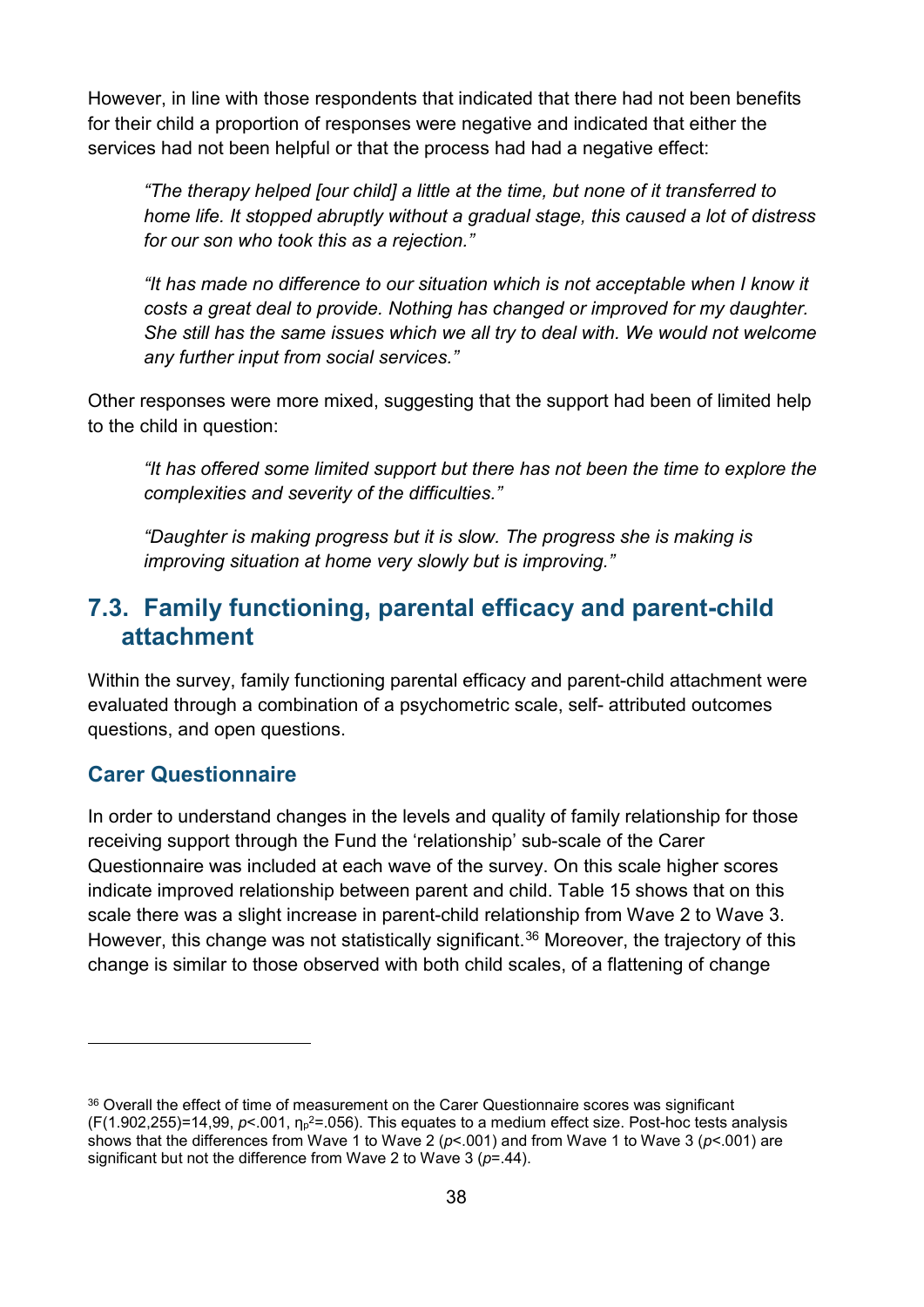between Wave 2 and Wave 3 as compared to more marked changed between Wave 1 and Wave 2.

#### <span id="page-38-1"></span>**Table 15: Descriptive Statistics of Carer Questionnaire scores at all waves for Wave 3 respondents**

|     | <b>First Wave</b> |       | <b>Second Wave</b> |       | <b>Third Wave</b> |       |  |
|-----|-------------------|-------|--------------------|-------|-------------------|-------|--|
| N   | Mean              | SD    | Mean               | SD    | Mean              | SD    |  |
| 256 | 62.63             | 14.70 | 66.21              | 15.54 | 66.83             | 16.83 |  |

*Note.* Source: Wave 1, 2 and 3 survey.

#### **Self-Attributed outcomes**

In response to self-attributed outcomes questions the majority of respondents (84%) agreed that the support they had received through the Fund had helped them as a parent. Around three-quarters (76%) thought that the support has helped their family as a whole. And around two thirds (66%) reported that the support had made the adoption placement more stable. A more detailed illustration of these responses is found in Figure 11.

<span id="page-38-0"></span>



*Note.* N=343-342 (missing 6-5); Source: Wave 3 survey.[37](#page-38-2)

-

Comparing the responses to the same statements from the Wave 2 shows that the ratings were similar, however in each case slightly less positive. The most notable decrease was in relation to whether respondents felt the support had helped their family

<span id="page-38-2"></span><sup>37</sup> The categories 'Strongly agree', 'Agree' and 'Somewhat agree' were merged into 'Agree'. The categories 'Strongly disagree', 'disagree' and 'Somewhat disagree' were merged into 'disagree'.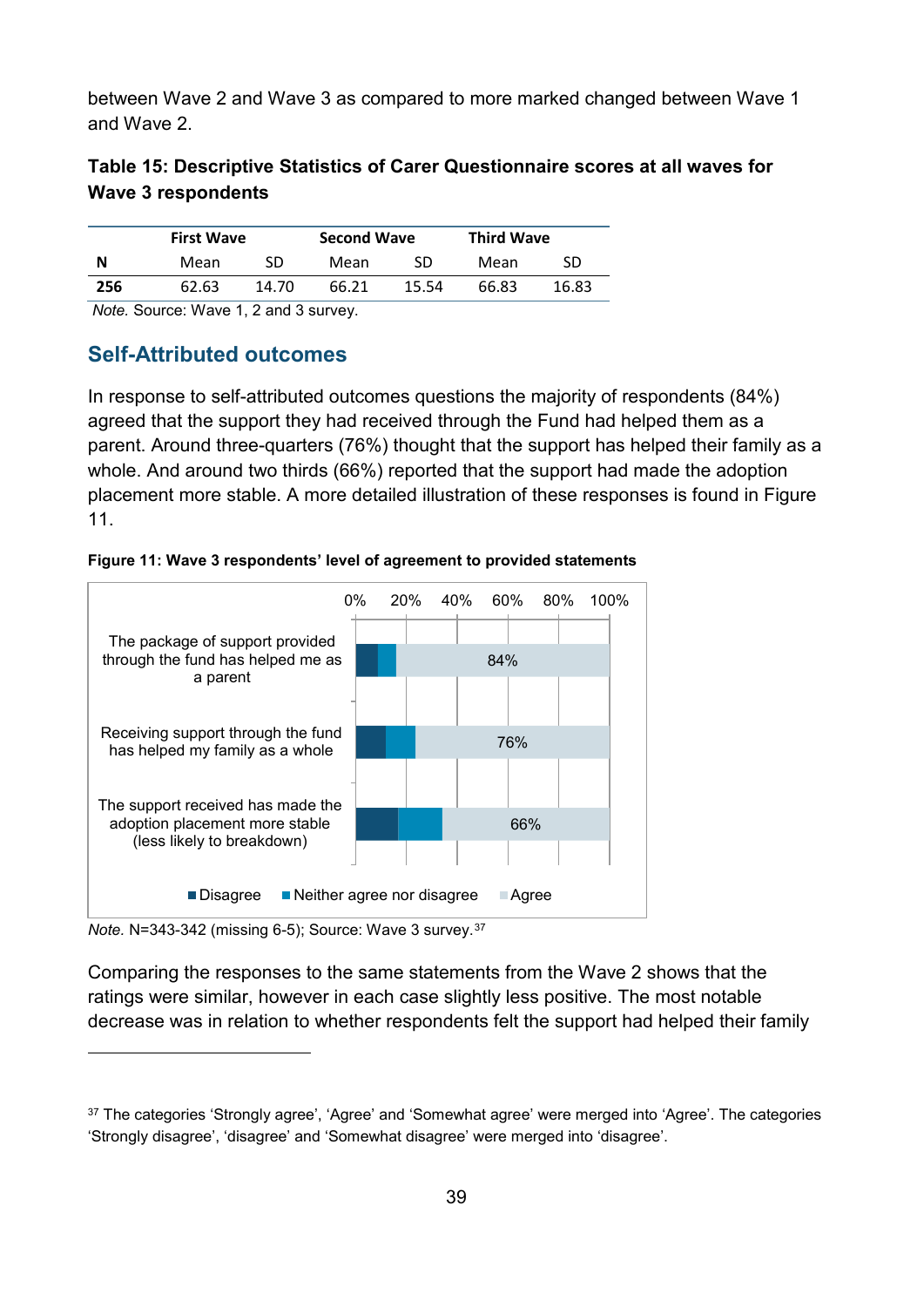as a whole which reduced from 84% agreeing at Wave 2 to 76% at Wave 3. However, this difference as well as the differences in relation to the other two statements were not significant.<sup>[38](#page-39-1)</sup>

#### **Open Question response**

In line with the responses to the questions above, many respondents pointed to the positive impact of receiving support on their family life. Parents particularly pointed to their own increased understanding of the difficulties faced by their children.

*"We have been shocked and overwhelmed by the level of violence, verbal abuse and control our children have brought into our family home. Adoption support has enabled us to understand our children, create stronger structures of support using friends and family (NVR), have somewhere we can be honest about the difficulties and stress we experience, and give us hope that we will retake our sanity and our*  family. Our children have benefitted from having other adults, who really have *good experience and understanding of their feelings. These professionals have given our children space to reflect on their behaviour."*

Other respondents spoke of feeling better equipped and more confident in managing their children's behaviour:

*"It has helped us to manage behaviours/situations which could potentially get worse. It has given us (parents) confidence, and confidence to ask for help when we feel that we need it."*

Nevertheless, a proportion of parents reported not seeing the benefit of support for their family:

*"We are still waiting for the improvements in family life to kick in."* 

In other cases, respondents pointed to the benefits for individual children but not for the family as a whole:

 *"It has been really great, but it's simply not enough. The therapies are only for my son, no support for the family."* 

# <span id="page-39-0"></span>**7.4. The wellbeing of adoptive parents**

<u>.</u>

The final outcome domain addressed through the survey was the wellbeing and mental health of adoptive parents. This was evaluated with a combination of a validated

<span id="page-39-1"></span><sup>38</sup> Wilcoxon signed-rank test did not show a difference in the responses to the three statements between Wave 2 and Wave 3 for the respondents that completed the wave 2 and wave 3 survey (Z=-.29, p=.78; Z=-1.31, *p*=.19; Z=-.57, *p*=.57).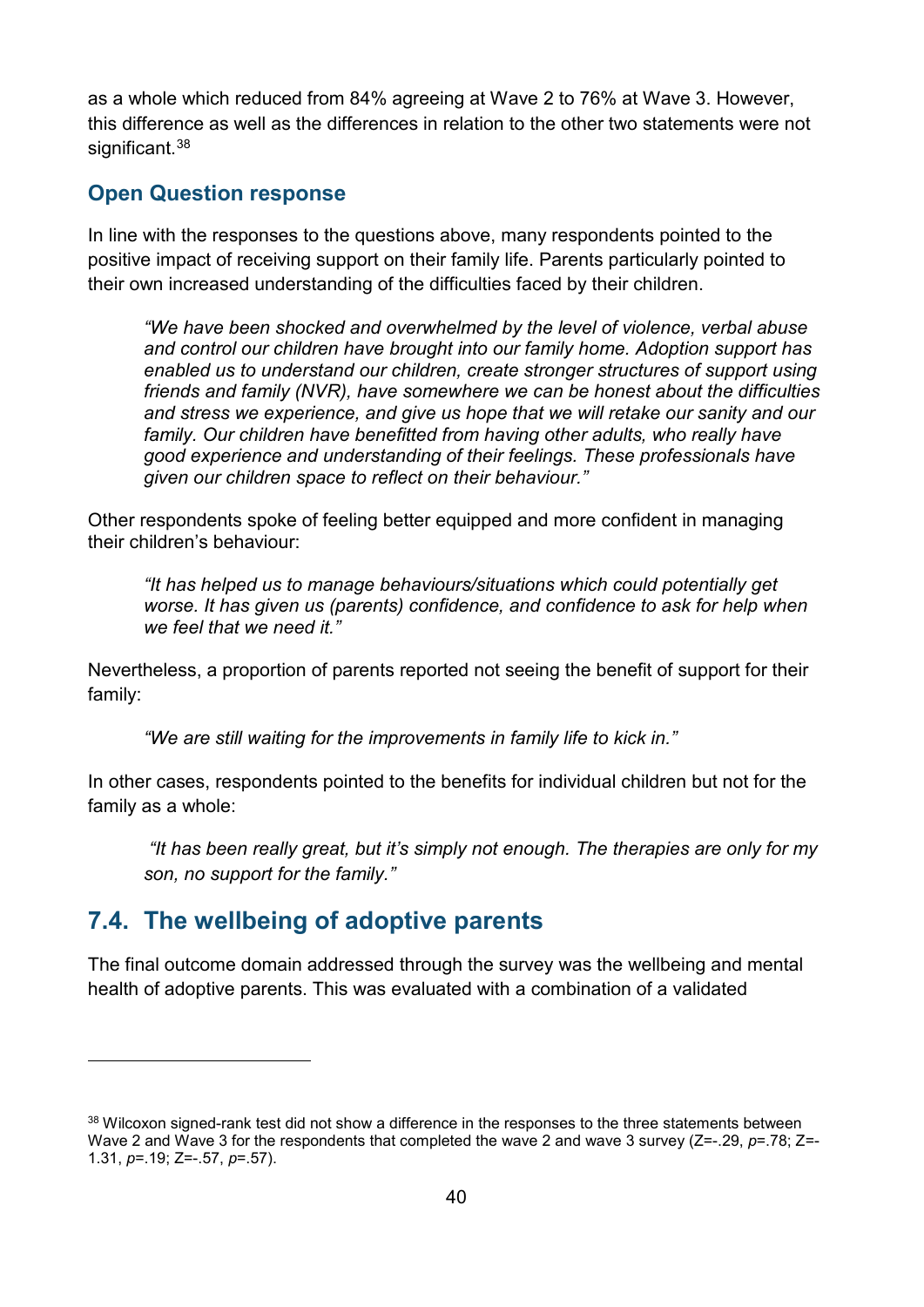psychometric scale: The Short Warwick and Edinburgh Mental Wellbeing Scale (SWEMWBS), a self-attributed outcomes question and open question.

#### **SWEMWBS**

The long-term follow-up through Wave 3 of the survey showed a continued slight improvement for those respondents who completed all three surveys. [39](#page-40-1) Table 16 shows the mean SWEMWBS scores for respondents at each wave. The results show that there was a very slight continued improvement between Wave 2 and Wave 3 however as with the previous three measures this change is marginal and is not statistically significant and is better understood as a maintenance of previous improvements rather than a meaningful change in itself. [40](#page-40-2)

#### <span id="page-40-0"></span>**Table 16: Descriptive Statistics of SWEMWBS at all waves for Wave 3 respondents.**

|     | <b>First Wave</b> |      | <b>Second Wave</b> |      | <b>Third Wave</b> |      |
|-----|-------------------|------|--------------------|------|-------------------|------|
| N   | Mean              | SD   | Mean               | SD   | Mean              | SD   |
| 239 | 20.34             | 3.16 | 21.16              | 3.15 | 21.40             | 3.47 |

*Note.* Source: Wave 1, 2 and 3 survey.

Additionally, it should be noted that despite the improvements observed between Wave 1 and 3 the wellbeing of respondents remained significantly lower than population mean of 23.6 for adults based on the Health Survey for England in 2011.<sup>[41](#page-40-3)</sup>

#### **Self-attributed outcomes**

-

In response to a self-attributed outcome question more than two-third of respondents (68%) that had received support agreed with the statement "I feel more optimistic about the future as a result of the package of support" however a little under one fifth of respondents (18%) disagreed with this statement. At Wave 2 74% of the Wave 3 respondents agreed that the support has made them more optimistic about the future. This slighter higher proportion is not significant when comparing responses at Wave 2 and Wave 3 to this statement  $42$ 

<span id="page-40-1"></span><sup>39</sup> Note: Higher SWEMWBS scores indicate a higher level of mental wellbeing

<span id="page-40-2"></span><sup>&</sup>lt;sup>40</sup> Overall the effect of time of measurement on the SWEMWBS scores was significant. F(1.939,238)=14,90,  $p<$ .001,  $\eta_p$ <sup>2</sup>=.059. This equates to a medium effect size. Post-hoc tests analysis shows that the differences from Wave 1 to Wave 2 (*p*<.001) and from Wave 1 to Wave 3 (*p*<.001) are

significant but not the difference from Wave 2 to Wave 3 (*p*=.26).

<span id="page-40-3"></span><sup>41</sup> One-sample t-test yielded a significant effect, T(238)=-9.81, *p*<.001, *d*=1.27. The effect size equate to a very large effect.

<span id="page-40-4"></span><sup>42</sup> Wilcoxon signed-rank test did not show a difference in the responses to this statement, Z=-1.82, *p*=.069.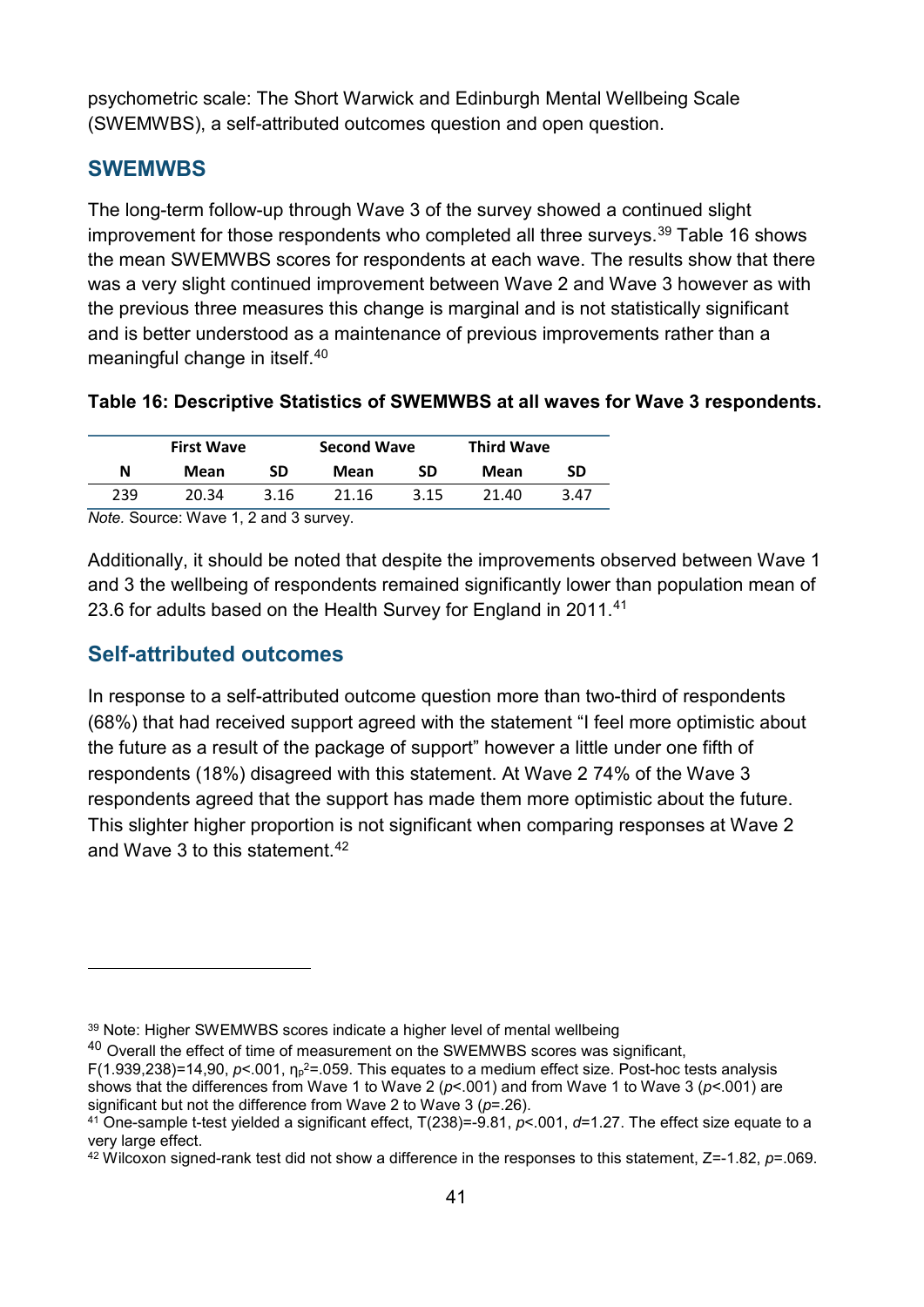

<span id="page-41-0"></span>**Figure 12: Wave 3 respondents' agreements levels with the statement 'I feel more optimistic about the future as a result of the package of support'**

*Note*. N=344 (missing 4); Source: Wave 3 survey.

#### **Open questions responses**

Those that had given positive responses to the self-attributed questions pointed to how the support had helped them. Some respondents referencing the direct effect of the therapeutic support for them as parents:

*"The counselling helped my husband and I considerably."* 

Whereas other felt that the package of support had helped them manage their children's difficulties more effectively:

*"The support helped my husband and I through a difficult time psychologically during a period of extreme behaviour from our daughter in her early teenage year."* 

*"Having access to regular consultation with the psychotherapist has really helped me to cope with my daughter's behaviour. She refuses to go herself, so I am in affect her therapist via my parenting. It's exhausting and depressing but I would have had a mental breakdown without this input. She would definitely have had to move out of our home."* 

Nevertheless, in keeping with those who did not feel that feel that support had helped respondents made comments such as:

*"Not helped at all. Did not think we, as parents, were being listened to. Lack of appropriate care and support from [service provider] and adoption support."*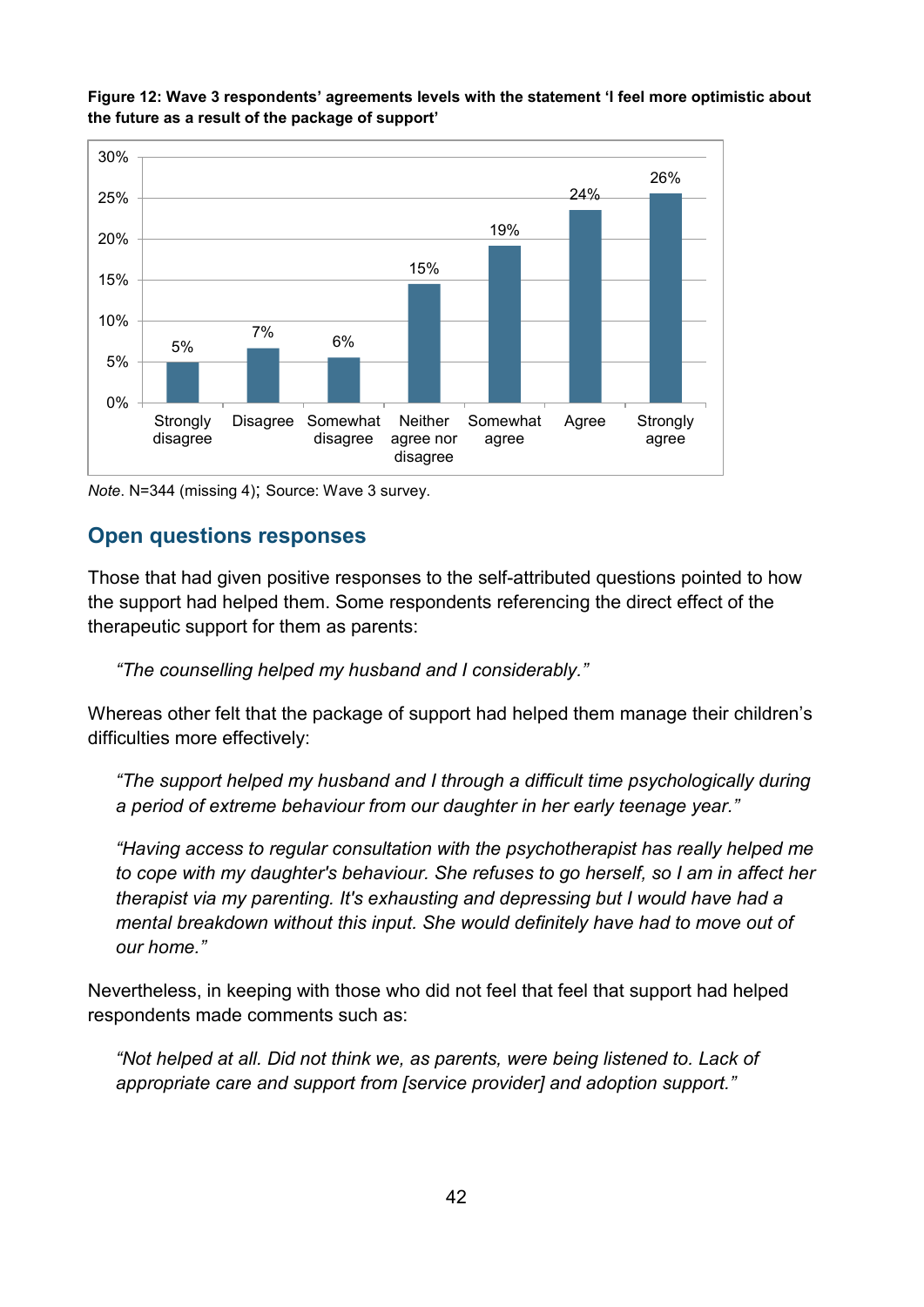## **Overall outcomes**

In line with the detailed self-reported outcomes, when asked for their global assessment of the value of the support to their family, over three quarters of respondents (76%) agreed that the package of support provided through the ASF had met the needs of the child and their family. Figure 13 shows a more detailed breakdown of responses to this question. Again, this was comparable to the responses to the previous survey. At Wave 2 82% of the ones that also completed the Wave 3 survey agreed that the support has made them more optimistic about the future. This difference is not statistically significant.<sup>[43](#page-42-1)</sup>



<span id="page-42-0"></span>**Figure 13: Wave 3 respondents' agreements levels with the statement that this package of support met your child's and family's needs**

*Note*. N=345 (3 missing); Source: Wave 3 survey.

#### **Qualitative responses**

-

Survey respondents were given the opportunity to assess in their own words the impact of the Fund in response to the questions 'What effect, if any, has receiving adoption support through the Adoption Support Fund had on your family'? (N=316). Responses ranged in terms of how positive or negative they were, in relation to what aspect of the support had or had not helped, and in relation to which aspect of family life had been affected.

In keeping with trend in responses to the above questions the majority of open-question responses were positive; suggesting that support received had helped the child for whom

<span id="page-42-1"></span><sup>43</sup> Wilcoxon signed-rank test did not show a difference in the responses to this statement, Z=-1.90, *p*=.058.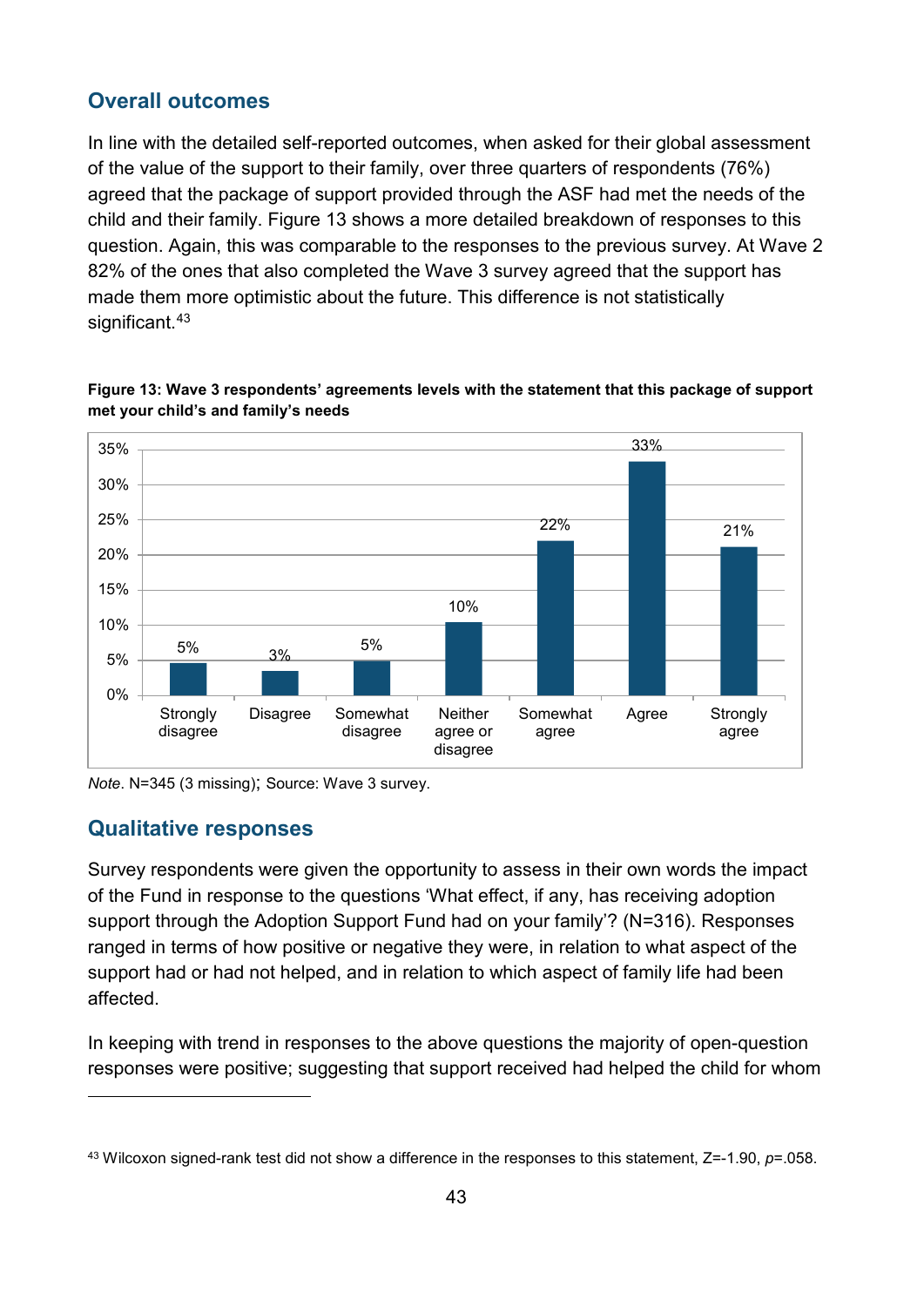the services were commissioned. These responses were coded and the proportions of comments falling into each code are given in Table 17. [44](#page-43-2)

#### <span id="page-43-1"></span>**Table 17: Frequencies of coded responses to the question 'What effect, if any, has receiving adoption support through the Adoption Support Fund had on your family'**

|                                                                                                | N   | ℅   |
|------------------------------------------------------------------------------------------------|-----|-----|
| Positive effect - diagnosis and access to specific therapy/courses                             | 88  | 28% |
| Positive effect - support for family as a whole/improved<br>relationships/feel listened to     | 215 | 68% |
| Concerns about future funding of services/support from LA                                      | 51  | 16% |
| Mixed views - valuable support but family still struggling with some<br>aspects                | 46  | 15% |
| Respondent felt unable to comment due to having had little<br>experience of ASF funded support | 39  | 12% |
| Negative - support via ASF of very little help                                                 | 50  | 16% |
| Other                                                                                          | 9   | 3%  |

*Note.* N=316; Source: Wave 3 survey.

-

# <span id="page-43-0"></span>**7.5. Future support needs**

Commensurate with the very high levels of need recorded through the outcome measures at the Wave 3 stage the large majority of respondents indicated that they and their children continued to need therapeutic support services. Of the 360 parents that answered the question 84% felt that they were still in need of support. More than half of respondents (57%) also indicated that they planned to make further application to the ASF while 26% were unsure.

<span id="page-43-2"></span><sup>&</sup>lt;sup>44</sup> Note that responses of some parents match several codes, hence, the percentages do not add up to 100%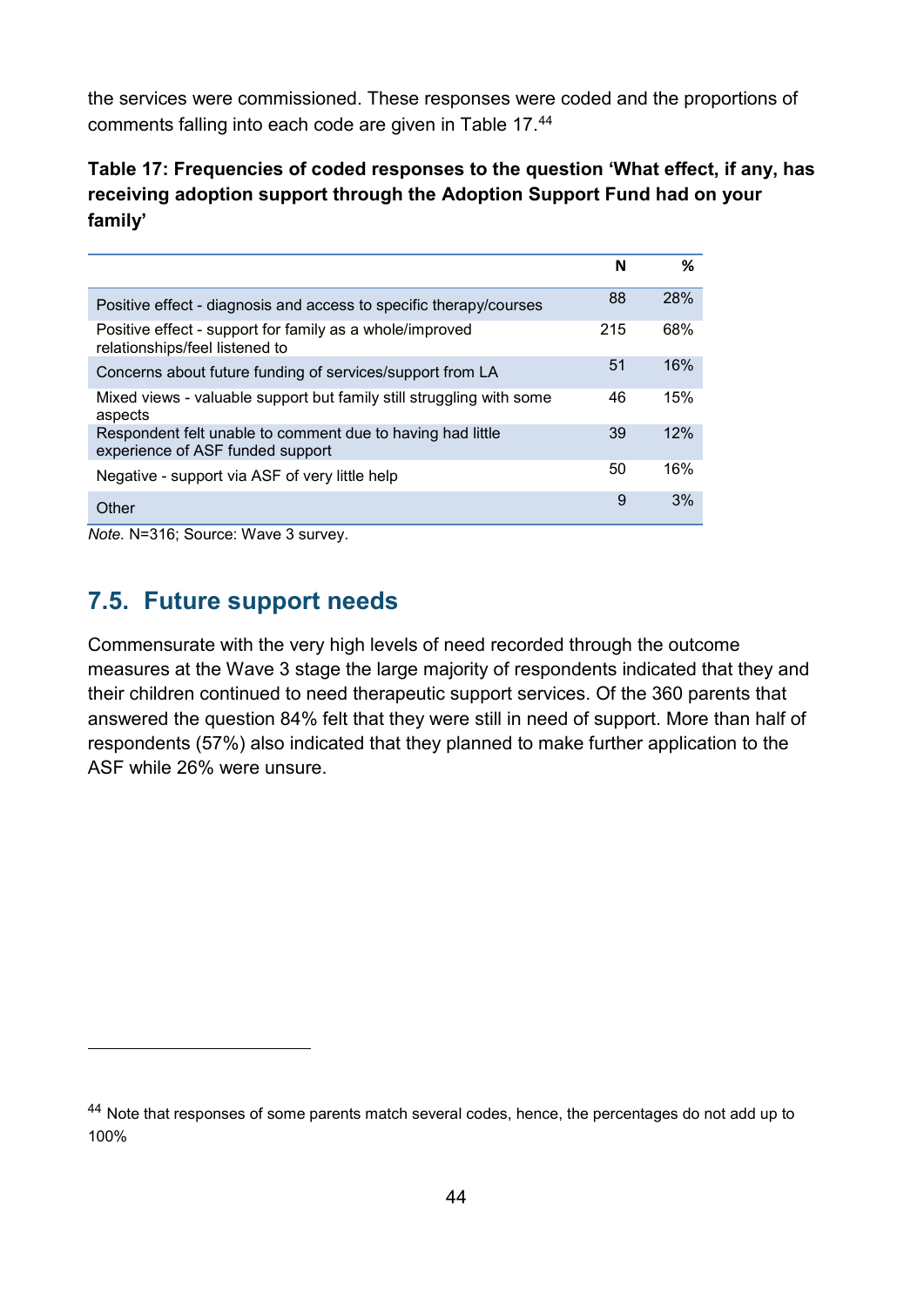#### <span id="page-44-0"></span>**Figure 14: Frequencies of future support needs**



Note. N=360 (missing 12) and 362 (missing 10); Source: Wave 3 survey.

#### **Qualitative responses**

-

Survey respondents were given the opportunity to feedback in their own words about their families' ongoing needs for support and what could best be done to help them. In response to the question: *"Thinking about the future needs of your family: What support or other actions do you think would best help to meet your family needs in the future? This can include recommended changes to the ASF or support from other sources"* we received 189 comments. These comments were then coded and Table 18 shows a detailed breakdown of the proportion of comments that fell into each code. [45](#page-44-2)

#### <span id="page-44-1"></span>**Table 18: Frequencies of coded responses to the question 'What support or other actions do you think would best help meet your family needs in the future?'**

|                                                        | N  | %   |
|--------------------------------------------------------|----|-----|
| I would have liked more help or support                | 92 | 48% |
| Fund should be more flexible/wider choice of therapies | 51 | 27% |
| The process was too long                               | 26 | 14% |
| Better training needed for social workers              | 19 | 10% |
| General positive comment about support/process         | 16 | 9%  |
| Support should be more local                           | 12 | 6%  |
| Would have liked more input or involvement             | 9  | 5%  |
| The process was difficult or confusing                 | 8  | 4%  |

<span id="page-44-2"></span><sup>45</sup> Total percentage exceeds 100% as some respondents covered more than one code.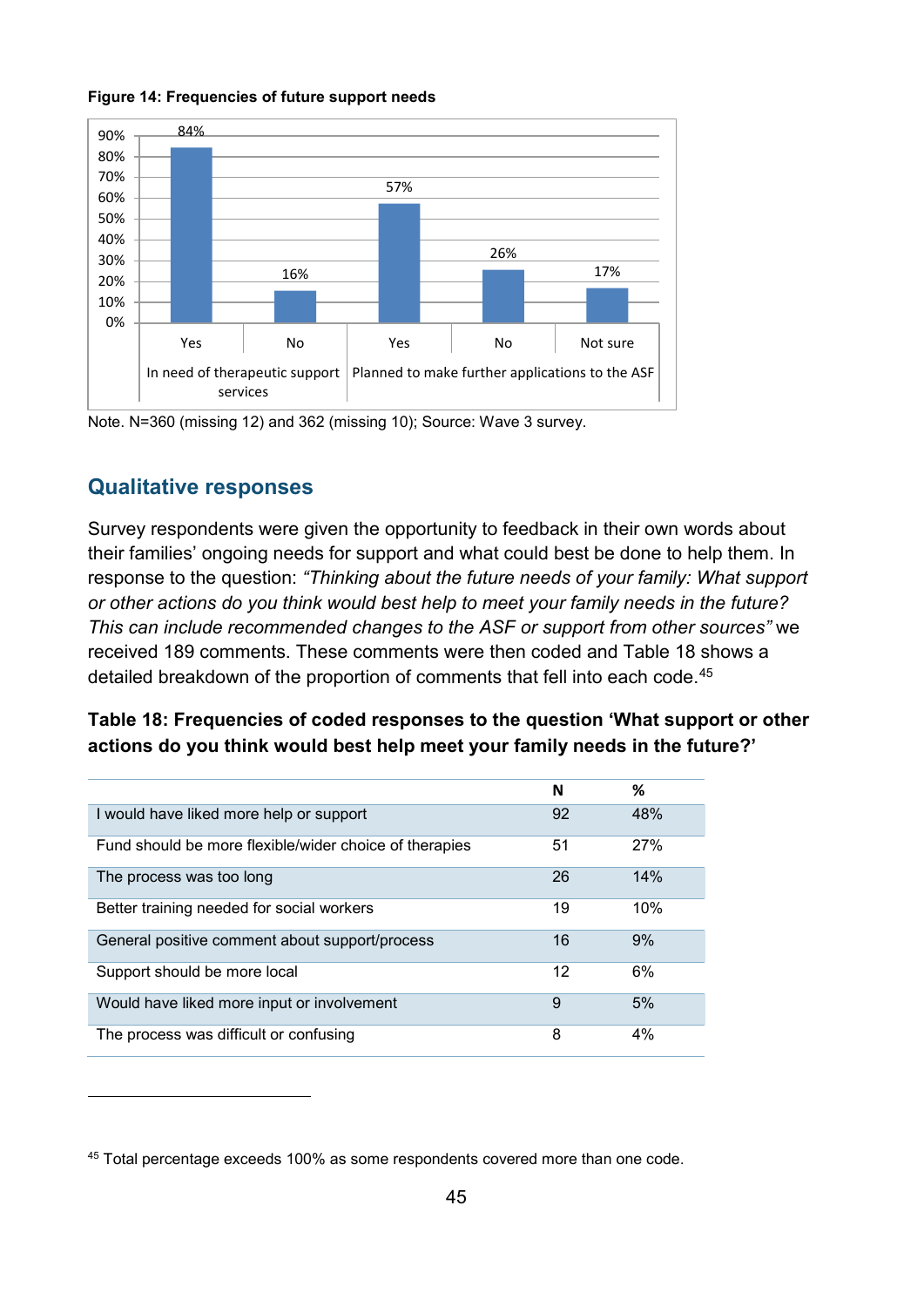| Families should be made more aware of the Fund and sooner | 3% |  |
|-----------------------------------------------------------|----|--|

*Note.* N=189. Source: Wave 3 survey.

The most common responses to this question were that the respondents' family needed more and ongoing therapeutic support or support of a different kind, often including suggestions, as to the type of support required. These comments referred both to the needs of adoptive parents and of their children. Typical comments in relation to adopted children were as follows:

*"It's difficult to know what may come up in the future but I would imagine my son and I will continue to need psychotherapy support."*

*"Continued access to our therapist if required. Just to know the support is there if required."* 

A number of comments pointed to the importance for continuity of support:

*"Continuing DDP - the needs are continuity not episodes or passing."*

A significant number of respondents referred to the need for support specifically for the parents, with a sizable proportion mentioning the need for respite support for parents and other family members:

*"Both children will need further therapeutic support in future. The biggest need is for parents to be able to get respite - preferably workers who are able to maintain routines in the home and engage with the children of course! While the parents take time to refresh themselves."* 

*"I feel very strongly that EMDR or similar should be made available for adoptive parents. I have not been given support earlier as I could not prove - through having flashbacks - that I have PTSD. We often have secondary trauma which makes it even more difficult to parent children who have been traumatised - a vicious circle. The ASF is very valuable - extending it would help so many families."* 

These comments accorded with those that more generally requested greater flexibility in the scope of the Fund, where a wide range types of post-adoption support were requested. In particular, a call for greater links with education was made.

*"Involving school in process: School are not equipped to deal with children with emotional needs. The lack of consistencies in schools is not good enough for young people."* 

*"Support available to help schools with EHCP applications would be good because this process has taken far too long and we have not had confidence that the*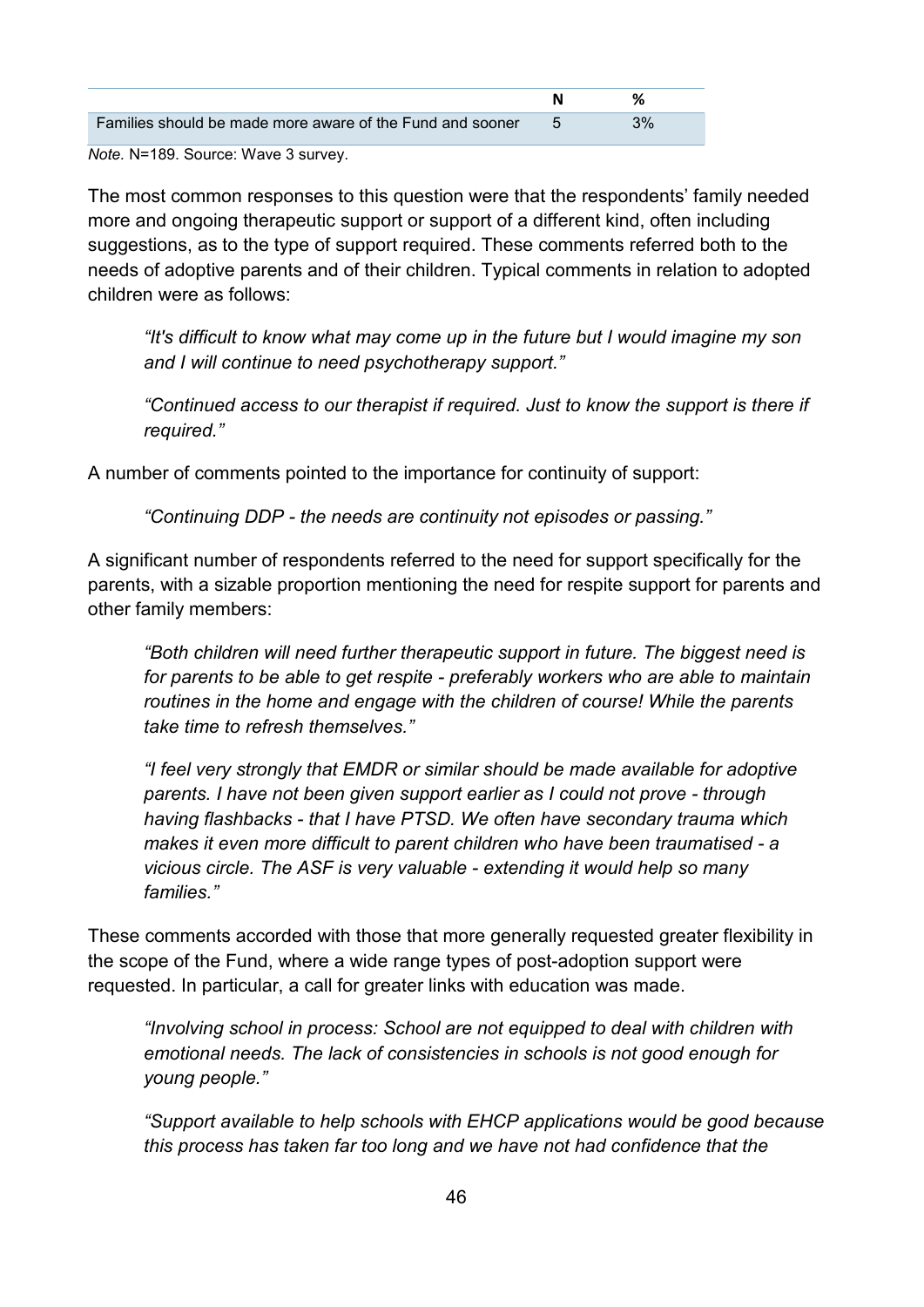*school know what they are doing. We still don't know whether the application has been successful. The ASF should be able to help schools pay for additional support whilst awaiting EHCP funding to come through (at the moment our child's school is paying for a full time TA out of their own budget.)"* 

Other respondents spoke of the need to improve the response of social workers and support providers:

 *"Last October during a crisis incident we rang social services to be told there is nothing they can do, they were completely dismissive of our family situation. In the end we had to call the police, which had a detrimental effect on our relationship with our son."* 

A number of respondents also directly referenced concerns about the Fair Access Limit which was felt to make some types of support unavailable on account of cost:

*"The cap of £5000.00 has meant that we can't access all the therapy needed. E.g. I would like more support but am unable to afford the sessions."*

*"Removing the fair access limit would help. The kind of support our children need is of the industrial strength variety."* 

# <span id="page-46-0"></span>**7.6. Interpreting the results**

Above we have presented the main result of the third wave survey, in particular the changes in mean scores on the four psychometric scales used to measure the three main outcomes. What emerges is a clear pattern of change over time across all four outcomes. The pattern is of small (and statically significant) improvements between Wave 1 and Wave 2, followed by no statistically significant change between Wave 2 and 3 (neither an improvement nor a decline). Broadly this pattern can be described a modest initial improvement that is then sustained over a longer period of time. (See Appendix 2 for a more detailed illustration of this pattern).

This result poses a challenge for interpretation. The fact that the same trajectory is recorded on each scale gives confidence that effects observed on the outcomes measures are describing a 'real-world' effect. However what accounts for the 'plateauing' in the trajectory of change? We might expect that as families receive more therapeutic support the trajectory of improvement will continue.

A range of possible reasons may underlie this effect. One thing to note is that this effect is not uncommon in therapeutic trajectories, after an initial steep rate of improvement, associated with starting therapeutic support, the rate of change slows or stops. Both clinical and naturalistic studies of the longer-term effects of mental health treatment have found this type of trajectory of change for those going through interventions, (Hayes et al., 2007; Warren et al. 2010) while other studies have suggested multiple possible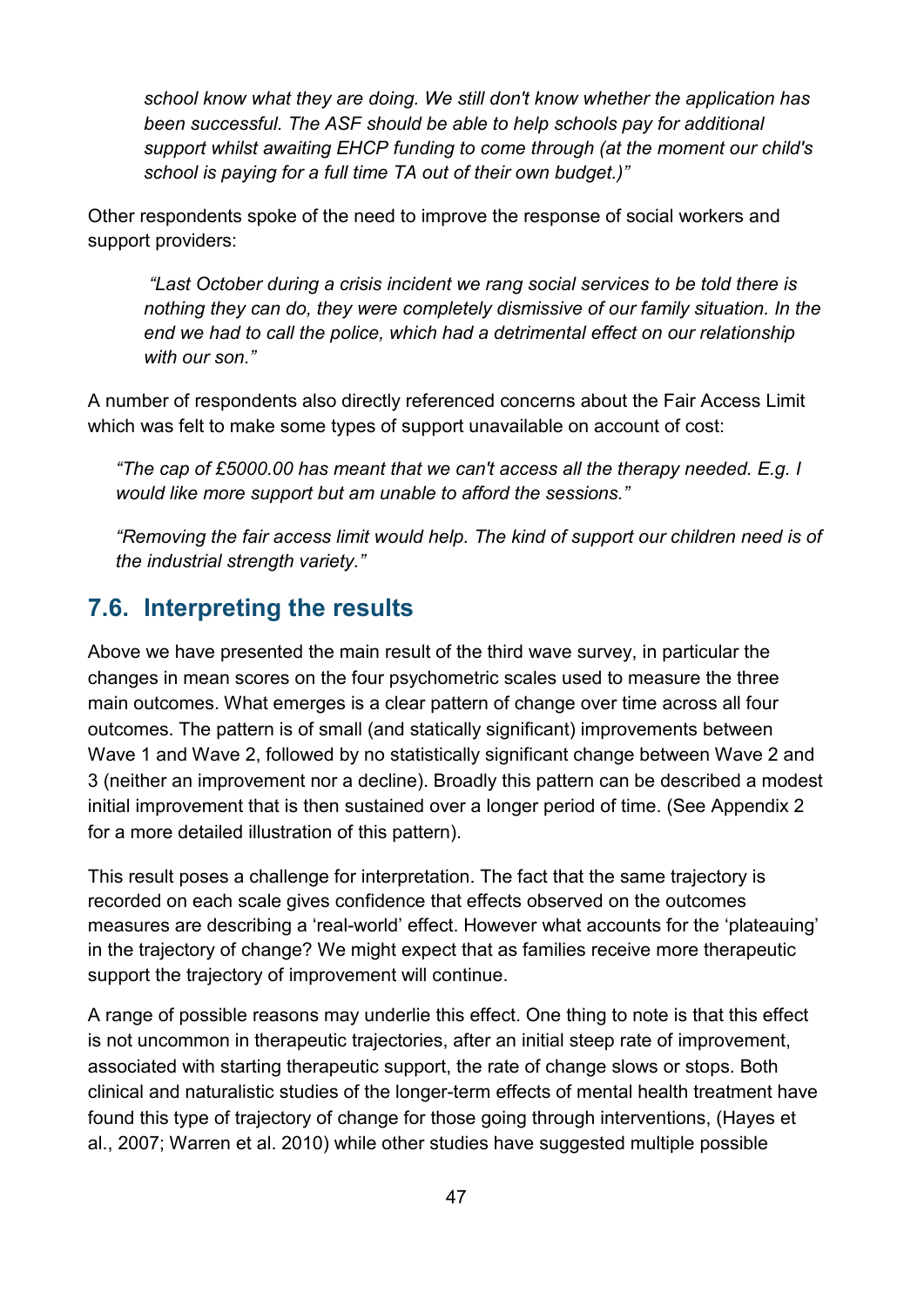trajectories are normally found within large samples (Laurenceau et al., 2007; Owen et al., 2015). [46](#page-47-0)

To try to better understand the meaning of these results and the potential causes of the pattern, we submitted the data to further analyses where we sought to understand the influence of a range of additional factors on the trajectory of families in relation to the three outcomes domains. Details of this further analysis are found in Appendix 2.

These further analysis aimed at understanding the role played in the results by the following factors:

- The timing of support received (in relation to the waves of the survey)
- The quantity of support received
- The reported further support needs of families

## **Timing of support**

The purpose of this was to see whether the presence of respondents in the sample who had not received therapy since they last returned a survey was 'diluting' and otherwise observable change in the families that had received therapy. Across all four outcome measures, there was no significant main effect of the timing of receipt of therapy on the outcome scores at the three time points.<sup>[47](#page-47-1)</sup> This is to say that no such 'diluting' effect was discovered.

## **Quantity of support**

-

In addition to the timing of support we analysed the influence that the amount of therapy received had on the trajectories of families. For details of how we created a measure for quantity see Appendix 1. The mixed model results show that the amount of therapy had no significant effect on the four outcome measures.<sup>[48](#page-47-2)</sup> While counter intuitive this finding accords with other research in the field that does not find a linear relationship between 'dose' and 'effect' in therapeutic interventions (Bickman, et al. 2002; Baldwin et al, 2008). It should also be noted in this study that there was a substantial proportion of missing data on the amount of therapy received.

<span id="page-47-0"></span><sup>46</sup> While these studies do appear to show similar trajectories of change, there are a number of important differences in both the aims and methodologies, meaning that too close a comparison may be misleading. For example none comparable studies couple be found for therapeutic work with adopted or looked after children

<span id="page-47-1"></span><sup>&</sup>lt;sup>47</sup> The p-values of the main effect for receipt of therapy at each wave were larger than .05 for every outcome measure.

<span id="page-47-2"></span><sup>48</sup> No significant main or interaction effects were found for 'amount of therapy received' for all four outcome measures, *p*>.05.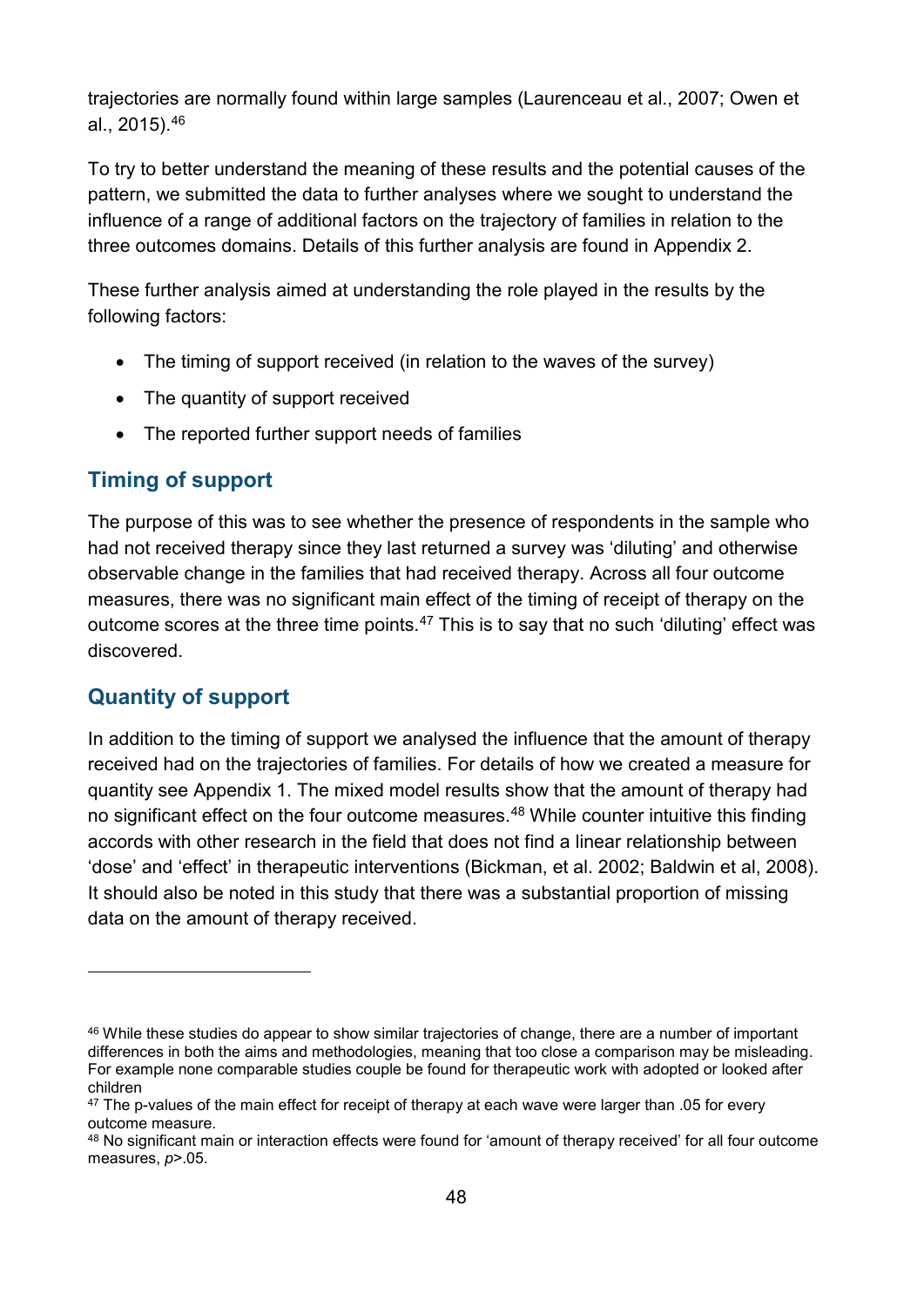#### **Further support needs and applications**

Finally, we explored the relationship between those families who reported a continued need for therapeutic support among those who have received therapeutic support between the Wave 1 and 2 and whether they received further support between Wave 2 and 3. This showed that there was a significant association between receiving support between the second and third wave and the responses to the question whether they continued to need therapeutic support services.[49](#page-48-0) For details of this analysis see Appendix 2.

This final analysis may help us explain some of the flattening out of the trajectory described at the start of this section. It is observable that of the families that received support between Wave 1 and 2, those who went on to receive further support generally had a greater level of need than those who did not. Again, supporting the view that services on average were provided to families in greater need. The flattening of the line for families who did not receive more support is in keeping with what might be expected. Whereas for those that did receive more support after Wave 2, it is possible that the difficulties they were facing were, on average, less amenable to moderation by therapeutic support or the high levels of need recorded may reflect the changing nature of challenges faced by adoptive families as children grow older.

Despite these further analyses we have struggled to account for the pattern observed in outcomes for the sample of families. Some of these analyses point to possible reasons, however there are many other factors that we were unable to consider due to limitation of the data set and the absence of additional sources of data. Therefore, on the basis of longitudinal survey data alone it is not possible to further infer the underlying causes.

<u>.</u>

<span id="page-48-0"></span><sup>49</sup> Chi-Square test showed a significant effect, Χ2(1)=9.14, *p*=.003, Cramer's V=.18.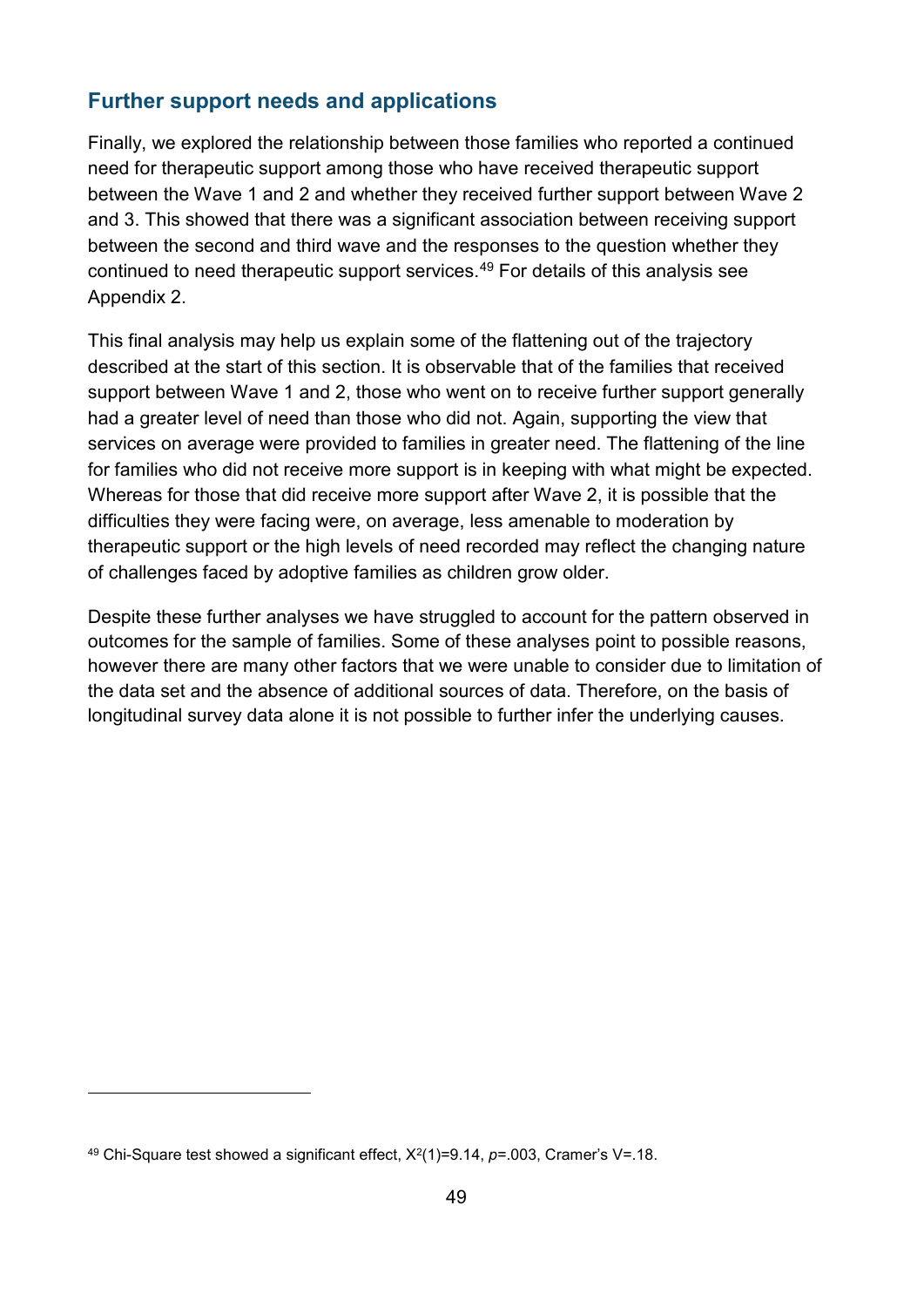# <span id="page-49-0"></span>**8. Policy and practice implications**

The further findings of the longitudinal survey support several conclusions relevant to policy, while the present report is based largely on the longitudinal survey and we are therefore somewhat limited in the extent to which we can make recommendations, by building on the findings of the original evaluation and on comments from the DfE Research Advisory Group we are able to draw some general implications from the research.

First, in should be noted that the findings of this latest piece of research broadly support the central findings of the original evaluation (2015-2017). It may therefore be helpful to review the recommendations for policy made in the original evaluation report (ASF Evaluation: 10.6 Implications for policy and practice, p164). Most importantly, this wave of the research reinforces the continued need for additional support for adoptive families. It shows that there is a substantial group of adoptive families with profound, long-term, and complex needs. It further shows that while therapeutic support provided through the ASF contributes a modest benefit to the circumstances of these families, needs remain severe, even for those that have received substantial support. In keeping with this, the most frequent comment by respondents to the third-wave survey was about the need for more and ongoing therapeutic support for their families. Taken with the original evaluation findings this provides a strong case for the continued provision of postadoption support through the Adoption Support Fund or an equivalent mechanism. The questions facing policy makers and services providers in this field is how best to meet the complex and ongoing needs of adopted children and their families within the resources available.

This research further points to the need for continuity of support for families. With the needs for most fund-applicants remaining high, even after receiving support, and an observable pattern of repeat applications to the Fund by many families, consideration should be given as to how support can be made available on an ongoing basis. Further adaptations to the Fund should take into account the ongoing nature of need and prioritise building sustainable capacity within the system.

In recognition of the ongoing need, the effect of the Fair Access Limit (FAL) runs the risk of contributing to "stop-start" effect for families trying to access support. While the FAL in principle allows for the local authority to match funding with the ASF up to the amount of £30,000 (including the £5,000 FAL) in many cases this does not happen, either because the children do not meet the criteria for this further matched funding or the local authority is unable to afford their contribution.<sup>[50](#page-49-1)</sup> Parents expressed concerns about support being

-

<span id="page-49-1"></span><sup>50</sup> <https://www.gov.uk/guidance/adoption-support-fund-asf>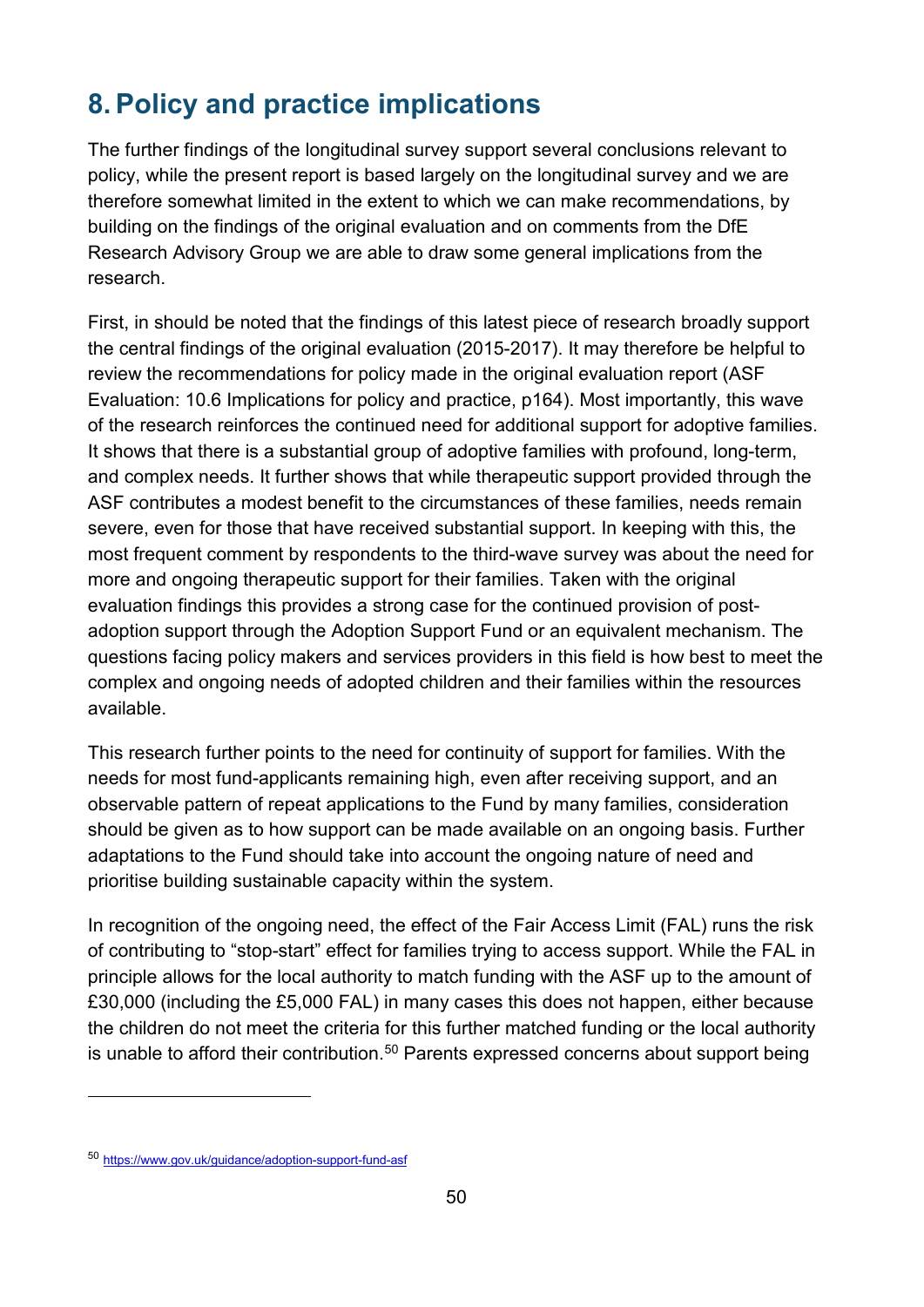unavailable due to reaching the limit and having periods of hiatus before new applications could be made. While, as with any area of government policy, the ASF must operate within a limited budget, finding ways to offer continuity of support rather than discrete packages of support may better reflect the nature of the underlying need. In many cases the reassurance that support is available if needed may be of benefit to families in itself.

Findings suggest that the needs of the vast majority of applicants are far beyond the level of need required to access support through the Fund and that the levels of need do not tend to change to the extent that a child deemed in need of support at one assessment is deemed not to need it three months later. Therefore the requirement for regular reassessments in order to confirm continued need for the Fund might be reconsidered. While the subsequent re-assessments are not required to be full assessments of need and many adoption teams developed light-touch approaches to this process any steps that reduce barriers to access for families are likely to encourage parents to use the ASF in a preventative and developmental way rather than as a resource to help manage crises.<sup>[51](#page-50-0)</sup> Equally any steps that reduce the administrative burden on local authority teams will free up resources for staff to undertake other tasks, such as the provision of support themselves or the processing of further applications to the Fund.

While the ASF is a welcome contribution to addressing this need and is broadly popular with adoptive parents, in light of the issues faced by many families, greater attention may be needed in relation to the role of mainstream services both in understanding the particular issues faced by these families and in providing support that compliments specialist therapeutic care. Building understanding and capacity within services, especially schools but also social care, health and mental health services may lead to the kind of ongoing support that many families need. This relates to the recommendation in the previous report to develop stronger 'scaffolding' around families in order to meet their needs and to act preventatively in catching issues before they escalate to crises. This further capacity building could potentially be provided through the ASF, via a staff training budget, or though wider funding and policy developments in relation to looked after, adopted and fostered children.

In terms of the need for further research, it should be noted that the cohort of families responding to the longitudinal survey were drawn from early applicants to the Fund so may not be representative of later applicants. Similarly this cohort's experiences of Fund use may not fully capture the effects of changes to the Fund introduced since its inception (ASF Evaluation: 4.2 Scope changes, p20). We would therefore recommend continued evaluation to validate findings from this research in relations to more recent

-

<span id="page-50-0"></span><sup>51</sup> 10.6 Implications for policy and practice (ASF Evaluation, p164)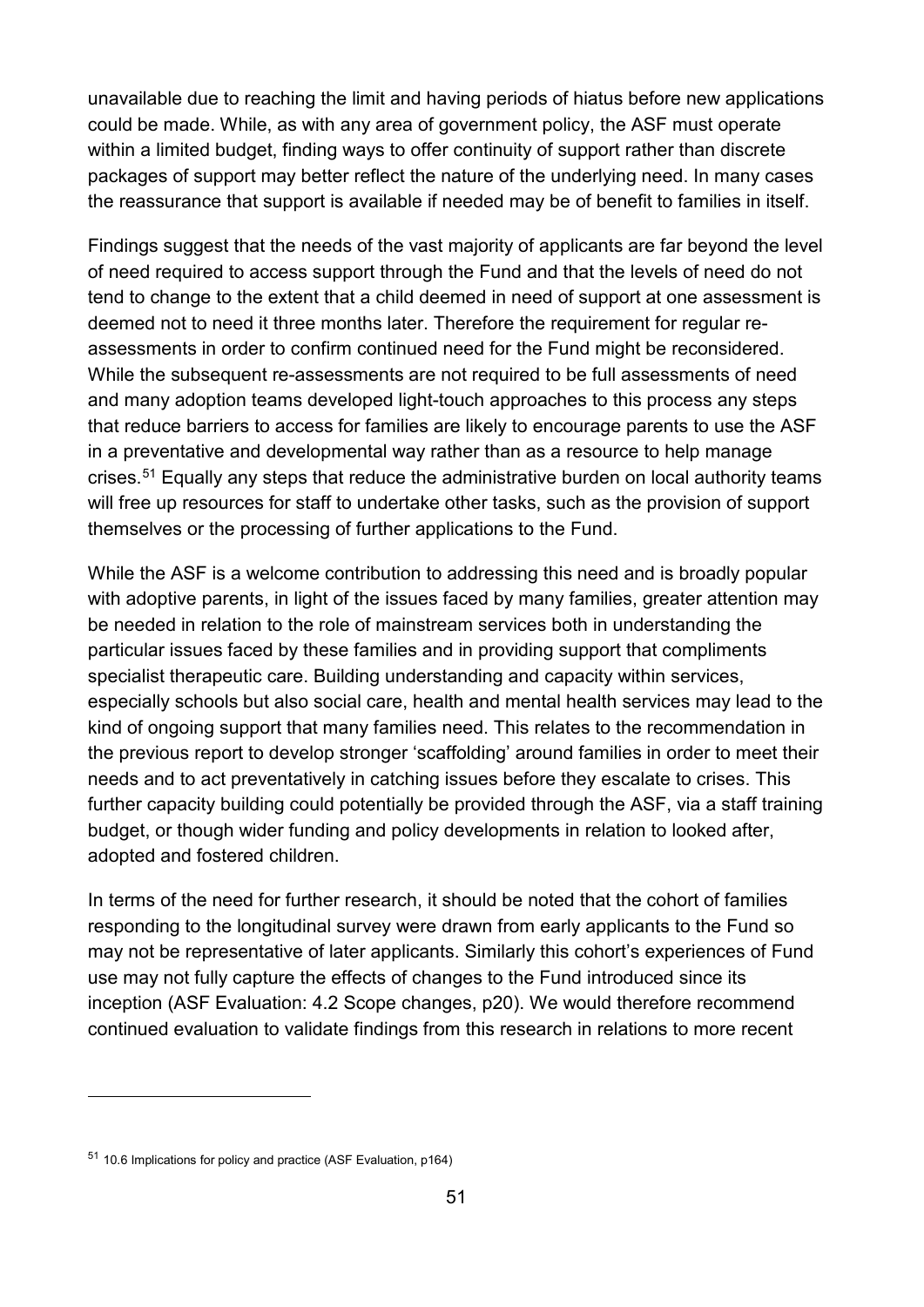applicants. Beyond this general updating of research findings for more recent applicants the following areas could be addressed in more detail in subsequent research:

- Regionalisation: Particular attention may be necessary to the effects of regionalisation within adoption services which has largely been outside the scope of this research but is likely to have a significant impact of how services are accessed in the future;
- Fair Access Limit: Greater focus may be fruitful on the operation of the FAL and its effect on access to and provision of adoption support. So as to gain a better understanding of the proportion of local authorities providing matched funding above the £5,000 limit and the proportion of applicants overall receiving some level of matched funding and the factors determining this; and,
- Timeliness: This report highlighted that applicants' experience of the Fund were broadly very positive with the partial exception of their experience of timeliness of support. Having a greater understanding of the factors that are leading to this experience may allow the department and local authorities to take steps to mitigate this issue. Part of the initial rationale for the ASF was to grow the capacity of the market in adoption support. It may be time to re-visit this question to understand if waiting times reflect a lack of capacity in provision or administrative factors or a mixture of both.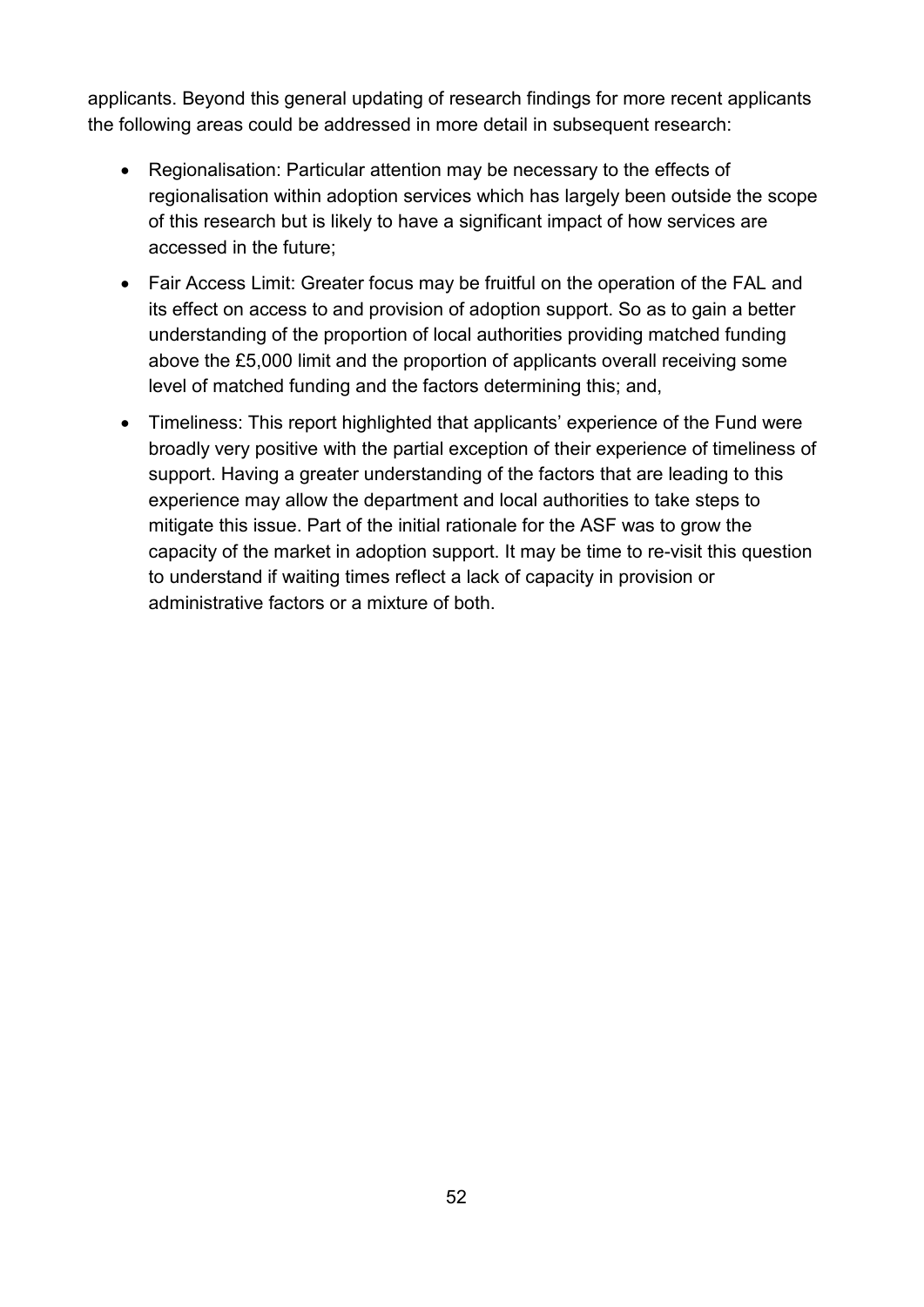# <span id="page-52-0"></span>**9. Final Conclusions**

This report provides the results of the third wave of the longitudinal survey of ASF applicants. The continuation of the survey was intended to provide a longer-term followup on the results of the evaluation of the ASF and to help answer the following research questions:

- What are the longer-term effects of receiving support through the ASF?
- What is the experience of the families accessing adoption support in the longer term?
- What are family's perceptions of their future support needs?

This research found that the improvements observed at the second wave of the longitudinal survey in terms of: child development, mental health and wellbeing; parental wellbeing; and parent child relationship, were sustained in the longer-term but that statistically significant further improvements did not occur after the Wave 2 Survey. Nevertheless, this means that a statistically significant improvement was observed, and sustained, between Wave 1 and Wave 3 of the survey for families in relation to each outcome domain.

Further analyses were unable to shed light on the reasons for the observed 'plateauing' of reported outcomes. No relationship was found either between the timing of therapeutic support or between the quantity of support and reported outcomes. Further research may be needed to better understand the reasons for this observed trajectory. Possible factors to consider in further research which were raised by respondents in the open survey questions but which were beyond the scope of this research are: the appropriateness of the types of therapeutic support for the needs of the families, the effect of the Fair Access Limit on longer-term outcomes, and the amenability of the difficulties faced to substantial improvement as a result of therapeutic treatment.

While the third wave of the longitudinal survey of applicants to the Fund did not find further improvements in outcomes at the longer-term follow-up, the ASF remained popular with respondents with the large majority reporting positive experiences of accessing the Fund and the support that it provided. A large majority of respondents felt that the support they received through the Fund had been beneficial for themselves, their children and their family as a whole, with parents feeling that they now better understood the difficulties their children faced.

Despite this positivity around the benefits of the Fund and modest, sustained improvements in outcomes since the inception of the Fund, the levels of difficulties faced within the families of survey respondents remained high, reflecting the ongoing need for support in most cases. Respondents made a range of suggestions for changes to the Fund, most frequently these focussed on broadening the scope of the Fund to include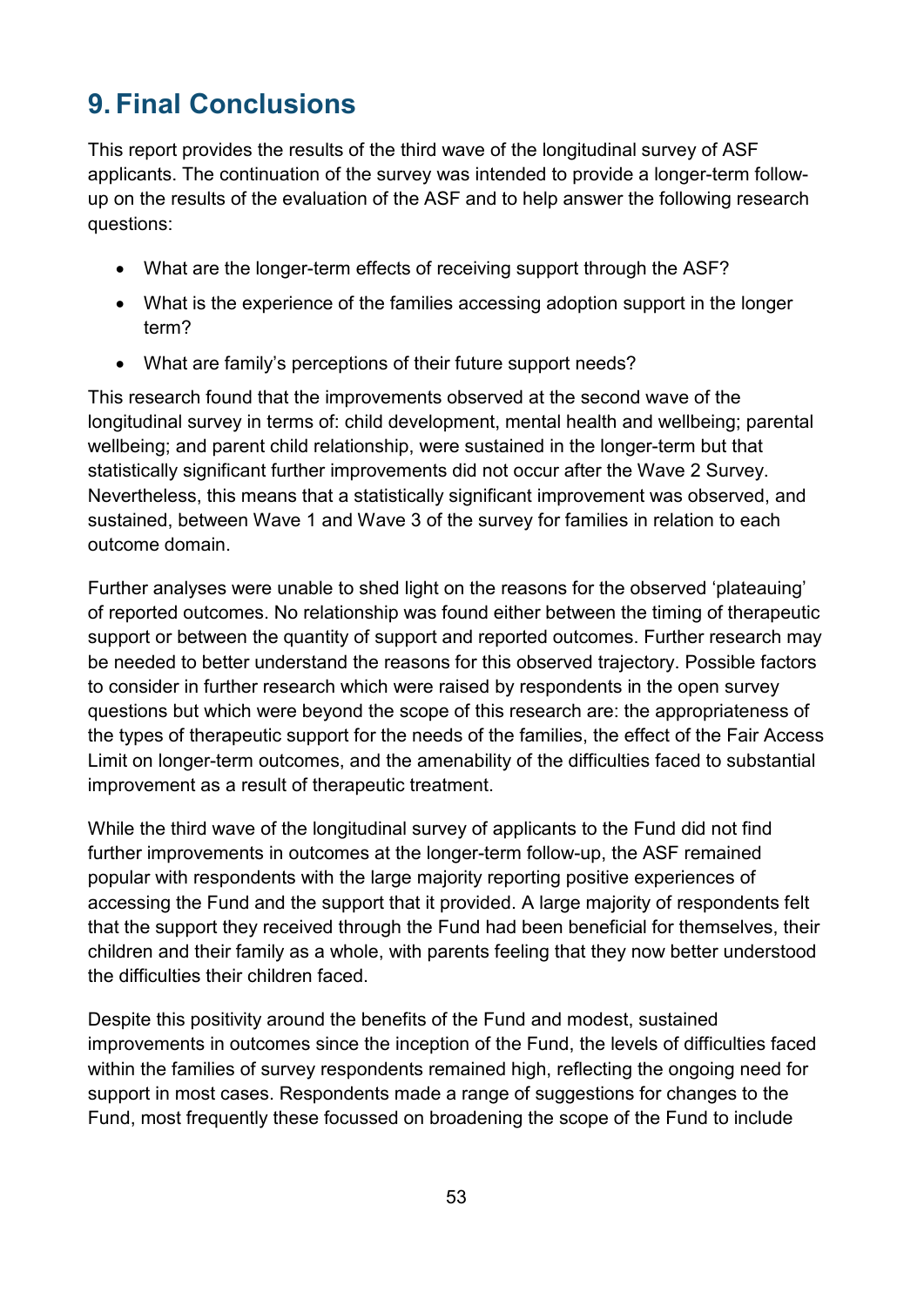additional types of support, improving coordination with education services, and loosening financial restrictions to permit greater quantities of support to be accessed.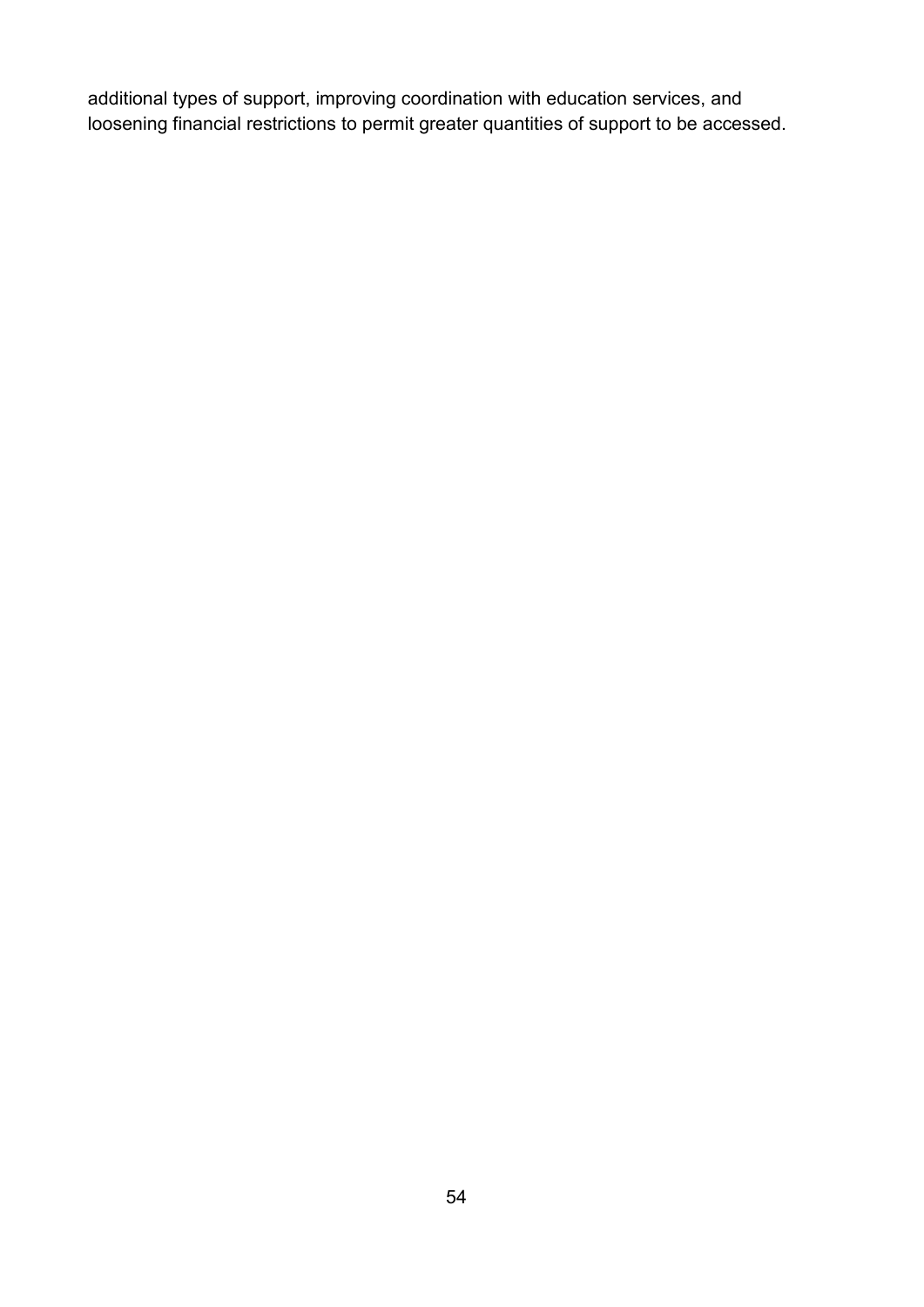# <span id="page-54-0"></span>**10. References**

Baldwin, S. A., Berkeljon, A., Atkins, D. C., Olsen, J. A., & Nielsen, S. L. (2009). Rates of change in naturalistic psychotherapy: Contrasting dose–effect and good-enough level models of change. *Journal of Consulting and Clinical Psychology*, *77*(2), 203.

Bickman, L., Andrade, A. R., & Lambert, E. W. (2002). Dose response in child and adolescent mental health services. Mental Health Services Research, 4(2), 57-70.

Blower, A., Addo, A., Hodgson, J., Lamington, L., & Towlson, K. (2004). Mental health of 'looked after' children: a needs assessment. *Clinical Child Psychology and Psychiatry, 9*(1), 117-129

Cohen, J. (1992). A power primer. *Psychological bulletin*, *112*(1), 155.

Department for Education (2016). Children looked after in England including adoption: 2015 to 2016. Retrieved from [https://www.gov.uk/government/statistics/children-looked-after-in-england-including](https://www.gov.uk/government/statistics/children-looked-after-in-england-including-adoption-2015-to-2016)[adoption-2015-to-2016.](https://www.gov.uk/government/statistics/children-looked-after-in-england-including-adoption-2015-to-2016)

Goemans, A., Tarren-Sweeney, M., van Geel, M., & Vedder, P. (2018). Psychosocial screening and monitoring for children in foster care: Psychometric properties of the Brief Assessment Checklist in a Dutch population study. *Clinical child psychology and psychiatry, 23*(1), 9-24.

Goodman, R., Ford, T., Corbin, T., & Meltzer, H. (2004). Using the Strengths and Difficulties Questionnaire (SDQ) multi-informant algorithm to screen looked-after children for psychiatric disorders. *European Child & Adolescent Psychiatry, 13*(2), ii25-ii31.

Goodman, R., Renfrew, D., & Mullick, M. (2000). Predicting type of psychiatric disorder from Strengths and Difficulties Questionnaire (SDQ) scores in child mental health clinics in London and Dhaka. *European child & adolescent psychiatry*, *9*(2), 129-134.

Hayes, A. M., Laurenceau, J. P., Feldman, G., Strauss, J. L., & Cardaciotto, L. (2007). Change is not always linear: The study of nonlinear and discontinuous patterns of change in psychotherapy. *Clinical Psychology Review, 27*(6), 715-723.

King, S., Gieve, M., Iacopini, G., Hahne, A., & Stradling, H. (2017). The evaluation of the adoption support fund. *London, Tavistock Institute of Human Relations*.

Laurenceau, J.P., Hayes, A.M. & Feldman, G.C., (2007). Some methodological and statistical issues in the study of change processes in psychotherapy*. Clinical Psychology Review, 27*(6), 682-695.

Meltzer, H., Gatward, R., Goodman, R., & Ford, F. (2000) Mental health of children and adolescents in Great Britain. London: The Stationery Office

Owen, J., Adelson, J., Budge, S., Wampold, B., Kopta, M., Minami, T. and Miller, S., 2015. Trajectories of change in psychotherapy. *Journal of Clinical Psychology*, *71*(9), 817-827.

Pritchett, R., Hockaday, H., Anderson, B., Davidson, C., Gillberg, C., & Minnis, H. (2016). Challenges of assessing maltreated children coming into foster care. *The Scientific World Journal*, 2016.

Rosenthal, J. A. (1996). Qualitative descriptors of strength of association and effect size. Journal of social service Research, 21(4), 37-59.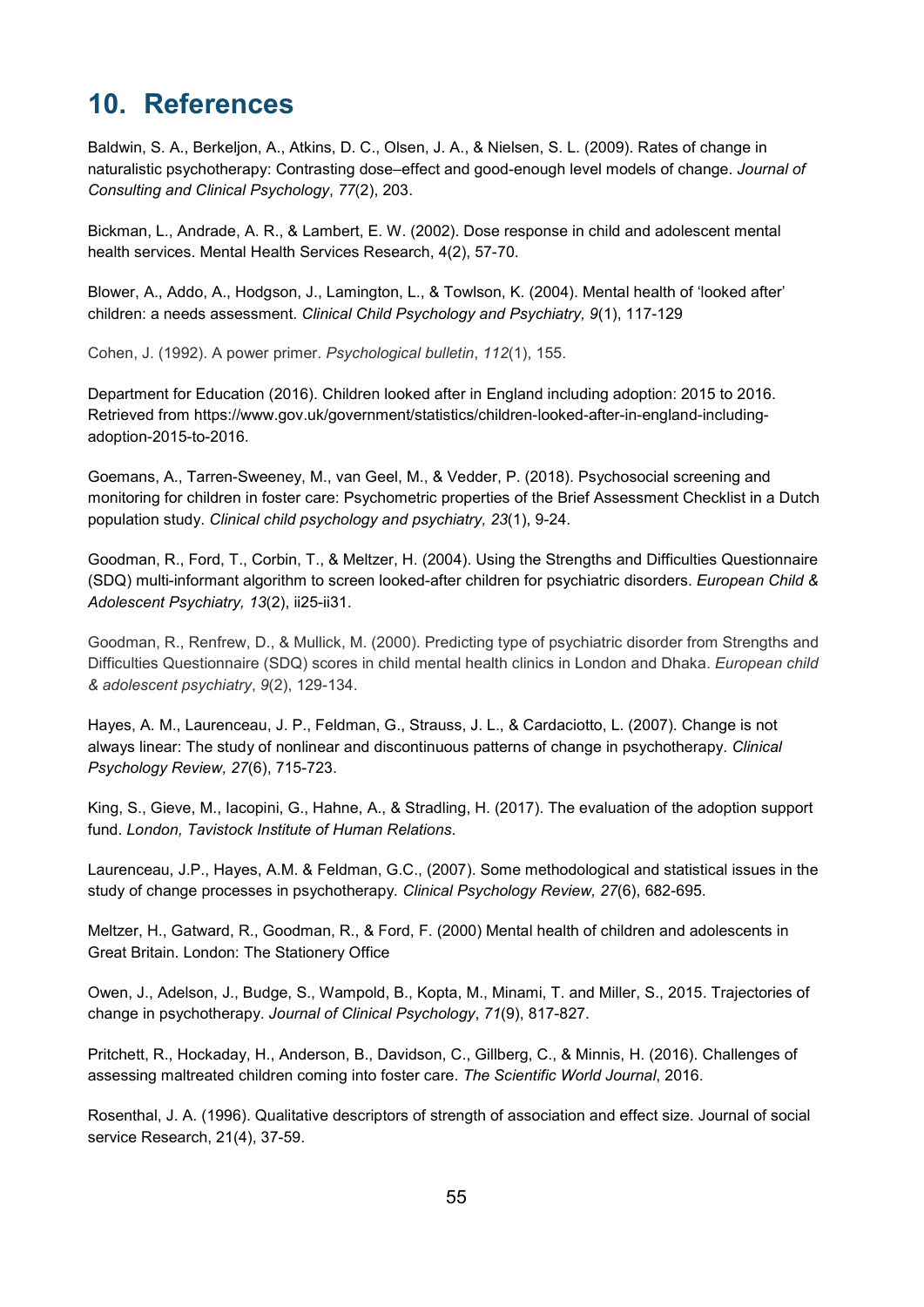Warren, J.S., Nelson, P.L., Mondragon, S.A., Baldwin, S.A. & Burlingame, G.M., (2010). Youth psychotherapy change trajectories and outcomes in usual care: Community mental health versus managed care settings. *Journal of Consulting and Clinical Psychology*, *78*(2), p.144.